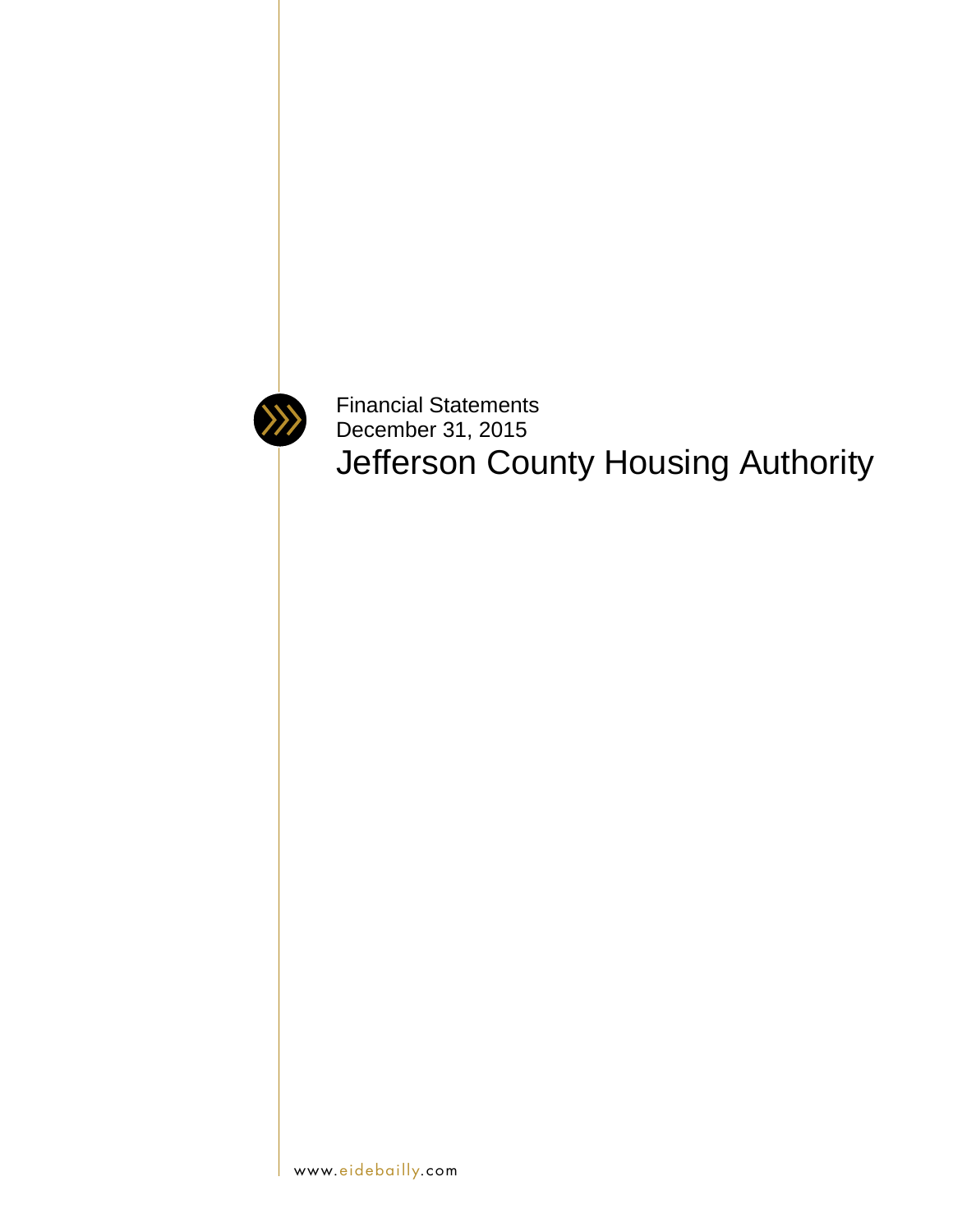| <b>Basic Financial Statements</b>                                                                                                                                                                           |  |
|-------------------------------------------------------------------------------------------------------------------------------------------------------------------------------------------------------------|--|
|                                                                                                                                                                                                             |  |
| Supplementary Information                                                                                                                                                                                   |  |
| Combining Statement of Revenues, Expenses and Changes in Net Position - Business Activities  35                                                                                                             |  |
| Independent Auditor's Report on Internal Control over Financial Reporting and on Compliance and Other<br>Matters Based on an Audit of Financial Statements Performed in Accordance with Government Auditing |  |
| Independent Auditor's Report on Compliance for Each Major Federal Program and on Internal Control                                                                                                           |  |
|                                                                                                                                                                                                             |  |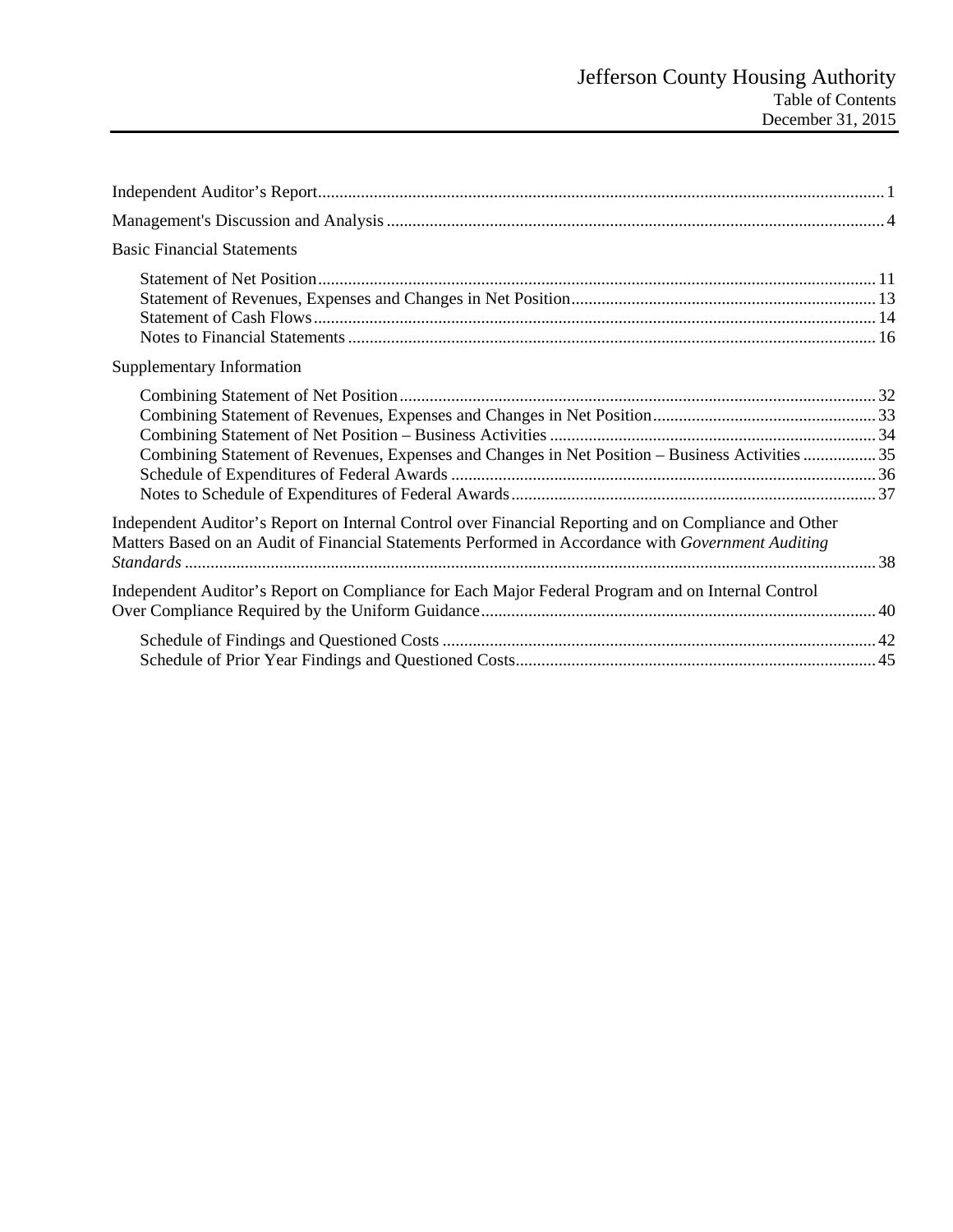

CPAs & BUSINESS ADVISORS

# **Independent Auditor's Report**

To the Board of Commissioners Jefferson County Housing Authority Wheat Ridge, Colorado

#### **Report on the Financial Statements**

We have audited the accompanying financial statements of the business-type activities and the discretely presented component unit of Jefferson County Housing Authority (the Authority) as of and for the year ended December 31, 2015, and the related notes to the financial statements, which collectively comprise the Authority's basic financial statements as listed in the table of contents.

#### **Management's Responsibility for the Financial Statements**

Management is responsible for the preparation and fair presentation of these financial statements in accordance with accounting principles generally accepted in the United States of America; this includes the design, implementation, and maintenance of internal control relevant to the preparation and fair presentation of financial statements that are free from material misstatement, whether due to fraud or error.

#### **Auditor's Responsibility**

Our responsibility is to express opinions on these financial statements based on our audits. We conducted our audits in accordance with auditing standards generally accepted in the United States of America and the standards applicable to financial audits contained in *Government Auditing Standards,* issued by the Comptroller General of the United States. Those standards require that we plan and perform the audit to obtain reasonable assurance about whether the financial statements are free from material misstatement. The financial statements of the discretely presented component unit was not audited in accordance with *Government Auditing Standards.*

An audit involves performing procedures to obtain audit evidence about the amounts and disclosures in the financial statements. The procedures selected depend on the auditor's judgment, including the assessment of the risks of material misstatement of the financial statements, whether due to fraud or error. In making those risk assessments, the auditor considers internal control relevant to the entity's preparation and fair presentation of the financial statements in order to design audit procedures that are appropriate in the circumstances, but not for the purpose of expressing an opinion on the effectiveness of the entity's internal control. Accordingly, we express no such opinion. An audit also includes evaluating the appropriateness of accounting policies used and the reasonableness of significant accounting estimates made by management, as well as evaluating the overall presentation of the financial statements.

We believe that the audit evidence we have obtained is sufficient and appropriate to provide a basis for our audit opinions.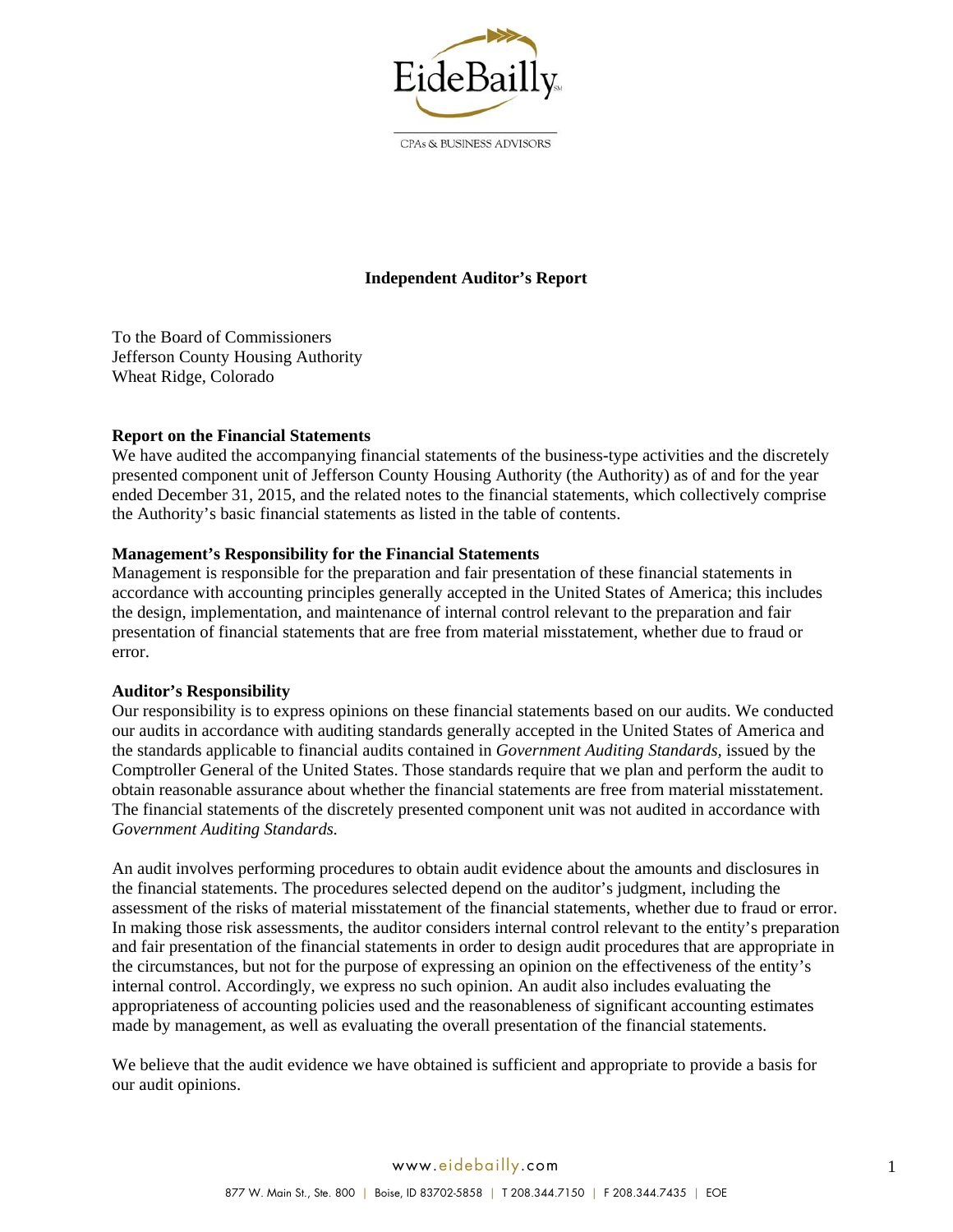#### **Opinions**

In our opinion, the financial statements referred to above present fairly, in all material respects, the respective financial position of the business-type activities and the discretely presented component unit of Jefferson County Housing Authority as of December 31, 2015, and the respective changes in financial position and cash flows thereof for the year then ended in accordance with accounting principles generally accepted in the United States of America.

### **Other Matters**

#### *Required Supplementary Information*

Accounting principles generally accepted in the United States of America require that the management's discussion and analysis as listed in the table of contents be presented to supplement the basic financial statements. Such information, although not a part of the basic financial statements, is required by the Governmental Accounting Standards Board, who considers it to be an essential part of financial reporting for placing the basic financial statements in an appropriate operational, economic, or historical context. We have applied certain limited procedures to the required supplementary information in accordance with auditing standards generally accepted in the United States of America, which consisted of inquiries of management about the methods of preparing the information and comparing the information for consistency with management's responses to our inquiries, the basic financial statements, and other knowledge we obtained during our audits of the basic financial statements. We do not express an opinion or provide any assurance on the information because the limited procedures do not provide us with sufficient evidence to express an opinion or provide any assurance.

#### *Other Information*

Our audit was conducted for the purpose of forming opinions on the financial statements that collectively comprise Jefferson County Housing Authority's basic financial statements. The accompanying supplementary schedules as listed in the table of contents are presented for purposes of additional analysis and are not a required part of the basic financial statements. The schedule of expenditures of federal awards is presented for purposes of additional analysis as required by Title 2 U.S. Code of Federal Regulations (CFR) Part 200, Uniform Administrative Requirements, Cost Principles, and Audit Requirements for Federal Awards.

The supplementary schedules and the schedule of expenditures of federal awards are the responsibility of management and were derived from and relate directly to the underlying accounting and other records used to prepare the financial statements. The information has been subjected to the auditing procedures applied in the audits of the financial statements and certain additional procedures, including comparing and reconciling such information directly to the underlying accounting and other records used to prepare the financial statements or to the financial statements themselves, and other additional procedures in accordance with auditing standards generally accepted in the United States of America. In our opinion, the information is fairly stated in all material respects in relation to the financial statements as a whole.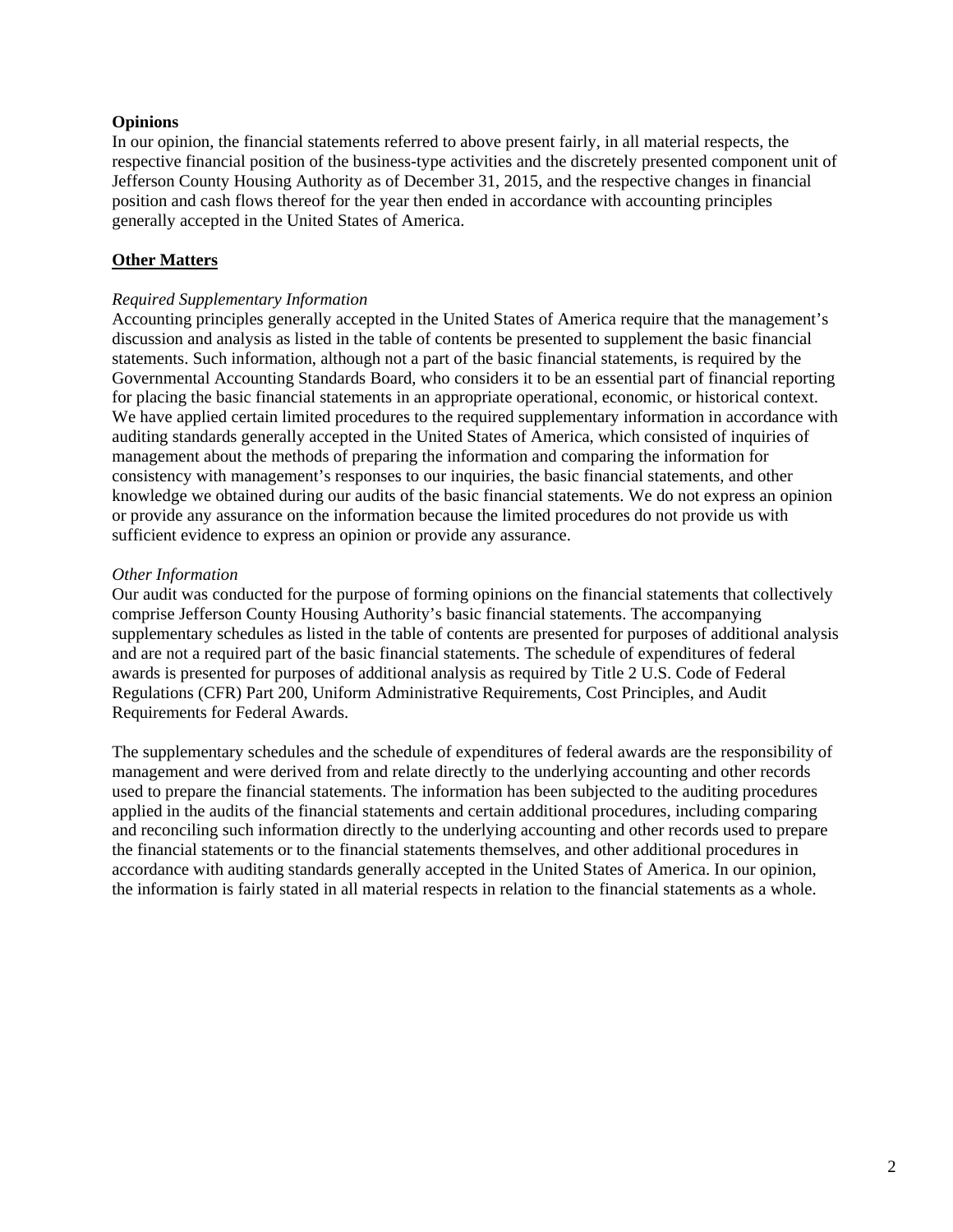#### **Other Reporting Required by Government Auditing Standards**

In accordance with *Government Auditing Standards*, we have also issued a report dated May 24, 2016, on our consideration of Jefferson County Housing Authority's internal control over financial reporting and on our tests of its compliance with certain provisions of laws, regulations, contracts, grant agreements, and other matters. The purpose of that report is to describe the scope of our testing of internal control over financial reporting and compliance and the results of that testing, and not to provide an opinion on the internal control over financial reporting or on compliance. That report is an integral part of an audit performed in accordance with *Government Auditing Standards* in considering Jefferson County Housing Authority's internal control over financial reporting and compliance.

Gade Sailly LLP

May 24, 2016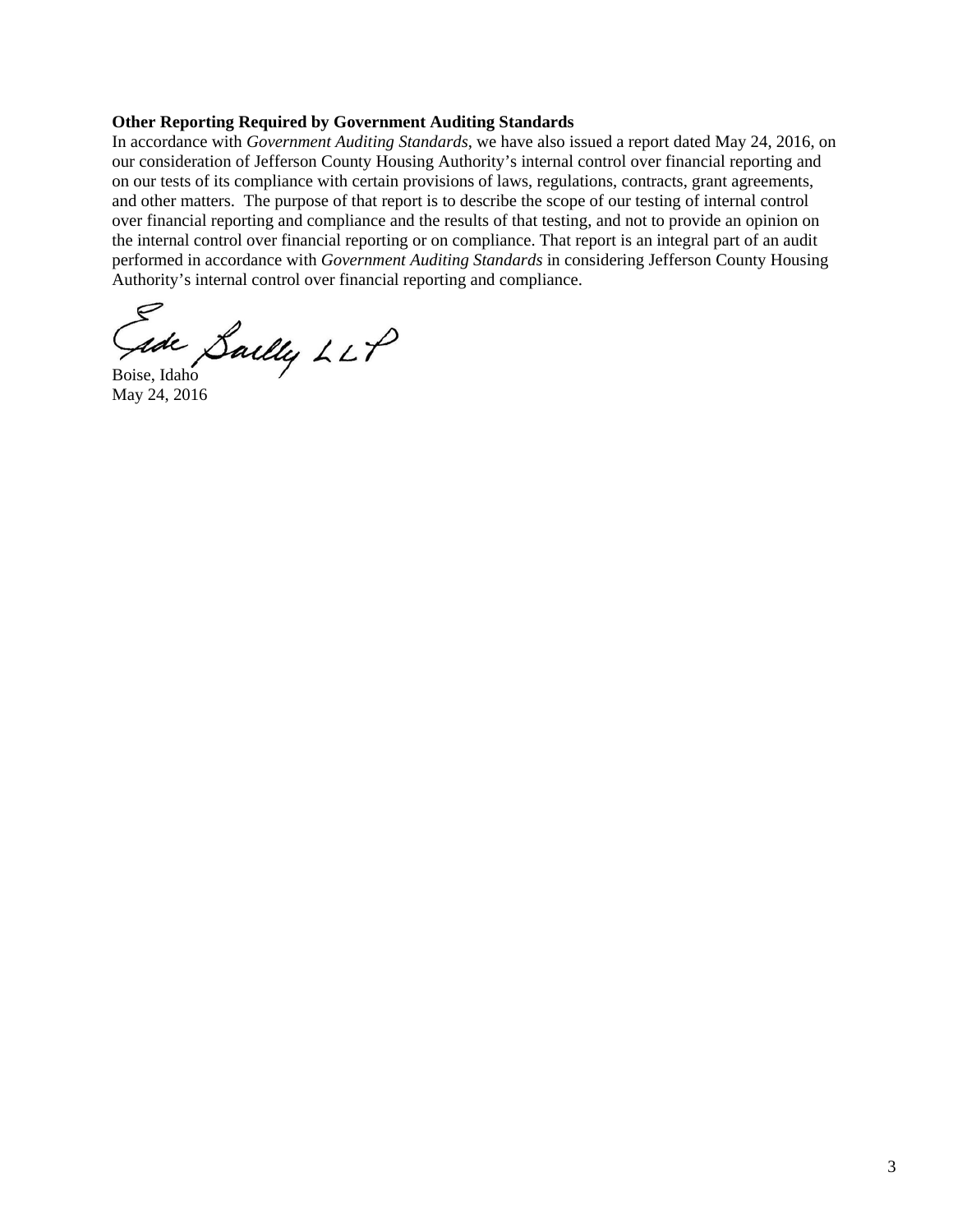#### **Management's Discussion and Analysis**

As management of the Jefferson County Housing Authority (the Authority), we offer readers of the Authority's financial statements this narrative overview and analysis of the financial activities of the Authority for the fiscal year ended December 31, 2015. The Management's Discussion and Analysis is designed to assist the reader in focusing on significant financial issues, to provide an overview of the Authority's financial activity and position, and to identify financial trends and concerns. We encourage readers to consider the information presented here in conjunction with the Authority's financial statements and the additional information that we have furnished in our notes to the financial statements to obtain a full understanding of its financial position.

#### **Financial Highlights**

The Jefferson County Housing Authority continues to have a strong financial outlook.

- Total Net Position was \$25,882,457 at December 31, 2015, an increase of \$1,526,793 or a 6.3% increase from the \$24,355,664 reported at December 31, 2014.
- The fiscal year ended with a current ratio of 5.1, allowing the Authority to meet its current obligations 5.1 times. The current ratio for 2014 was 4.3.
- Number of month's expendable net position ratio was 6.8 at December 31, 2015 a positive increase from 2014's ratio of 5.3. This demonstrates the Authority's ability to meet monthly expenses.
- Total Cash, Cash Equivalents and Investments were \$9,485,515 fiscal year end 2015 and \$6,841,385 at yearend 2014 for a net increase of \$2,644,130.
- The Section 8 Housing Choice Voucher Annual contributions increased \$579,294 in 2015 to \$10,292,617 up from 2014's \$9,713,323.
- The year was finished with a Net Increase in Net Position (Profit) of \$1,526,793. Revenues totaled \$19,072,594 and expenditures were (\$17,545,801).
- The Authority purchased a new property, Harlan Street Apartments, adding 6 new units to its portfolio.

#### **Using the Financial Statements**

The Basic Financial Statements consist of Management's Discussion and Analysis (this section) and a series of financial statements and notes to those statements. These statements are organized so that the reader can understand the Authority as an entire operating entity. The statements then proceed to provide an increasingly detailed look at specific financial activities.

The Statement of Net Position presents information on all the Authority's assets and liabilities. Under GASB 34, the difference between the Authority's assets and liabilities is Net Position. Over time, increases and decreases in net position may serve as a useful indicator of whether the financial position of the Authority is improving or deteriorating.

The Statement of Revenues, Expenses and Change in Net Position shows the reader operating revenues and expenses by the Authority as a whole. This is reported on a full accrual basis where income is reported when earned and expenses are reported as incurred. This report shows the reader the net increase (decrease) in Net Position (profit/loss). Operating income is made up of tenant rents, management fees, HUD operating subsidies, and other income. Operating expenses are Section 8 landlord payments, salaries and benefits, office expenses, insurance, utilities, maintenance and depreciation. The difference between Operating Revenue and Operating Expenses is Net Operating Income (Loss) allowing us to see if the operations of the Authority are generating an increase or decrease. The next section shows non-operating revenues and expenses. Non-operating revenue and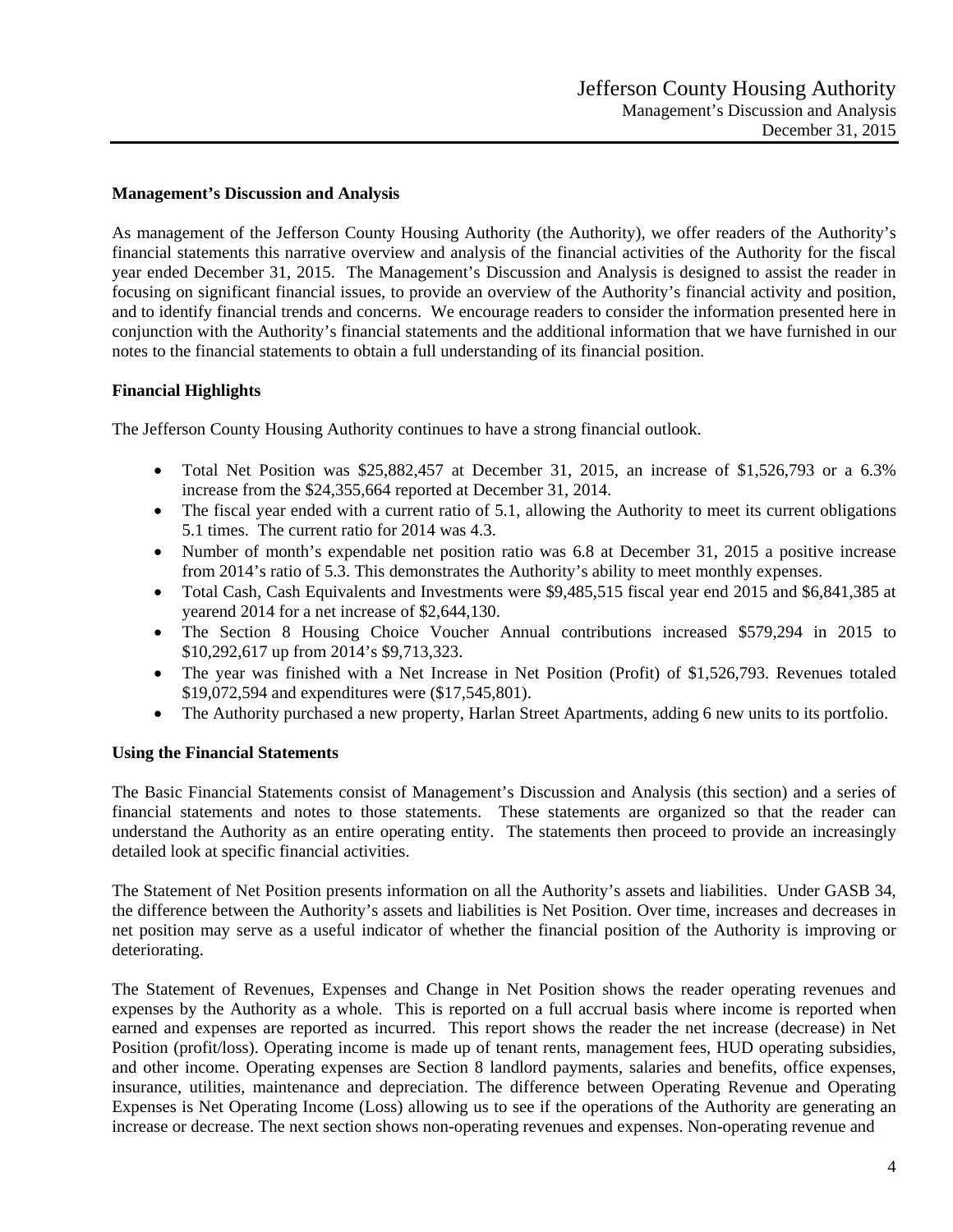#### **Using the Financial Statements (continued)**

expenses are interest income, mortgage interest expense, capital grants, and net income/loss from joint ventures, bringing us to the Change in Net Position (profit/loss) for the year just ended.

Each column of the combining statements beginning on page 32 is a program. A program is a self-balancing set of accounts recording cash and other financial resources together with all related liabilities and net position and changes therein, which are segregated for the purpose of carrying on specific activities or attaining certain objectives in accordance with special regulations or restrictions.

The Statement of Cash Flows provides our third statement which converts our accrual accounting to cash to let the reader know if the Authority, as a whole, increased or decreased in the cash position for 2015 and what the sources or uses of the cash were.

The Notes to the Financial Statements provide additional information that is essential to a full understanding of the data provided in the basic financial statements and can be found beginning on page 15, immediately after the Statement of Cash Flows.

#### **Financial Analysis**

|                                           | 2015             | 2014             | Dollar<br>Change | Percent<br>Change |
|-------------------------------------------|------------------|------------------|------------------|-------------------|
| <b>ASSETS</b>                             |                  |                  |                  |                   |
| <b>Current Assets</b>                     | 11,923,882<br>\$ | \$<br>9,194,898  | 2,728,984<br>S.  | 29.7%             |
| Notes Receivable                          | 8,170,183        | 10,806,508       | (2,636,325)      | $-24.4%$          |
| <b>Other Non Current Assets</b>           | 661,233          | 641,720          | 19,513           | 3.0%              |
| <b>Capital Assets</b>                     | 26,779,280       | 26,336,591       | 442,689          | 1.7%              |
| <b>Total Assets</b>                       | 47,534,578       | 46,979,717<br>\$ | \$<br>554,861    | 1.2%              |
| <b>LIABILITIES</b>                        |                  |                  |                  |                   |
| <b>Current Liabilities</b>                | \$<br>2,353,915  | \$<br>2,130,924  | \$<br>222,991    | 10.5%             |
| <b>Other Payables</b>                     | 619,432          | 703,251          | (83, 819)        | $-11.9%$          |
| Mortgages Payable                         | 18,678,774       | 19,789,878       | (1, 111, 104)    | $-5.6\%$          |
| <b>Total Liabilities</b>                  | 21,652,121       | 22,624,053       | (971, 932)       | $-4.3%$           |
| <b>NET POSITION</b>                       |                  |                  |                  |                   |
| Net investment in Capital Assets          | 6,637,078        | 10,351,166       | (3,714,088)      | $-35.9%$          |
| Restricted                                | 93,530           | 59,546           | 33,984           | 57.1%             |
| Unrestricted                              | 19,151,849       | 13,944,952       | 5,206,897        | 37.3%             |
| <b>Total Net Position</b>                 | 25,882,457       | 24,355,664       | 1,526,793        | 6.3%              |
| <b>Total Liabilities and Net Position</b> | \$<br>47,534,578 | \$<br>46,979,717 | \$<br>554,861    | 1.2%              |

#### **STATEMENTS OF NET POSITION**

Total Assets at 2015 year end were \$47,534,578, an increase of \$554,861 or 1.2% from the \$46,979,717 reported for 2014.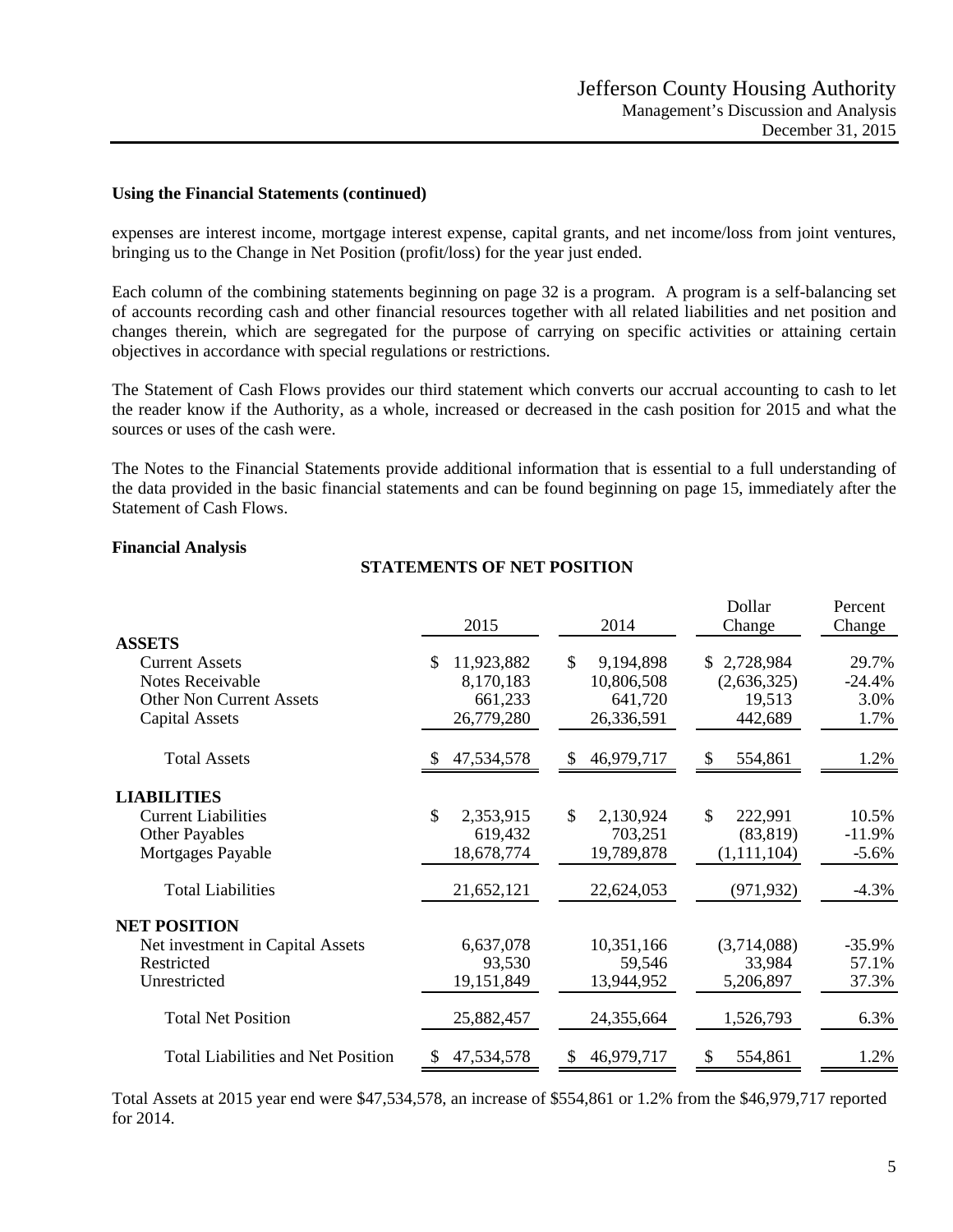#### **Financial Analysis (Continued)**

- There was an increase of \$2,728,984 in Current Assets, with increases in Cash and Restricted Cash of \$2,644,130 from the proceeds received from the sale of the Public Housing units, Notes Receivable, Current Portion of \$101,892, and Due from Jeffco Housing Corporation of \$219,810 for a total all increases of \$2,965,832. This was offset with decreases in Accrued Interest of (\$165,519), Prepaid Expenses of (\$28,611), and Accounts Receivable of (\$42,718) for a total of (\$236,848).
- Non-Current Assets decreased (\$2,174,123) with decreases in Notes Receivable of (\$2,636,325), Equity in Joint Venture of (\$14,720), and Tax Credit Fees of (\$30,952) offset with increases in Miscellaneous Non-Current Assets of \$65,185 and an increase in capital assets of \$442,689.
- Current Liabilities at 2015 year end were \$2,353,915, an increase from 2014 by \$222,991. The change is made up of an increase in Accounts Payable by \$85,641, in Prepaid Rents of \$1,950, in the Current Portion of Compensated Absences of \$58,552, in Tenant Security Deposits of \$17,349 and the Current Portion of Mortgages Payable of \$79,809, less the decrease in Due to Jeffco Housing Corp of (\$20,310).
- Other payables were \$619,432, a decrease of (\$83,819) from the prior year due to the decrease of (\$26,685) in the Long-Term portion of Compensated Absences and (\$57,134) in Rehab Payable.
- Mortgages Payable was  $$18,678,774$ , a decrease of  $$1,111,104$  from last year. This change was mainly due to mortgage principal payments.
- On December 31, 2015, assets exceeded liabilities by \$25,882,457. This is made up of \$6,637,078 net investment in capital assets, \$93,530 in restricted housing assistance payments, and \$19,151,849 in unrestricted assets.

|                                                          | 2015            | 2014            | Dollar<br>Change | Percent<br>Change |
|----------------------------------------------------------|-----------------|-----------------|------------------|-------------------|
| <b>OPERATING REVENUES</b>                                | 18,472,487<br>S | 16,514,643<br>S | 1,957,844<br>\$. | 11.9%             |
| <b>OPERATING EXPENSES</b>                                | 16,799,217      | 15,869,813      | 929,404          | 5.9%              |
| NET OPERATING INCOME                                     | 1,673,270       | 644,830         | 1,028,440        | 159.5%            |
| NET NON-OPERATING REVENUE<br>(EXPENSES)                  | (146, 477)      | 3,251,498       | (3,397,975)      | $-104.5%$         |
| <b>NET INCREASE (DECREASE)</b><br><b>IN NET POSITION</b> | 1,526,793       | 3,896,328       | (2,369,535)      | $-60.8%$          |
| NET POSITION-Beginning of year<br>as previously stated   | 24,355,664      | 24,326,020      | 29,644           | 0.1%              |
| Removal of Glendale LLLP                                 |                 | (3,866,684)     | 3,866,684        | N/A               |
| NET POSITION, Beginning of year                          | 24,355,664      | 20,459,336      | 3,896,328        | 19.0%             |
| NET POSITION, End of year                                | 25,882,457      | 24,355,664      | 1,526,793<br>SS. | 6.3%              |

#### **STATEMENTS OF REVENUES, EXPENSES AND CHANGES IN NET POSITION**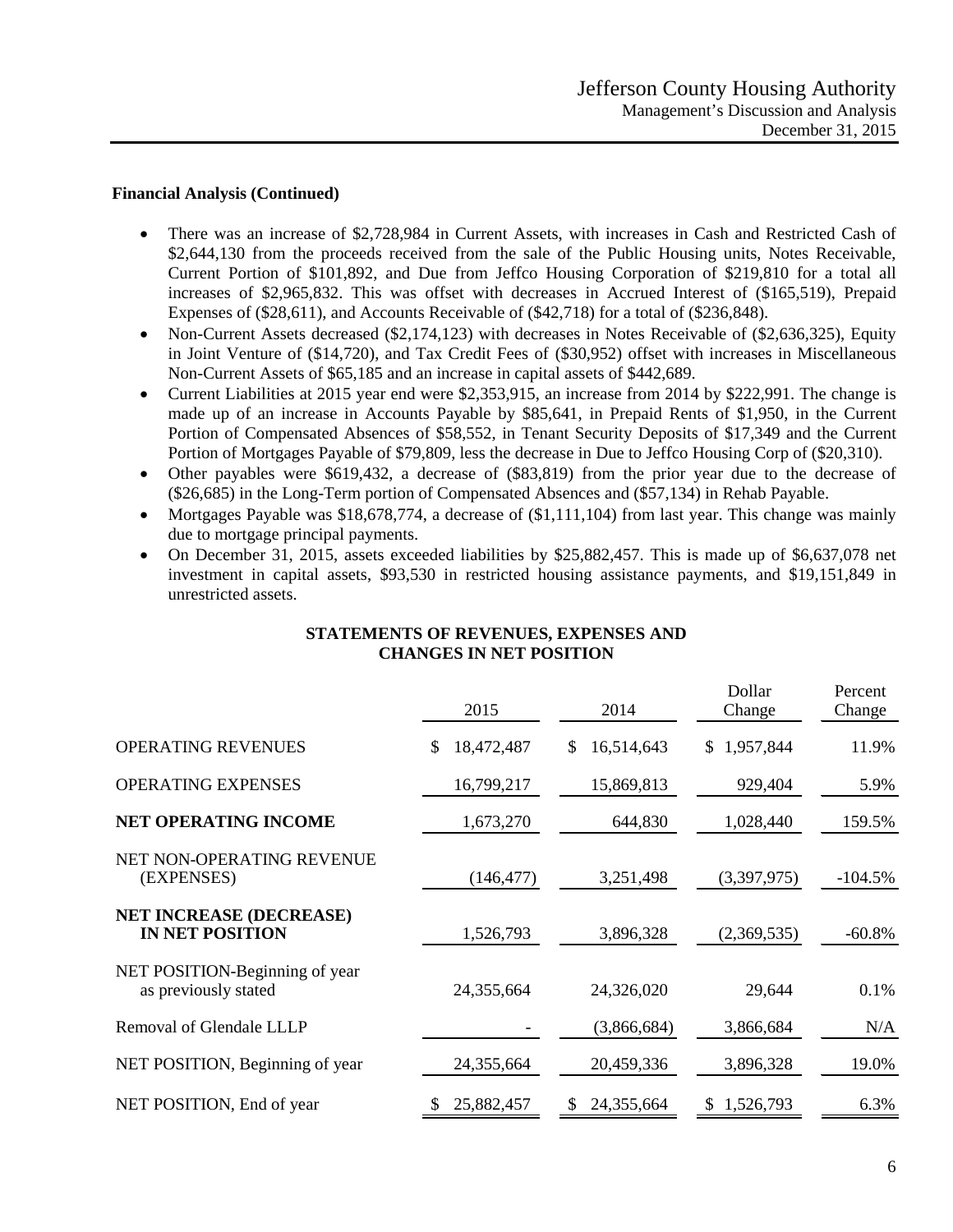#### **Financial Analysis (Continued)**

- Operating Revenues had an increase of \$1,957,844 due to the increase in Rental Income of \$401,743, and Operating Subsidies of \$2,297,087 and a decrease in Other Income of (\$740,986).
- Operating Expenses increased by (\$929,404) this year. This is from increases in HAP expense (\$651,685), Operating costs (\$630,568), and Depreciation (\$75,606) with a decrease in Utilities of \$428,455.
- Non-Operating Revenues (Expenses) changed by \$3,397,975 in 2015. There was a write off of \$3.6M in 2014 of the Glendale LLLP which affected this change. For our normal operations this year we had (\$146,477) in expenses compared to (\$445,870) in normal operations in 2014.
- The Authority finished the year with a Change in Net Position of \$1,526,793.

|                                      | 2015           | 2014         | Dollar<br>Change | Percent<br>Change |
|--------------------------------------|----------------|--------------|------------------|-------------------|
| Nondepreciable Assets                |                |              |                  |                   |
| Land/Construction in progress        | 5,761,052      | 5,309,314    | 451,738<br>\$    | 8.5%              |
| Depreciable Assets                   |                |              |                  |                   |
| Buildings and improvements           | 30,754,944     | 30,219,326   | 535,618          | 1.8%              |
| Equipment and furniture              | 3,817,954      | 3,606,333    | 211,621          | 5.9%              |
| <b>Total Depreciable Assets</b>      | 34,572,898     | 33,825,659   | 747,239          | 2.2%              |
| <b>Less Accumulated Depreciation</b> | (13, 554, 670) | (12,660,013) | (894, 657)       | 7.1%              |
| <b>Total Capital Assets, Being</b>   |                |              |                  |                   |
| Depreciated, Net                     | 21,018,228     | 21,165,646   | (147, 418)       | $-0.7%$           |
| <b>Total Capital Assets, Net</b>     | 26,779,280     | 26,474,960   | \$<br>304,320    | 1.1%              |

### **CAPITAL ASSETS**

As of December 31, 2015, the Authority had \$26,779,280 invested in a broad range of capital assets, including sites, buildings, and equipment. As of December 31, 2014, this amount was \$26,474,960 a decrease of (\$304,320). Some of the significant activity in capital assets is described below in the Program Analysis and Highlights. See Note 6 in the footnotes portion of the financial statements for additional information.

#### **CONDENSED STATEMENTS OF CHANGES IN LONG-TERM DEBT**

|                           | 2015 | 2014                       | Dollar<br>Change | Percent<br>Change |
|---------------------------|------|----------------------------|------------------|-------------------|
| Mortgages Payable-Current |      | 1,383,619<br>1,463,428     | 79,809           | 5.8%              |
| Mortgages Payable         |      | 19,789,878<br>18,678,774   | (1, 111, 104)    | $-5.6\%$          |
| Total                     |      | 20, 142, 202<br>21,173,497 | \$(1,031,295)    | $-4.9\%$          |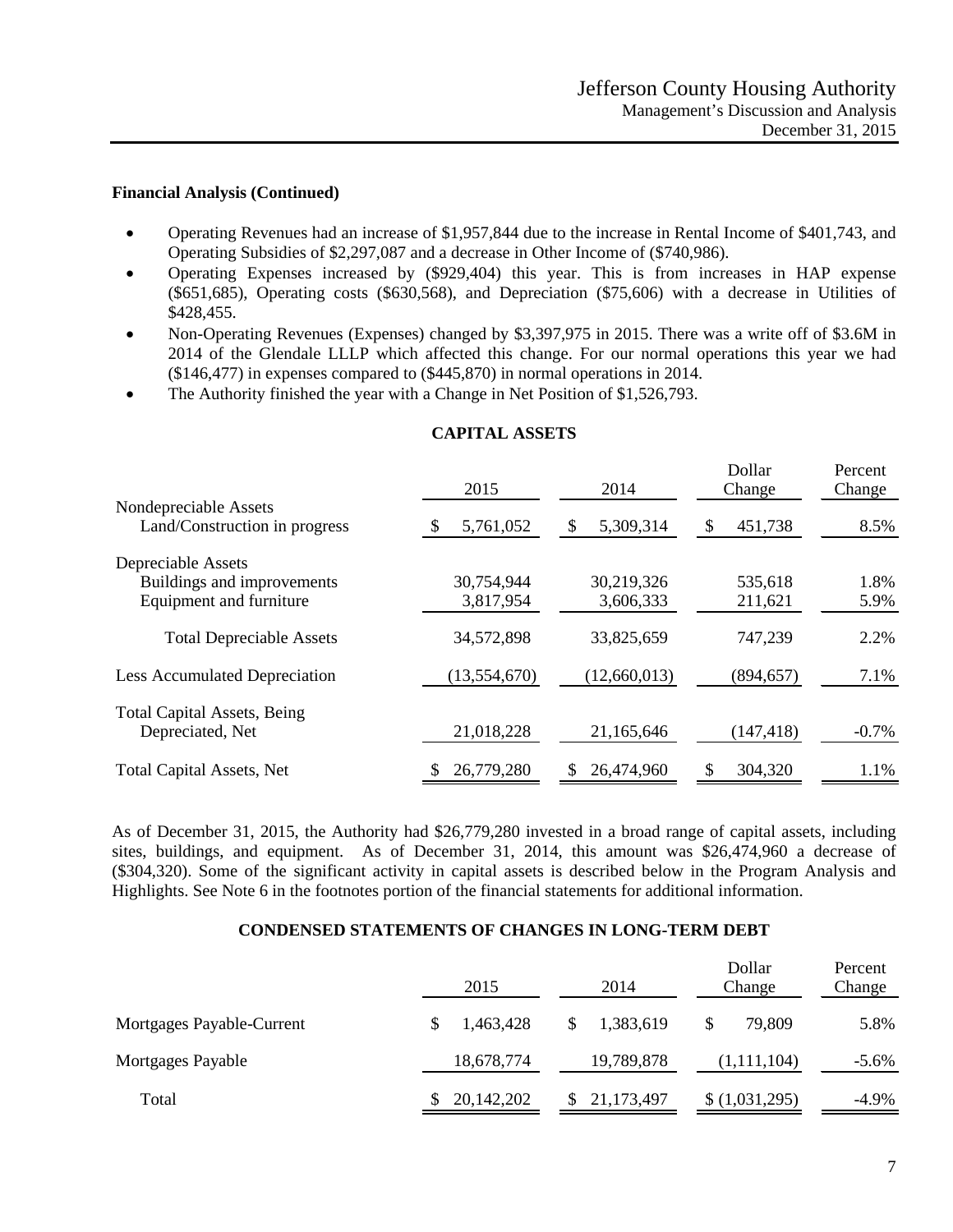#### **Financial Analysis (Continued)**

As of December 31, 2015 and 2014, the Authority had \$20,142,202 and \$21,173,497, respectively, of outstanding long-term debt for a net decrease of (\$1,031,295). Details of the mortgages can be found in Note 7 in the footnotes section of the financial statements.

#### **The Authority's Program Analysis and Highlights**

#### **General Fund Program**

The General Fund Program is responsible for developing new units in Jefferson County. The General Fund Program has a net position of \$3,690,861 at year-end 2015. The Authority will be painting the interior hallways and common areas in the main offices, stabilizing the exterior concrete on the south side of the main offices, and purchasing new computers.

#### **Public Housing Program**

During 2006, HUD granted a disposition request to the Authority for the 65 units of Public Housing that the Authority owned and operated for rent to low-income individuals and families. The properties were sold to the Jeffco Housing Corporation. At year-end 2015, the Program has a net position of \$9,230,721.

#### **Housing Choice Vouchers Program**

Through Annual Contribution Contracts with HUD, the Authority receives funding to subsidize the rent of low income families in the private market and earns an administrative fee to cover the Program's operating costs. In 2015, the Authority received funding for 16,496 vouchers and administered on average 1,375 rental vouchers per month to low-income clients in Jefferson County. The Authority receives administrative fees as part of this Program and the Program has a net position of \$218,297.

#### **Housing Rehab Program**

The Housing Rehab Program utilizes grants and affordable loans to do necessary repairs and rehabilitation to the homes of eligible households in Jefferson County. The Housing Rehab Program provides financial and technical assistance to low/moderate income homeowner households. The Housing Rehab Program has a net position at fiscal year-end 2015 of \$2,348,964.

#### **Section 8 New Construction Program**

The Authority owns and operates two senior/handicapped apartment buildings located in Evergreen and Golden, Colorado. Both buildings receive subsidies from HUD under the Section 8 New Construction and Substantial Rehabilitation program. This program enables seniors (age 62 or older) and persons with disabilities to pay thirty percent of their income towards rent.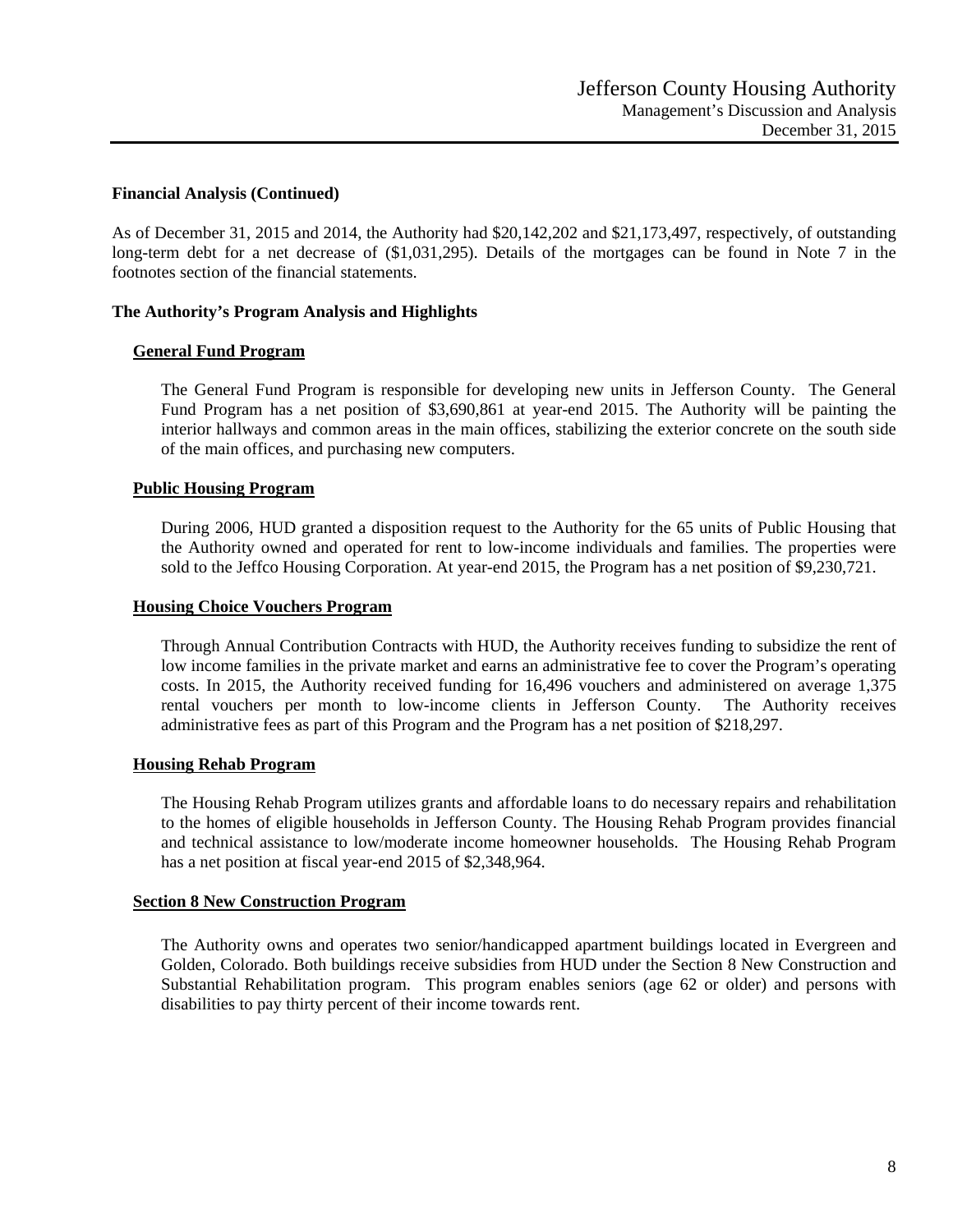#### **The Authority's Program Analysis and Highlights (Continued)**

#### **Section 8 New Construction Program (Continued)**

Canyon Gate Apartments: Canyon Gate Apartments is a 53-unit complex located in Golden, Colorado. Canyon Gate Apartments had an increase in net position of \$155,738 and a net position at year-end of \$9,303. In 2015, the first floor furniture was replaced, interior common area lighting upgraded and common area hallways painted. Looking forward to 2016, additional washers and dryers will be installed with hookups, the exterior will be painted and there will be major tree trimming.

Green Ridge Meadow Apartments: Green Ridge Meadow Apartments is a 79-unit complex in Evergreen, Colorado. Green Ridge had an increase in net position of \$119,064 at year-end and a net position at December 31, 2015, of \$721,104. During 2015, the garage style storage building was painted and the damaged shingles were replaced on the roof. In 2016, the garage and gazebo will both receive new roofs, and there will be a designated smoking location.

#### **Below Market Rental Housing**

Recognizing the growing need for affordable rental housing, the Authority owns:

Caesar Square Apartments: a 108-unit apartment building in Wheat Ridge, Colorado. Caesar Square Apartments finished the year with a profit of \$342,237 and had a net position of \$1,564,237 at December 31, 2015. The occupancy rate for 2015 was 98%. Plans for 2016 include siding and painting for three buildings, three water heater replacements and carpet replacement for two building hallways.

Mountain View Apartments: a 15-unit building in Golden, Colorado finished the year with 98.9% occupancy. At December 31, 2015, Mountain View Apartments had a profit of \$13,257, and a net position of \$176,288. Plans for 2016 include exterior painting of stucco and trimming trees.

Kendall Apartments: a 21-unit apartment building in Wheat Ridge finished the year with 98.4% occupancy. Planned improvements in 2016 are to re-sod a portion of property where there is no grass, replace cabinets and countertops in three apartments and purchase a new utility truck. Kendall Apartments finished the year with a profit of \$44,298 and has a net position of \$1,206,023.

Viking Square Apartments: a 55-unit apartment building in Arvada, Colorado had an occupancy rate of 97%. For 2016, the large tree will be trimmed, asphalt speed bumps will be repaired/installed and deck work completed. Viking Square ended 2015 with a total net position of \$342,390 after a gain of \$122,822 for the year.

Aspen Ridge: a 105-unit apartment building in Arvada, Colorado finished the year with an occupancy rate of 99%. Plans for 2016 improvements are to replace 12 units of cabinets and countertops, resurface a portion of the pool deck, redo a portion of the asphalt overlay, replace awnings, and paint the clubhouse. Aspen Ridge finished the year with a profit of \$191,868 and had a net position of \$1,551,162 at 2015 yearend.

Redwood Village: a 50-unit apartment building in Westminster, Colorado finished the year with 98.5% occupancy. For 2016, plans include the replacement of outdated playground equipment, roof replacement for middle building, and work on the last set of metal railings. Redwood Village, at December 31, 2015, had a profit of \$49,916, and a net position of \$520,430.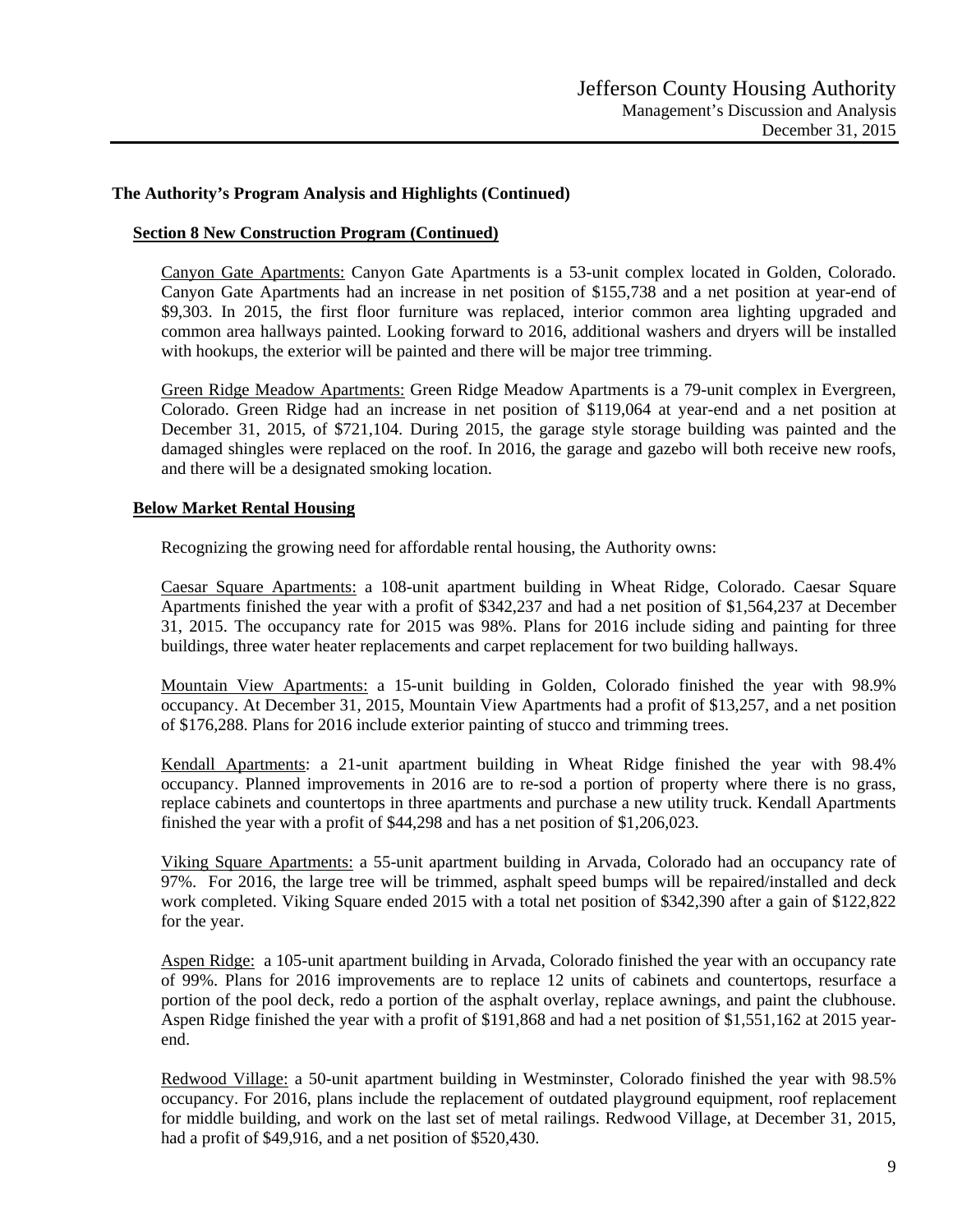#### **The Authority Program Analysis and Highlights (Continued)**

#### **Below Market Rental Housing (Continued)**

Parkview Village: a 96-unit apartment complex in Arvada, Colorado was leased at 98.5% occupancy. In 2016, the pool will be painted and plans are to get new pool furniture and to replace the laundry room flooring. At the end of 2015, Parkview Village had a profit of \$110,545 and a net position of \$803,817.

Glendale Apartments: a 120-unit apartment building in Westminster, Colorado was occupied at 95.5%. Plans for 2016 include concrete work around the community garden, exterior storage shed, playground equipment, complex ground transportation and possible purchase of laundry equipment. Glendale Apartments finished the year with a profit of \$7,878 and a net position of \$3,512,474 at year-end.

Harlan Street Apartments: a 6-unit apartment building in Lakewood, Colorado is the newest purchase of the Authority. In 2016, it will have a furnace replaced and two of the units will have cabinets and countertops replaced. Harlan Street Apartments had a net position at year-end of (\$13,614).

#### **Discretely Presented Component Unit**

Lewis Court LLC is a corporation created by the Authority in 2011 to own, rehabilitate, and operate a low-income housing tax credit partnership which borrowed proceeds of the Authority's NSP redevelopment grant. Lewis Court LLC has no employees and all functions are provided by employees of the Authority. Lewis Court is a 50-unit apartment complex. Separately audited financial statements of Lewis LLC are available by contacting the Authority. The component unit had a net position of \$8,413,695 at 2015 fiscal year end. There are plans in 2016 to replace two light poles, paint exterior metal work, replace one water heater, two air conditioning units and replace dielectric unions.

#### **Joint Venture**

The Authority, in partnership with Metro West Housing Solutions, formally Lakewood Housing Authority owns Cedar Gardens/Cedar Avenue Apartments, a 72-unit complex in Lakewood, Colorado. Plans for 2016 for Cedar Gardens include the fabrication of a BBQ area where the pool was removed from the courtyard.

The Authority's total 'Below Market Rental Housing' portfolio is 1,248 units of affordable housing for Jefferson County residents.

#### **Requests for Information**

The financial report is designed to provide a general overview of the Jefferson County Housing Authority's finances for all those with an interest. Questions concerning any of the information provided in this report or requests for additional information should be addressed to:

> Jefferson County Housing Authority Attn: Finance Department 7490 West 45th Avenue Wheat Ridge, CO 8003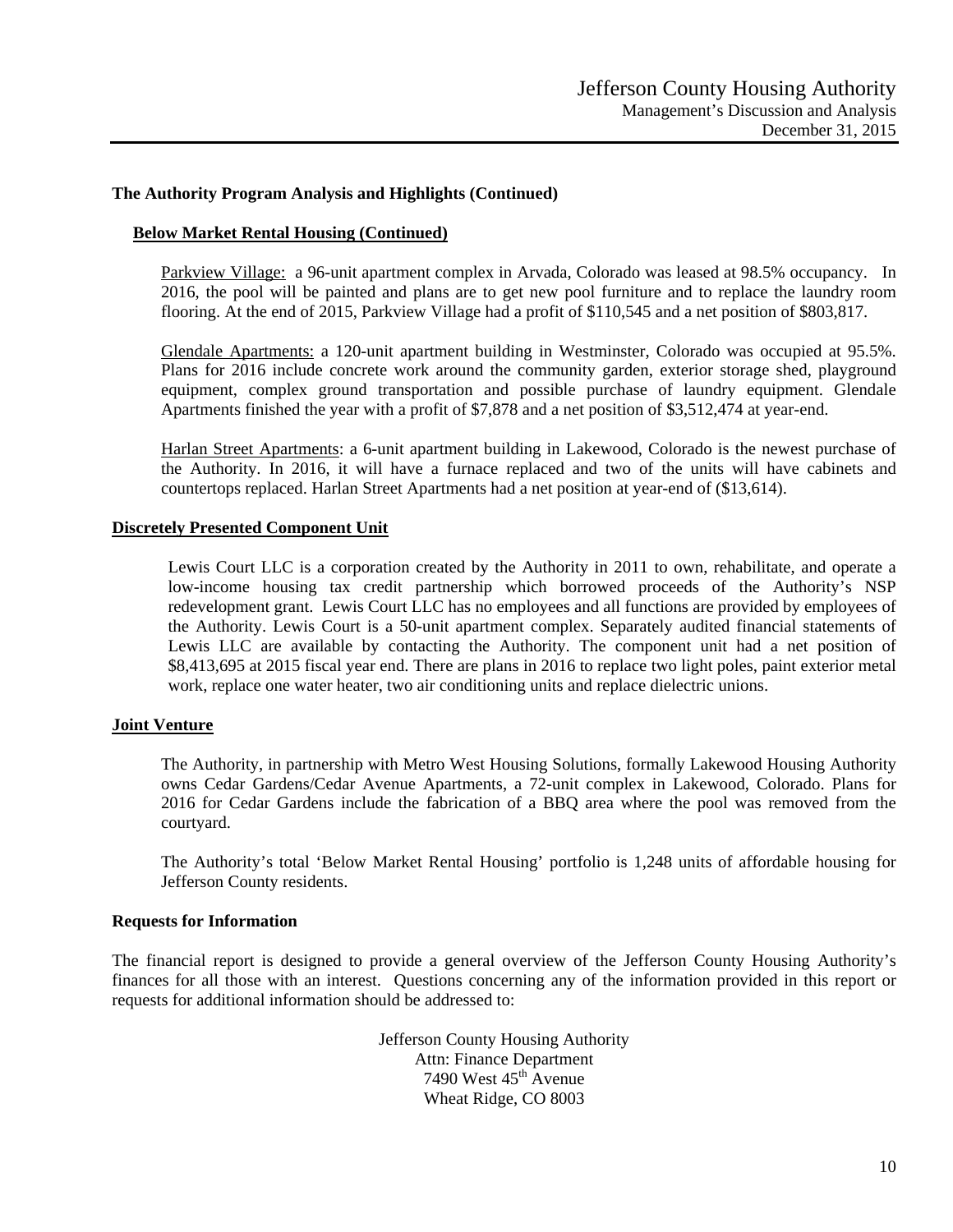|                                                                                                                                                          | Primary<br>Government                                        | Discretely<br>Presented<br>Component<br>Unit |
|----------------------------------------------------------------------------------------------------------------------------------------------------------|--------------------------------------------------------------|----------------------------------------------|
| Assets                                                                                                                                                   |                                                              |                                              |
| <b>Current Assets</b><br>Cash and cash equivalents<br>Restricted cash and cash equivalents<br>Investments<br>Accounts receivable                         | \$<br>1,305,265<br>8,061,352<br>118,898                      | $\mathcal{S}$<br>249,167<br>829,845          |
| Tenants<br>Other<br>Due from Jeffco Housing Corporation<br>Accrued interest receivable - short-term<br>Prepaid expenses<br>Notes receivable - short-term | 149,988<br>181,040<br>1,510,728<br>1,417<br>2,400<br>592,794 | 4,078                                        |
| Total current assets                                                                                                                                     | 11,923,882                                                   | 1,083,090                                    |
| Accrued Interest Receivable - Long-Term                                                                                                                  | 203,554                                                      |                                              |
| <b>Notes Receivable</b>                                                                                                                                  | 8,170,183                                                    |                                              |
| Other Assets, Net of Accumulated Amortization                                                                                                            | 11,712                                                       | 40,624                                       |
| <b>Equity in Joint Venture</b>                                                                                                                           | 445,967                                                      |                                              |
| <b>Capital Assets</b><br>Non-depreciable<br>Depreciable, net                                                                                             | 5,761,052<br>21,018,228                                      | 1,105,405<br>9,248,492                       |
| Total capital assets                                                                                                                                     | 26,779,280                                                   | 10,353,897                                   |
|                                                                                                                                                          | 47,534,578                                                   | 11,477,611<br>S                              |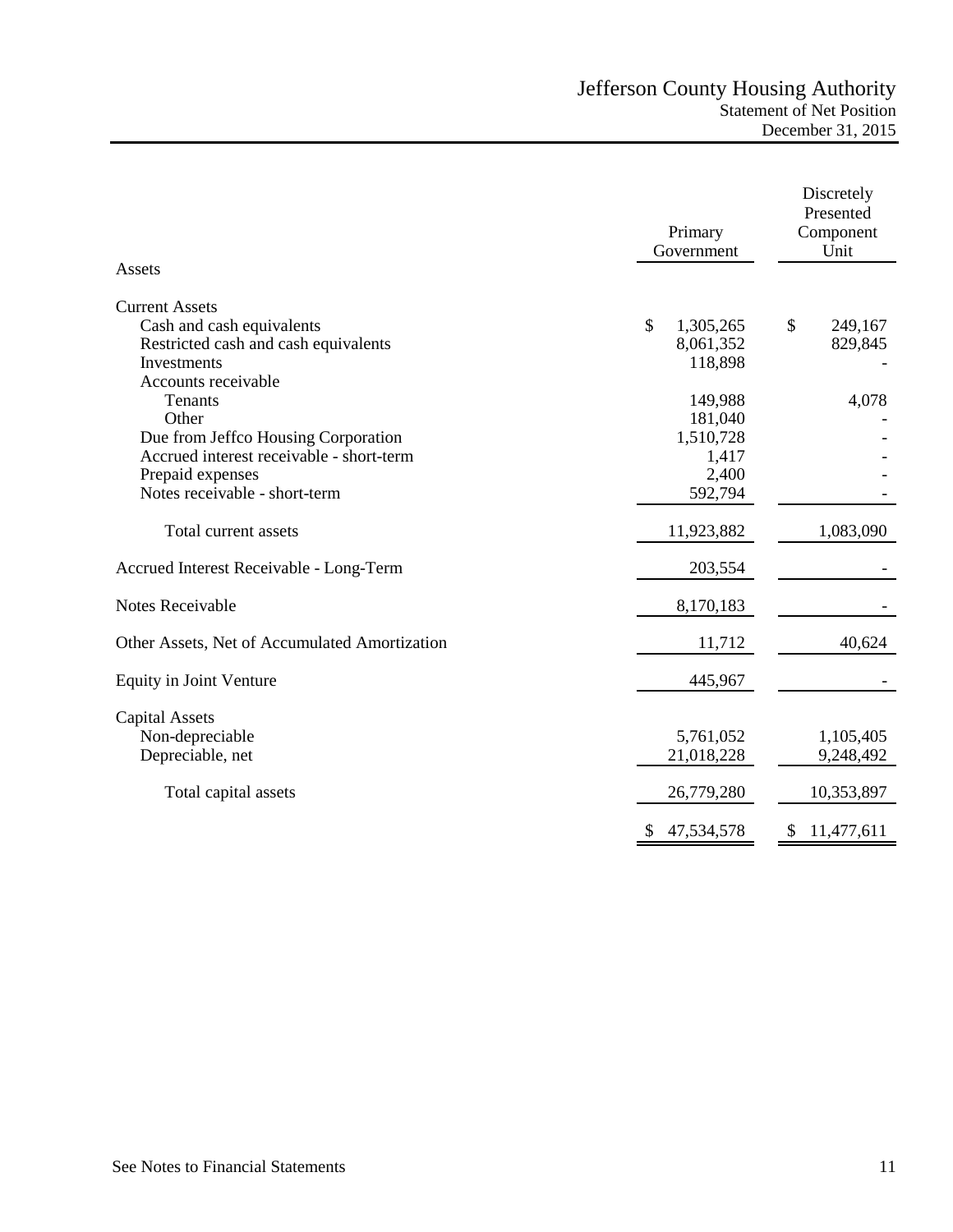|                                                       |                       |                  |               | Discretely<br>Presented |
|-------------------------------------------------------|-----------------------|------------------|---------------|-------------------------|
|                                                       | Primary<br>Government |                  |               | Component<br>Unit       |
| Liabilities and Net Position                          |                       |                  |               |                         |
| <b>Current Liabilities</b>                            |                       |                  |               |                         |
| Accounts payable<br><b>Accrued liabilities</b>        | \$                    | 400,499<br>4,078 | $\mathcal{S}$ | 20,115<br>42,319        |
| Accrued compensated absences                          |                       | 90,000           |               |                         |
| Accrued interest payable - JCHA                       |                       |                  |               | 204,971                 |
| Accrued interest payable - Jeffco Housing Corporation |                       |                  |               | 229,460                 |
| Unearned revenues                                     |                       | 2,522            |               |                         |
| Tenant security deposits payable                      |                       | 226,237          |               | 14,450                  |
| Due to Jeffco Housing Corporation                     |                       | 167,151          |               |                         |
| Notes and mortgages payable - current portion         |                       | 1,463,428        |               | 9,760                   |
| Total current liabilities                             |                       | 2,353,915        |               | 521,075                 |
| Long-Term Liabilities                                 |                       |                  |               |                         |
| Accrued compensated absences                          |                       | 256,342          |               |                         |
| Rehab payable                                         |                       | 363,090          |               |                         |
| Notes and mortgages payable - net of current portion  |                       | 18,678,774       |               | 2,542,841               |
| Total long-term liabilities                           |                       | 19,298,206       |               | 2,542,841               |
| <b>Total liabilities</b>                              |                       | 21,652,121       |               | 3,063,916               |
| <b>Net Position</b>                                   |                       |                  |               |                         |
| Net investment in capital assets                      |                       | 6,637,078        |               | 7,801,296               |
| Restricted                                            |                       | 93,530           |               |                         |
| Unrestricted                                          |                       | 19,151,849       |               | 612,399                 |
| Total net position                                    |                       | 25,882,457       |               | 8,413,695               |
|                                                       |                       | \$47,534,578     | \$            | 11,477,611              |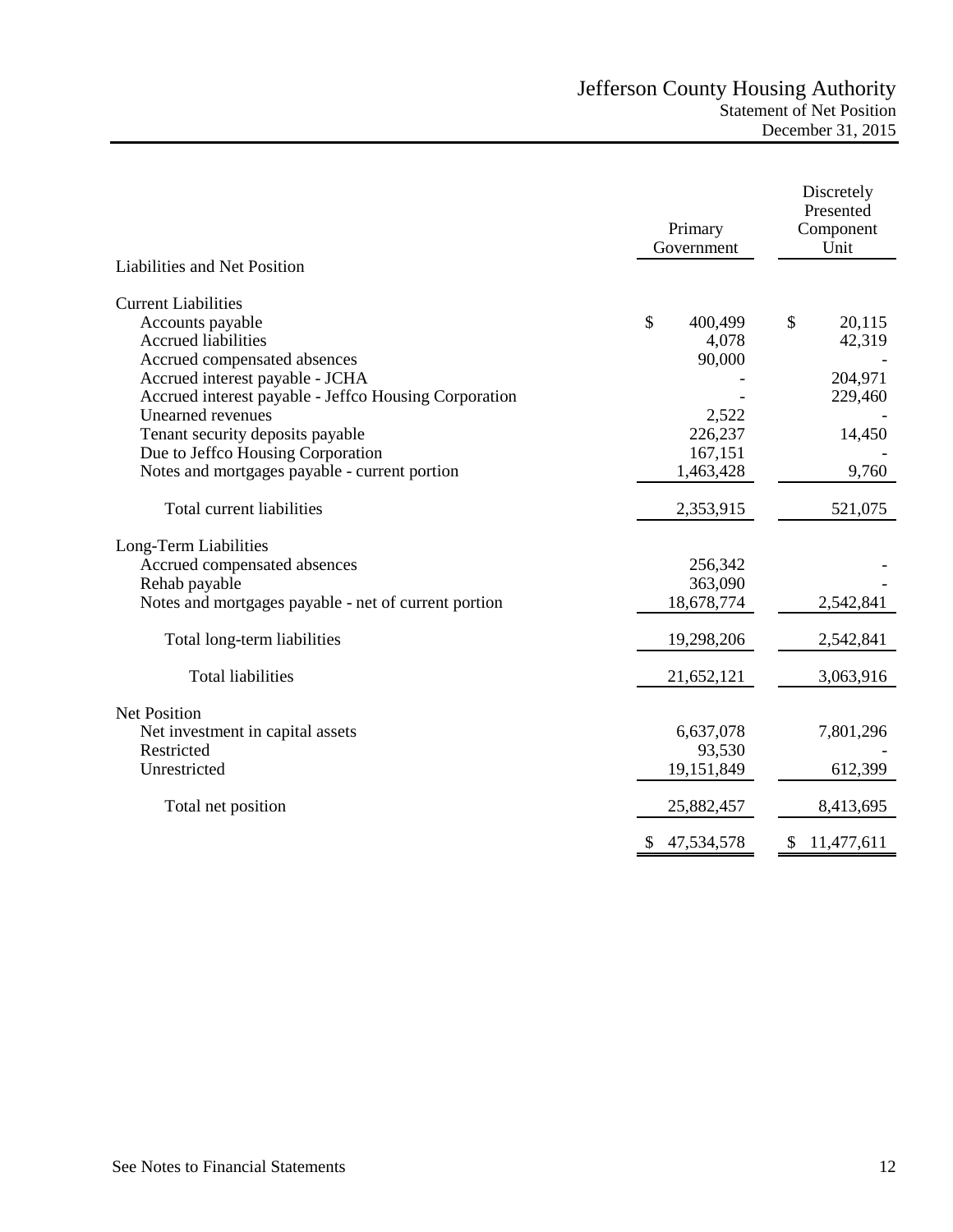|                                                                                                                                                | Primary<br>Government                       | Discretely<br>Presented<br>Component<br>Unit |
|------------------------------------------------------------------------------------------------------------------------------------------------|---------------------------------------------|----------------------------------------------|
| <b>Operating Revenues</b><br><b>HUD PHA</b> grants<br>HAP income<br>Other grants                                                               | \$<br>1,717,793<br>10,292,617<br>195,737    | \$                                           |
| Rental income                                                                                                                                  | 5,611,161                                   | 415,904                                      |
| Management fees                                                                                                                                | 137,830                                     |                                              |
| Other                                                                                                                                          | 517,349                                     | 7,379                                        |
| Total operating revenues                                                                                                                       | 18,472,487                                  | 423,283                                      |
| <b>Operating Expenses</b>                                                                                                                      |                                             |                                              |
| Housing assistance payments                                                                                                                    | 10,379,534                                  |                                              |
| Administrative salaries and benefits                                                                                                           | 1,396,669                                   | 33,332                                       |
| Maintenance salaries and benefits                                                                                                              | 1,007,693                                   | 10,531                                       |
| Regular and extraordinary maintenance                                                                                                          | 1,168,566                                   | 136,266                                      |
| Other administrative                                                                                                                           | 812,845                                     | 92,544                                       |
| Depreciation and amortization                                                                                                                  | 1,091,365                                   | 322,460                                      |
| <b>Utilities</b>                                                                                                                               | 674,901                                     | 55,890                                       |
| Insurance                                                                                                                                      | 198,823<br>68,821                           | 16,906                                       |
| Other expenses                                                                                                                                 |                                             |                                              |
| Total operating expenses                                                                                                                       | 16,799,217                                  | 667,929                                      |
| Operating Income (Loss)                                                                                                                        | 1,673,270                                   | (244, 646)                                   |
| Non-Operating Revenues (Expenses)<br>Interest income<br>Net loss from joint ventures<br>Gain on disposal of capital assets<br>Interest expense | 73,617<br>(26,050)<br>526,490<br>(720, 534) | 402<br>(107, 436)                            |
| Total non-operating expenses                                                                                                                   | (146, 477)                                  | (107, 034)                                   |
| Income (Loss) Before HUD Capital Grant Income                                                                                                  | 1,526,793                                   | (351,680)                                    |
| <b>HUD Capital Grant Income</b>                                                                                                                |                                             |                                              |
| Change in Net Position                                                                                                                         | 1,526,793                                   | (351,680)                                    |
| Net Position, Beginning of Year                                                                                                                | 24,355,664                                  | 8,765,375                                    |
| Net Position, End of Year                                                                                                                      | 25,882,457                                  | 8,413,695<br>P.                              |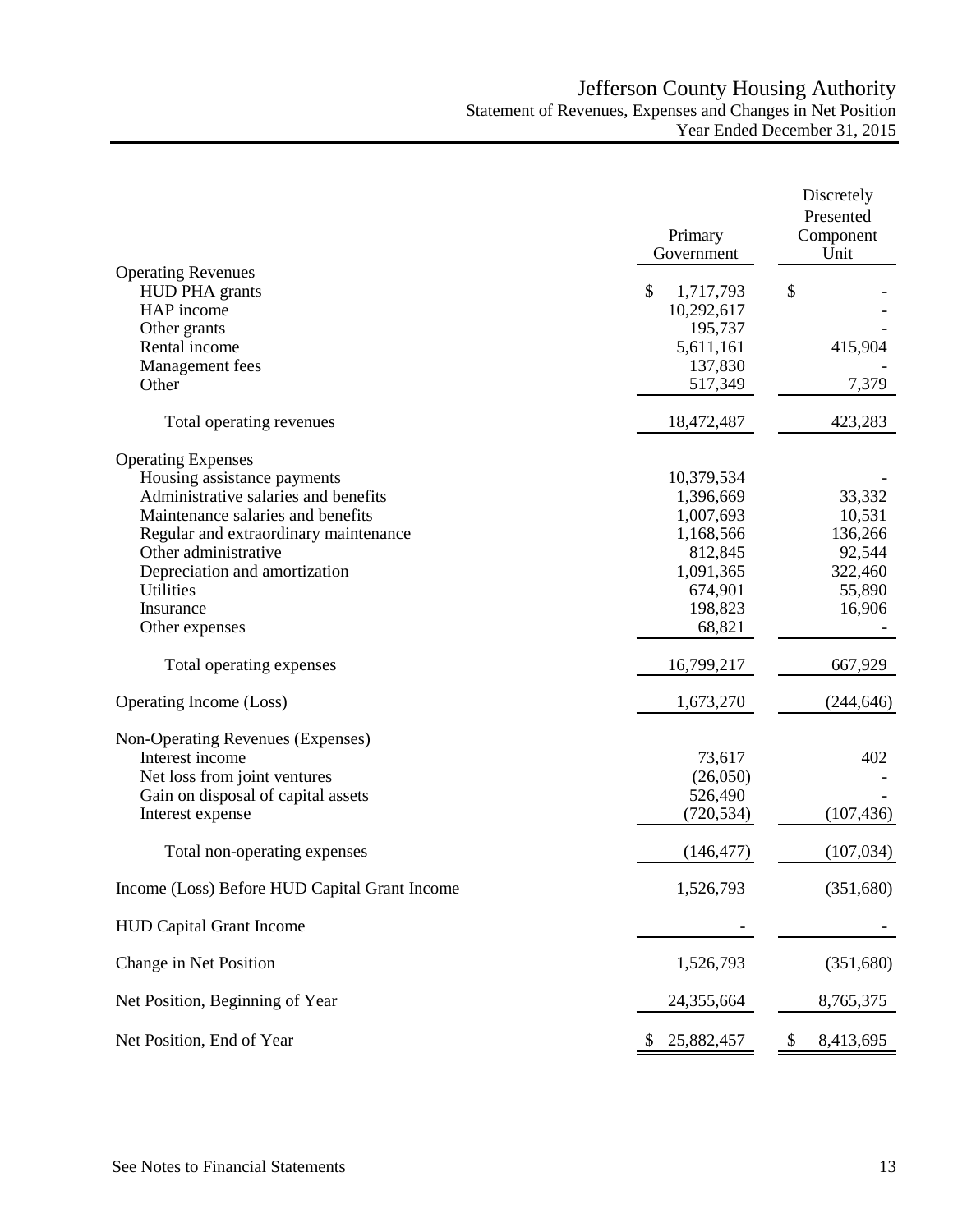|                                                            |                       | Discretely<br>Presented |
|------------------------------------------------------------|-----------------------|-------------------------|
|                                                            | Primary<br>Government | Component<br>Unit       |
| <b>Operating Activities</b>                                |                       |                         |
| <b>HUD PHA grants</b>                                      | \$<br>1,717,793       | \$                      |
| HAP income                                                 | 10,292,617            |                         |
| Other grants                                               | 195,737               |                         |
| Receipts from tenants                                      | 5,854,218             | 412,280                 |
| Management fee income                                      | (81,980)              |                         |
| Other income                                               | 336,309               | 7,379                   |
| Housing assistance payments                                | (10, 379, 534)        |                         |
| Payments to employees                                      | (2,372,495)           | (43, 863)               |
| Payments to suppliers                                      | (2,887,148)           | (299, 779)              |
| Net Cash from Operating Activities                         | 2,675,517             | 76,017                  |
| Capital and Related Financing Activities                   |                       |                         |
| Purchase of investments                                    | 35,500                |                         |
| Principal payments on long-term debt                       | (1,411,295)           | (9,012)                 |
| Proceeds from long-term debt borrowings                    | 380,000               |                         |
| Interest paid on long-term debt                            | (720, 534)            | (17, 445)               |
| Acquisition of capital assets                              | (1,459,986)           | (15,022)                |
| Proceeds from sale of capital assets                       | 72,587                |                         |
| Net Cash used for Capital and Related Financing Activities | (3,103,728)           | (41, 479)               |
| <b>Investing Activities</b>                                |                       |                         |
| Cash received on notes receivable                          | 3,083,589             |                         |
| Interest income                                            | 35,582                | 402                     |
| Net Cash from Investing Activities                         | 3,119,171             | 402                     |
| Net Change in Cash and Cash Equivalents                    | 2,690,960             | 34,940                  |
| Cash and Cash Equivalents, Beginning of Year               | 6,675,657             | 1,044,072               |
| Cash and Cash Equivalents, End of Year                     | \$<br>9,366,617       | \$<br>1,079,012         |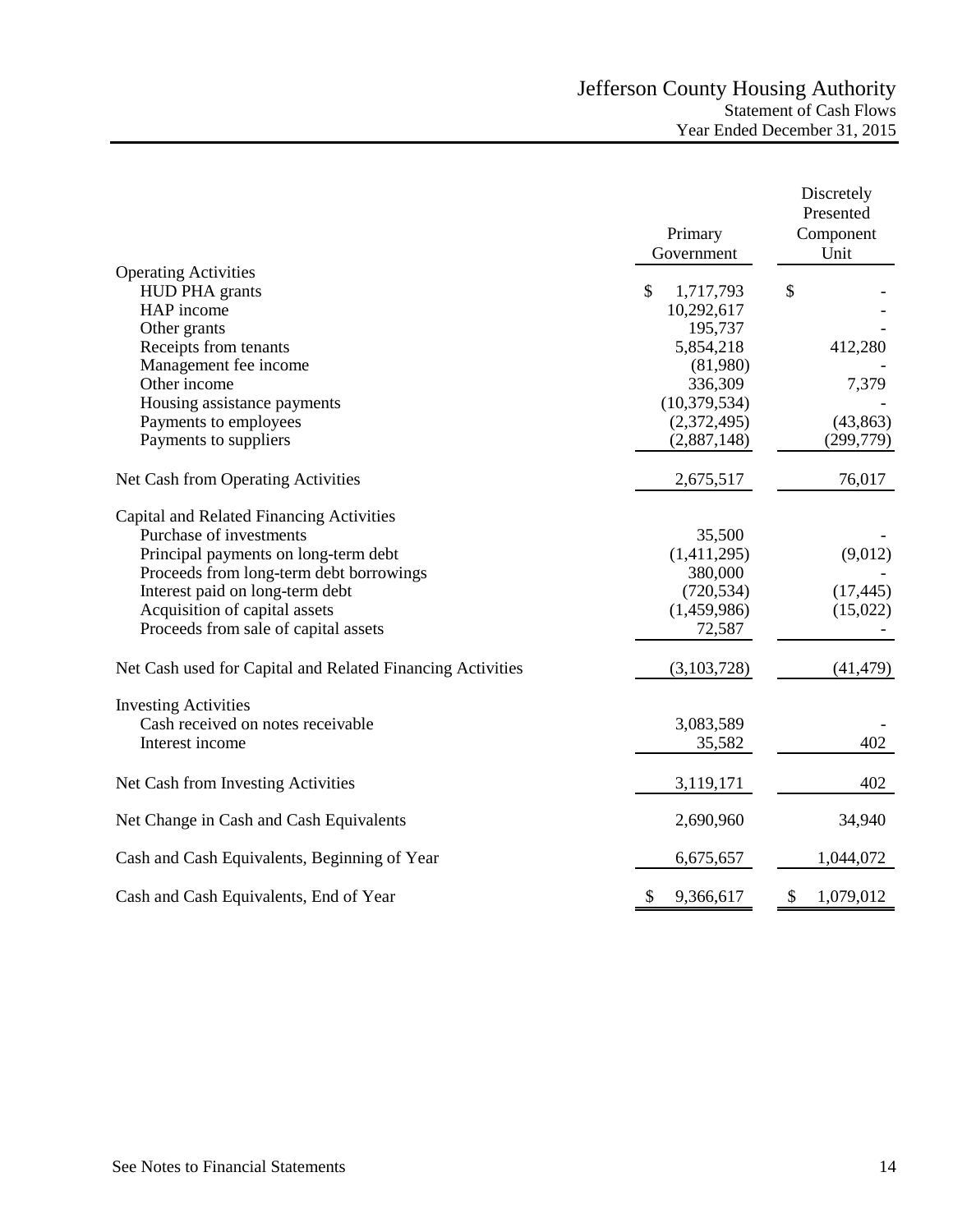|                                                                         | Primary<br>Government |    | Discretely<br>Presented<br>Component<br>Unit |
|-------------------------------------------------------------------------|-----------------------|----|----------------------------------------------|
| Reconciliation of Cash and Cash Equivalents                             |                       |    |                                              |
| Cash                                                                    | \$<br>1,305,265       | \$ | 249,167                                      |
| Restricted cash                                                         | 8,061,352             |    | 829,845                                      |
| Total cash and cash equivalents                                         | \$<br>9,366,617       | \$ | 1,079,012                                    |
| Reconciliation of operating income (loss) to net cash                   |                       |    |                                              |
| from operating activities                                               |                       |    |                                              |
| Operating income (loss)                                                 | \$<br>1,673,270       | \$ | (244, 646)                                   |
| Adjustments to reconcile operating income (loss)                        |                       |    |                                              |
| to net cash from operating activities                                   |                       |    |                                              |
| Depreciation and amortization                                           | 1,091,365             |    | 322,460                                      |
| Changes in assets and liabilities<br>(Increase) decrease in receivables |                       |    |                                              |
| (Increase) decrease in prepaid expenses                                 | (177,092)<br>28,611   |    | (3,663)<br>3,939                             |
| Increase (decrease) in accounts payable                                 | 24,429                |    | 3,012                                        |
| Increase (decrease) in accrued expenses                                 | 35,945                |    | (5, 124)                                     |
| Increase (decrease) in unearned revenues                                | 1,950                 |    |                                              |
| Increase (decrease) in due to Jeffco Housing Corporation                | (20,310)              |    |                                              |
| Increase (decrease) in security deposits payable                        | 17,349                |    | 39                                           |
| Net Cash from Operating Activities                                      | 2,675,517             |    | 76,017                                       |
| Supplemental Schedule of Noncash Investing                              |                       |    |                                              |
| <b>Activities</b>                                                       |                       |    |                                              |
| Increase in notes receivable due to adjustment                          |                       |    |                                              |
| of prior estimated collectible amount                                   | 549,156               | S  |                                              |
| Increase in capital asset costs due                                     |                       |    |                                              |
| to accounts payable - construction                                      | \$                    |    | 4,180                                        |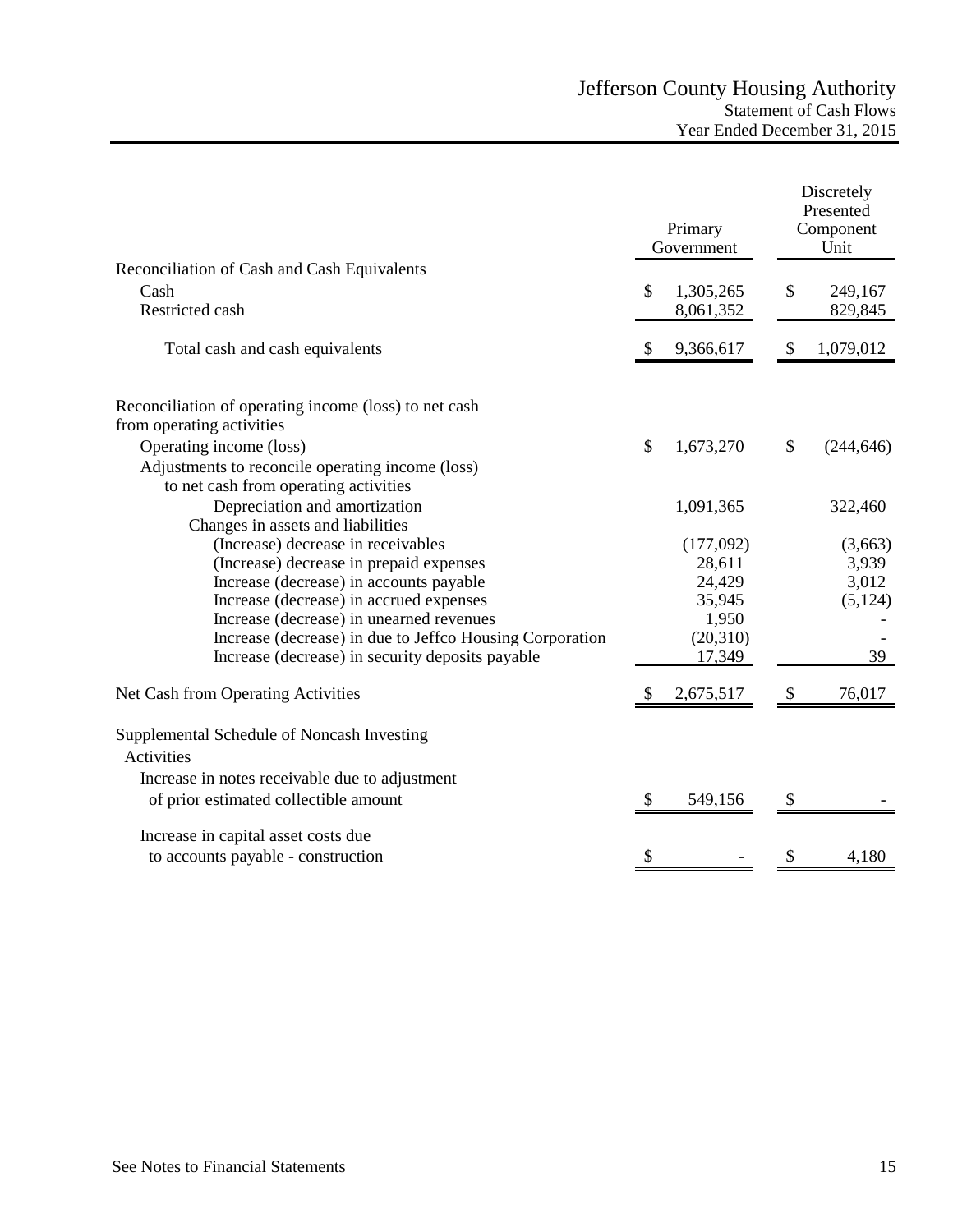## **Note 1 - Nature of Operations and Significant Accounting Policies**

#### **General**

The Jefferson County Housing Authority (the Authority) is a corporate body politic created in 1975 and uses available federal, state and local resources to serve the residents of Jefferson County, Colorado, by upgrading and maintaining the existing housing stock, encouraging the construction of new housing affordable to low and moderate income households, and providing low and moderate income families and senior households with decent, safe, and affordable rental housing opportunities. The Authority owns and operates 830 units of affordable housing in Jefferson County and administers 16,496 housing choice vouchers including 2 VASH vouchers.

The Authority is governed by a five-member Board of Commissioners.

## **Reporting Entity**

The Authority's financial statements include the accounts of all Authority operations. The criteria for including organizations as component units within the Authority reporting entity, as set forth in Section 2100 of the Governmental Accounting Standards Board's (GASB) Codification of Government Accounting and Financial Reporting Standards, include whether:

- The organization is legally separated (can sue and be sued in their own name)
- The Authority holds the corporate powers of the organization
- The Authority appoints a voting majority of the organization's Board
- The Authority is able to impose its will on the organization
- The organization has the potential to impose a financial benefit/burden on the Authority
- There is fiscal dependency by the organization on the Authority

The Authority is associated with the Cedar Avenue/Cedar Gardens Apartments as a joint venture with Metro West Housing Solutions (see Note 5 for details).

#### **Blended Component Unit**

Lewis Court LLC (LCLLC) is a nonprofit corporation created by the Authority in 2011 to facilitate the financing of construction for Lewis Court Apartments LLLP (Lewis Court). The sole member of LCLLC is the Authority which is able to impose its will on the organization. LCLLC has no employees and all functions are provided by employees of the Authority. LCLLC is fiscally dependent upon the Authority because the Authority approves the annual budget, the Authority can significantly influence the project, and LCLLC provides services entirely to the Authority. Accordingly, LCLLC is included in the financial reporting entity of the Authority as a blended component unit.

#### **Discretely Presented Component Unit**

The component unit column of the financial statements includes the financial data of the Authority's discretely presented component unit as of December 31, 2015. This unit is reported in a separate column to emphasize that it is legally separate from the Authority.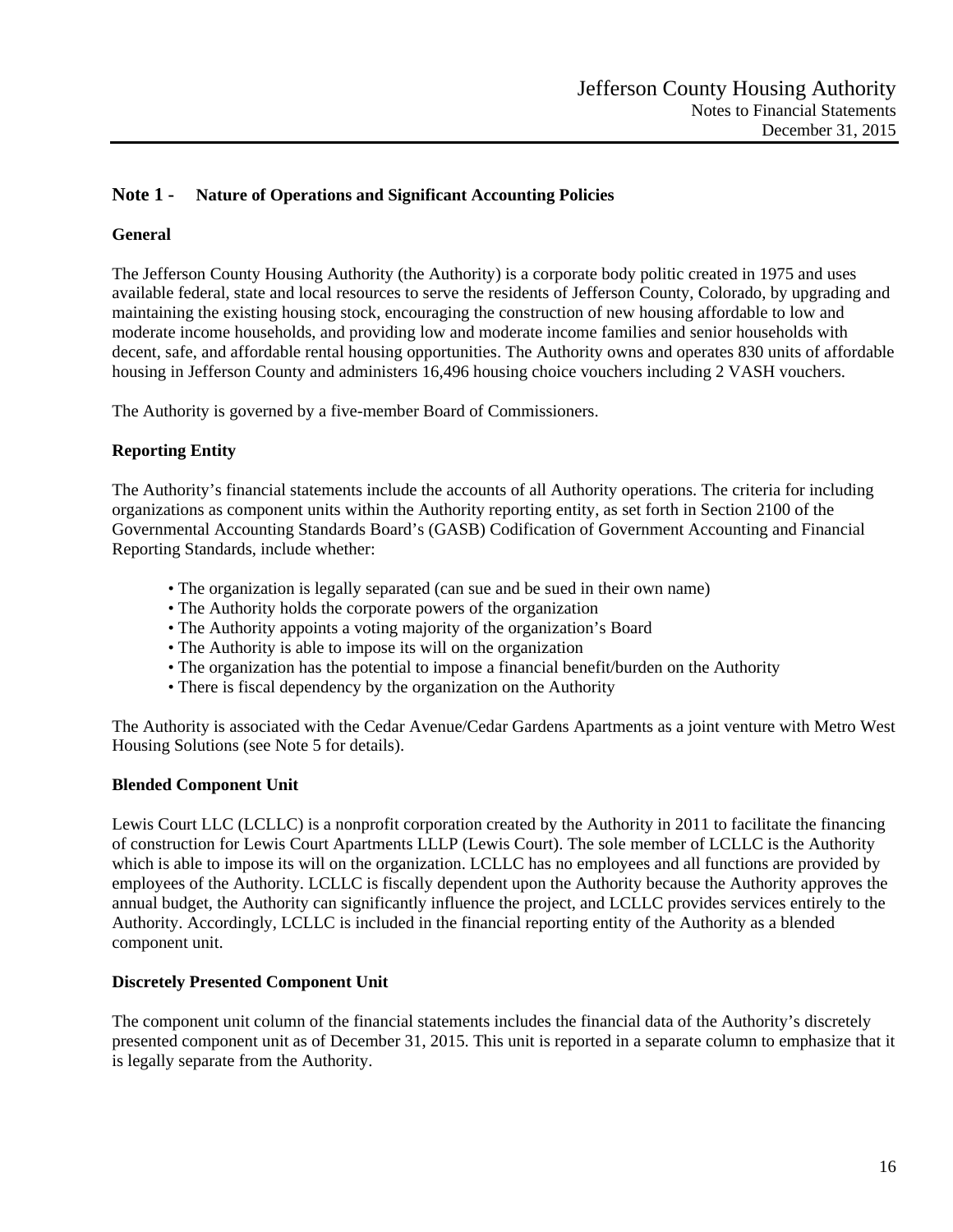Lewis Court Apartments LLLP (Lewis Court) was formed for the purpose of owning and operating a 50-unit lowincome housing project in Golden, Colorado. Lewis Court is a tax credit partnership which borrowed proceeds of the Authority's NSP redevelopment grant. The general partner of Lewis Court, Lewis Court LLC, is wholly owned by the Authority. Lewis Court LLC has an ownership percentage of .01%.

The financial activity of the discretely presented component unit is presented in the Authority's basic financial statements. Complete financial statements of Lewis Court Apartments LLLP have been issued separately and can be obtained by contacting the Authority at 303-422-8600.

#### **Basis of Accounting and Measurement Focus**

The Department of Housing and Urban Development Real Estate Assessment Center (REAC) assesses the financial condition of Public Housing Authorities (PHAs). To uniformly and consistently assess the PHAs, REAC requires that PHA's financial statements conform to Generally Accepted Accounting Principles (GAAP).

The accounting and financial reporting treatment applied to a fund is determined by its measurement focus. All proprietary funds are accounted for using the economic resources measurement focus. With this measurement focus, all assets and liabilities associated with the operation of these funds are included on the statement of net position. Net position is segregated into invested in capital assets, restricted and unrestricted components. The statement of revenues, expenses and changes in net position present increases (e.g., revenues) and decreases (e.g., expenses) in total net position. The statement of cash flows present the cash flows for operating activities, investing activities, capital and related financing activities and non-capital financing activities.

#### **Cash and Cash Equivalents**

For the purposes of the statement of cash flows, the Authority considers cash deposits and highly liquid investments with a maturity of three months or less when purchased to be cash equivalents.

#### **Investments**

Federal statutes authorize investment of excess federal funds in instruments issued by, or guaranteed by, the Federal government. The Authority has adopted this policy for all invested funds, whether or not they are federal funds. Investments are carried at fair value based on the recent market quotations.

#### **Accounts Receivable**

Revenues are recorded when earned and are reported as accounts receivable until collected. Accounts receivable are expensed as bad debts at the time they are determined to be uncollectible. Management has established an allowance for doubtful accounts for amounts that may not be collectible in the future. Receivables are reported net of the related allowance.

#### **Capital Assets**

Land, buildings and improvements, and equipment are recorded at cost, including indirect development costs. The Authority uses a capitalization threshold of \$500. Donated fixed assets are valued at their estimated fair value on the date donated. The costs of normal maintenance and repairs that do not add to the value of the asset or materially extend lives are not capitalized.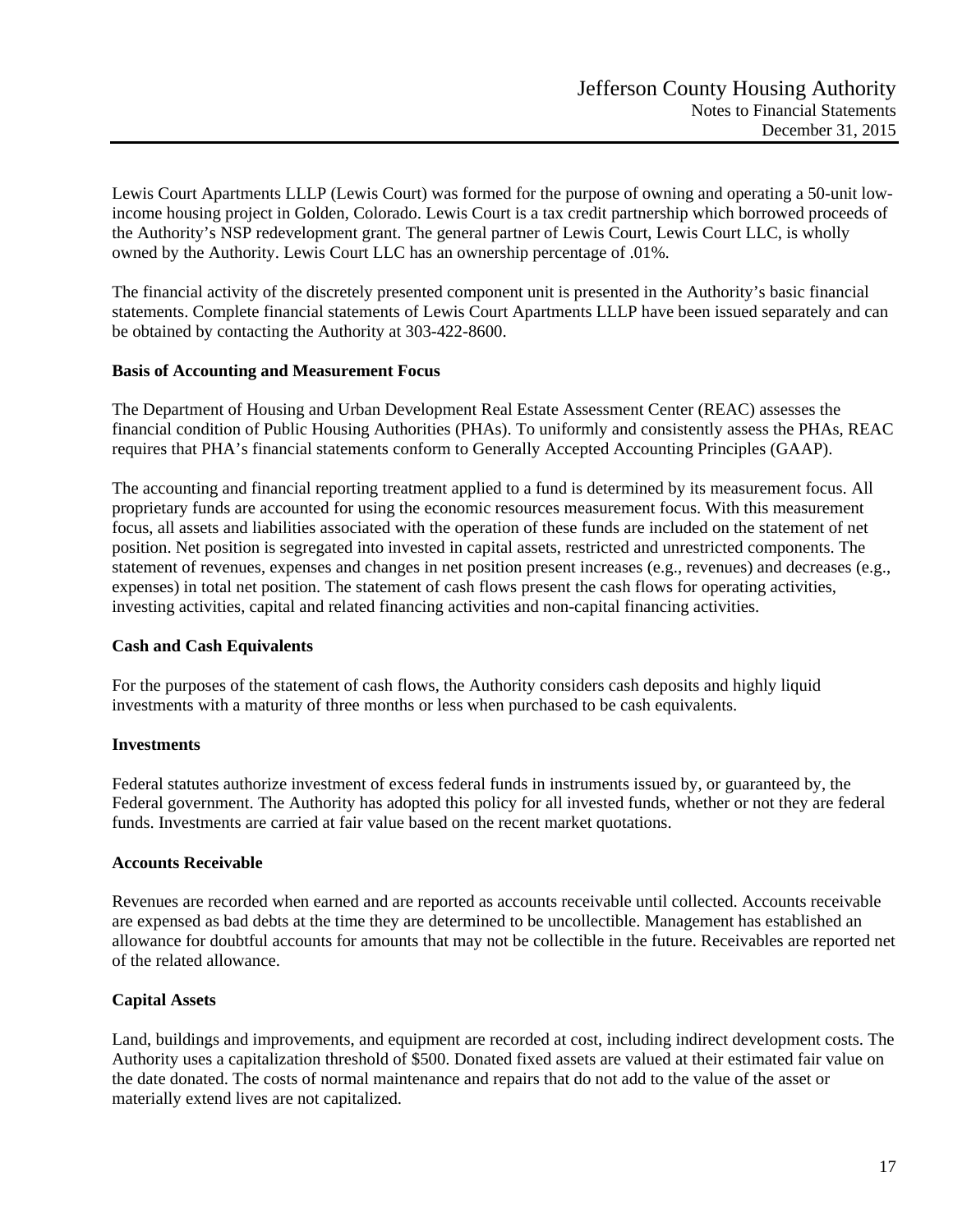Depreciation is computed using the straight line method over the estimated useful lives of the assets as follows:

| Buildings and improvements | $30-40$ years |
|----------------------------|---------------|
| Furniture and equipment    | $5-10$ years  |

Long-lived assets held and used by an entity are reviewed for impairment whenever events or changes in circumstances indicate that the carrying amount of an asset may not be recoverable. No impairment loss has been recognized for the year ended December 31, 2015.

## **Fraud Recovery**

HUD requires the Authority to account for monies recovered from tenants who committed fraud or misrepresentation in the application process for rent calculations and now owe additional rent for prior periods or retroactive rent as fraud recovery. The monies recovered are shared by HUD and the local authority.

## **Operating Revenues and Expenses**

The Authority considers all revenues and expenses (including HUD intergovernmental revenues and expenses) as operating items with the exception of interest expense, interest revenue, net income/loss from joint ventures, and gain/loss on disposal of capital assets which are considered non-operating for financial reporting purposes.

#### **Restricted and Unrestricted Resources**

When both restricted and unrestricted net position is available, the Authority applies restricted resources first.

#### **Compensated Absences**

The Authority provides paid leave for its regular full-time employees for vacations, holidays, illness and certain other qualifying absences. Employees are limited to a maximum of one calendar year's accrual. Personal leave may be accrued up to a maximum of 960 hours. These compensated absences are recognized as salary costs in the financial statements when earned. Compensated absences which have been earned but not paid as of year-end have been accrued in the accompanying financial statements. Any accrued compensated absence amounts are paid out to employees upon termination of employment.

The amount of compensated absences at December 31, 2015, was \$346,342 for the Authority and \$0 for the discretely presented component unit.

#### **Unearned Revenues**

As of December 31, 2015, the Authority's unearned revenue of \$2,522 consisted of prepaid rent from tenants.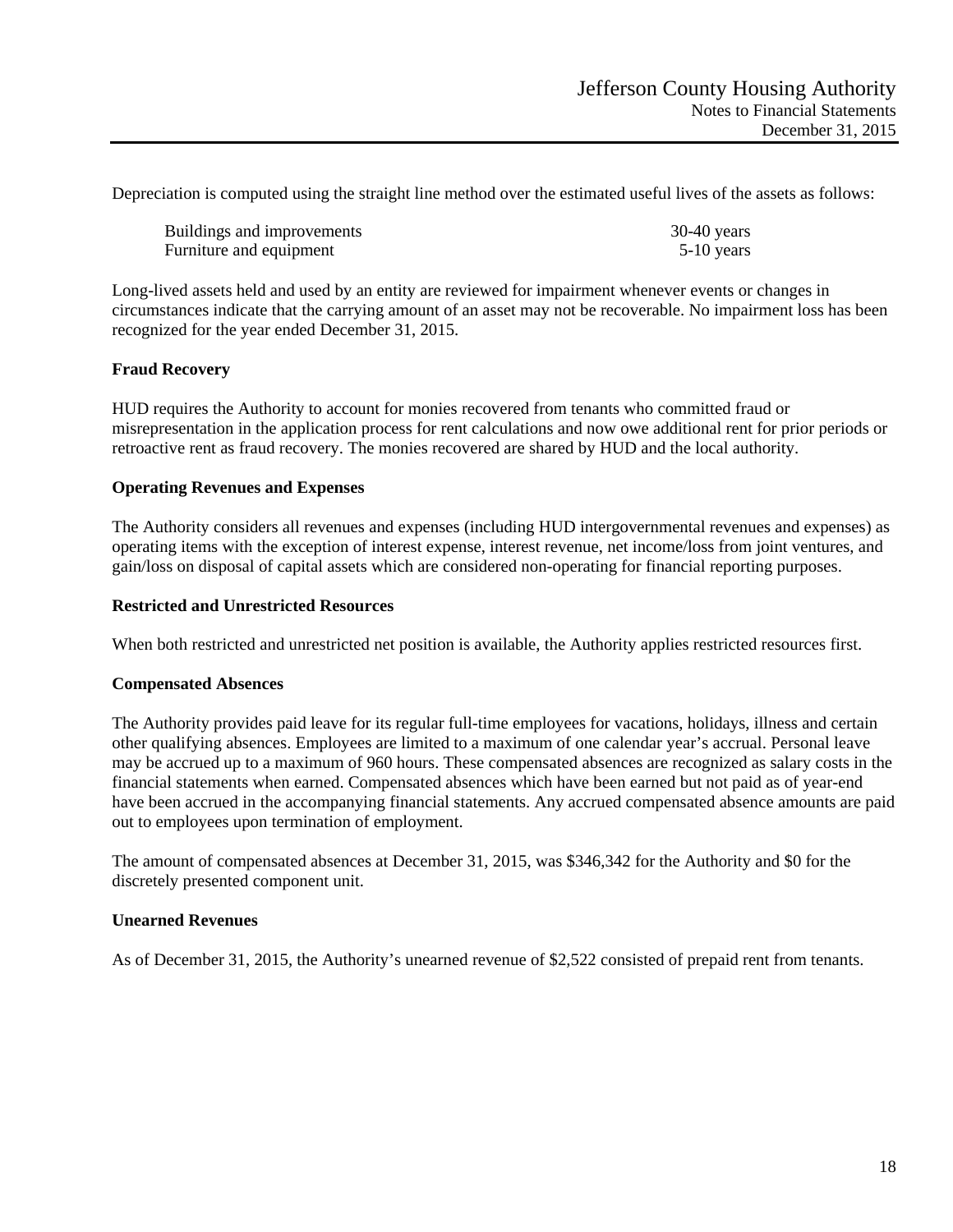#### **Components of Net Position**

Components of net position include the following:

- Net Investment in Capital Assets Consists of capital assets, net of accumulated depreciation and reduced by outstanding balances of debt issued to finance the acquisition, improvement, or construction of those assets.
- Restricted Net Position Consists of assets and deferred outflows less related liabilities and deferred inflows reported in the balance sheet that are subject to restraints on their use by HUD.
- Unrestricted Net Position Consists of assets and deferred outflows less related liabilities and deferred inflows reported in the statement of net position that are not subject to restraints on their use.

#### **Business and Credit Risk**

The Authority provides housing on account to clients which are located in Jefferson County, Colorado.

#### **Budgetary**

The Authority's annual budgets are the annual contracts, which are with, and approved by, HUD. No budget to actual statements are presented in this report, as housing authorities are not legally required to adopt a budget under the Local Government Budget Law of Colorado.

#### **Accounting Estimates**

The preparation of financial statement in conformity with accounting principles generally accepted in the United States of America requires management to make estimates and assumptions that affect the reported amounts of assets and liabilities at the date of the financial statements and the reported amounts of revenues and expenses during the reporting period. Actual results could differ from those estimates.

#### **Note 2 - Deposits and Investments**

#### **Primary Government**

#### **Deposits**

The Colorado Public Deposit Protection Act (PDPA) requires that all units of local government deposit cash in eligible public depositories. Eligibility is determined by state regulators. Amounts on deposit in excess of federal insurance levels must be collateralized by eligible collateral as determined by the PDPA. The PDPA allows the institution to create a single collateral pool for all public funds held. The pool is to be maintained by another institution or held in trust for all uninsured public deposits as a group. The market value of the collateral must be at least equal to 102% of the aggregate uninsured deposits. The general depository agreement required by the annual contract with HUD has additional requirements, which the Authority met in 2015.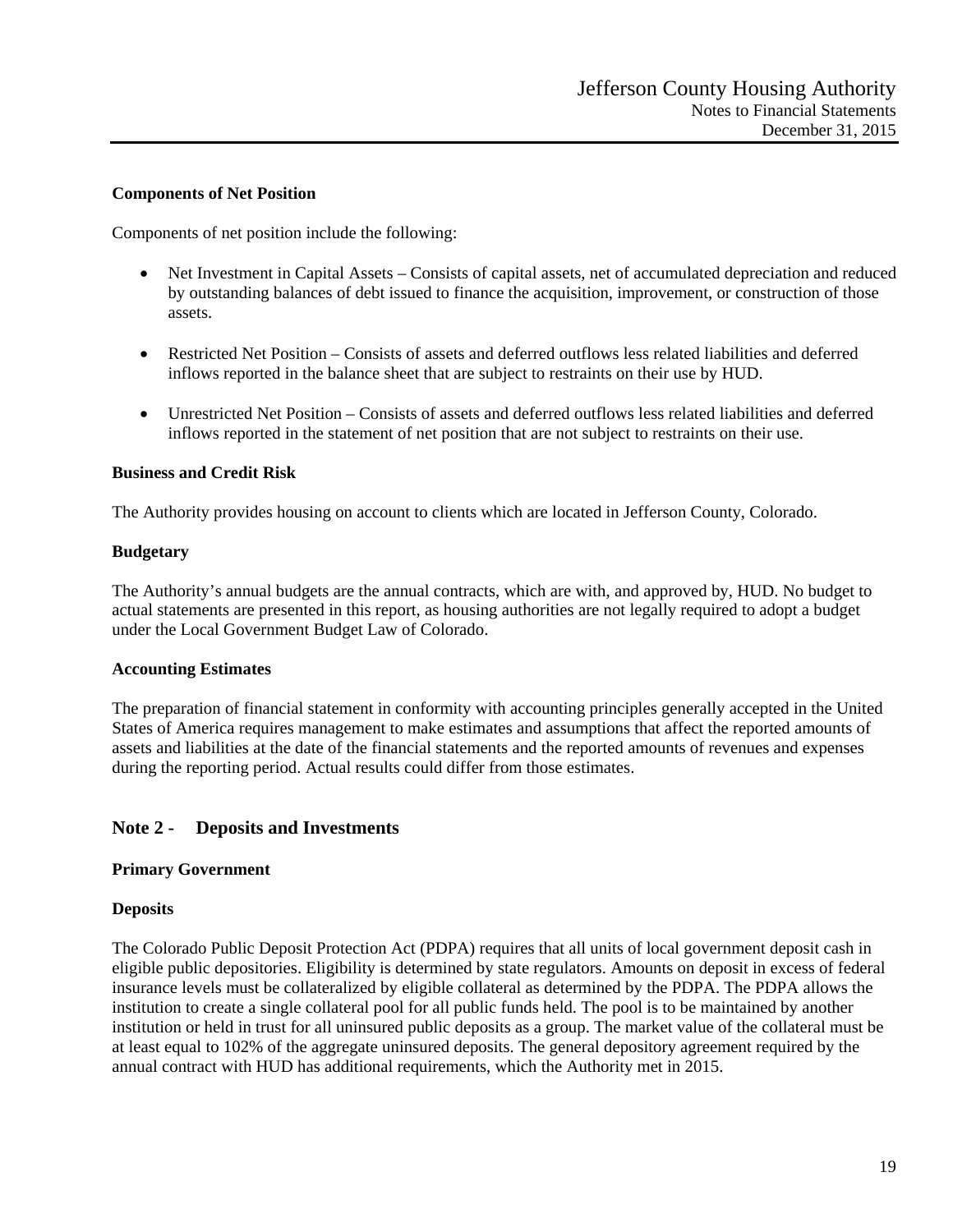## **Custodial Credit Risk**

Custodial credit risk is the risk that, in the event of a bank failure, the Authority's deposits may not be returned. As of December 31, 2015, the Authority's deposits were not exposed to custodial credit risk, as all deposits were insured by the Federal Deposit Insurance Corporation (FDIC) and collateralized in accordance with PDPA.

At December 31, 2015, the Authority's carrying amount of deposits was \$9,368,596 and bank balances totaled \$9,447,998. Of the bank balances, \$500,000 was covered by Federal Depository Insurance and the remaining balance of \$8,947,998 was covered under the Public Deposit Protection Act and was not exposed to custodial credit risk.

#### **Investments**

#### **Authorized Investments**

The Authority's investment policy follows the general provisions of the Colorado Revised Statutes (C.R.S. 24-75- 601) and HUD regulations, whichever is more restrictive.

The Colorado Revised Statutes limit investment maturities to three years or five years or less unless formally approved by the Board of Directors. Such actions are generally associated with a debt service reserve or sinking fund requirements.

Colorado statutes specify investment instruments meeting defined rating and risk criteria in which local governments may invest which include:

- Obligations of the United States and certain U.S. government agency securities and the World Bank
- General obligation and revenue bonds of U.S. local government entities
- Bankers' acceptances of certain banks
- Commercial paper
- Certain corporate bonds
- Written repurchase agreements collateralized by certain authorized securities
- Certain reverse repurchase agreements
- Certain money market funds
- Guaranteed investment contracts
- Local government investment pools

#### **Interest Rate Risk**

Interest rate risk is the risk that changes in market interest rates will adversely affect the fair value of an investment. Generally, the longer the maturity of an investment, the greater the sensitivity of its fair value to changes in market interest rates. As of December 31, 2015, investments held by the Authority are held in a certificate of deposit totaling \$118,898 with a maturity date in excess of one year. This certificate of deposit is classified as an investment on the statement of net position.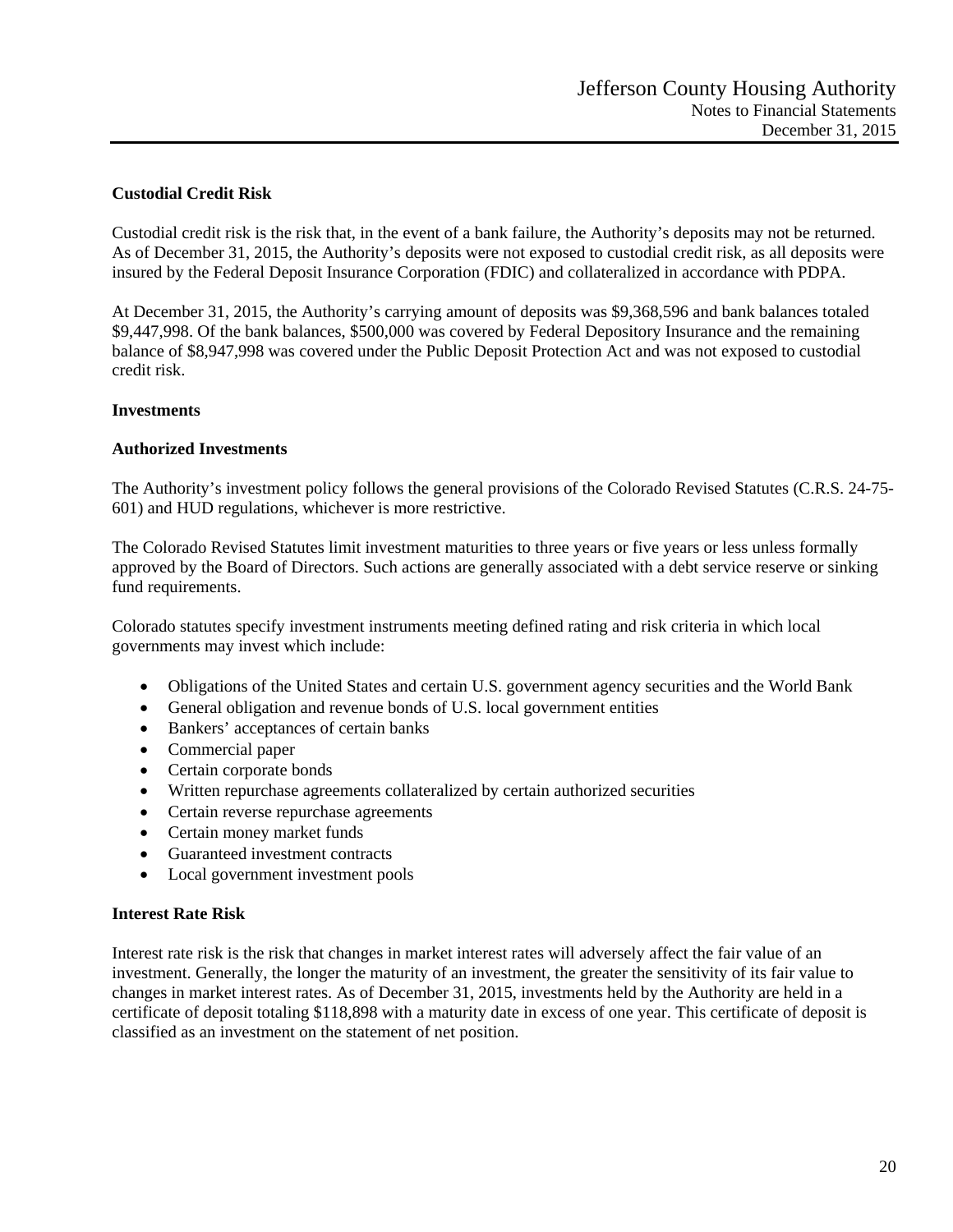#### **Discretely Presented Component Unit**

#### **Custodial Credit Risk**

Custodial credit risk is the risk that, in the event of a bank failure, the deposits of Lewis Court may not be returned. At December 31, 2015, the carrying amount of deposits of Lewis Court totaled \$249,899 and bank balances totaled \$256,504. At December 31, 2015, all of the bank balances were covered by Federal Depository Insurance.

#### **Note 3 - Restricted Cash**

#### **Primary Government**

Restricted cash consists of cash and cash equivalents balances restricted for use in the Housing Choice Voucher program; held in escrow to comply with the requirements of HUD programs and the Community Development Financial Institutions program; held to comply with bond requirements; held for tenant security deposits; and held in connection with the sale of public housing.

#### **Discretely Presented Component Unit**

Restricted cash consists of cash and cash equivalents balances held for tenant security deposits and held in escrow to comply with partnership requirements.

## **Note 4 - Notes Receivable**

In certain instances, the Authority has entered into loan agreements to assist affiliated organizations in financing housing projects. The loans are secured by the property and/or rents of the projects. Terms of the agreements for the receivables and related liabilities were designed to have no net effect on the finances of the Authority. Loan payments on the corresponding notes payable for Jeffco Housing Corporation are made directly to the respective financial institutions by Jeffco Housing Corporation.

#### **Primary Government**

## **Notes Receivable - Jeffco Housing Corporation:**

| 5.00% note receivable, due in monthly installments of \$10,314,          |    |           |
|--------------------------------------------------------------------------|----|-----------|
| including interest, with a maturity date of October 2031,                |    |           |
| secured by a deed of trust on the Allison Village property               | S. | 1,340,858 |
| 3.75% note receivable, due in monthly installments of \$3,609, including |    |           |
| interest, with a maturity date of June 2017, interest rate may           |    |           |
| change to variable rate as described in the note agreement, secured      |    |           |
| by a deed of trust on the Wheat Ridge Park property                      |    | 63.267    |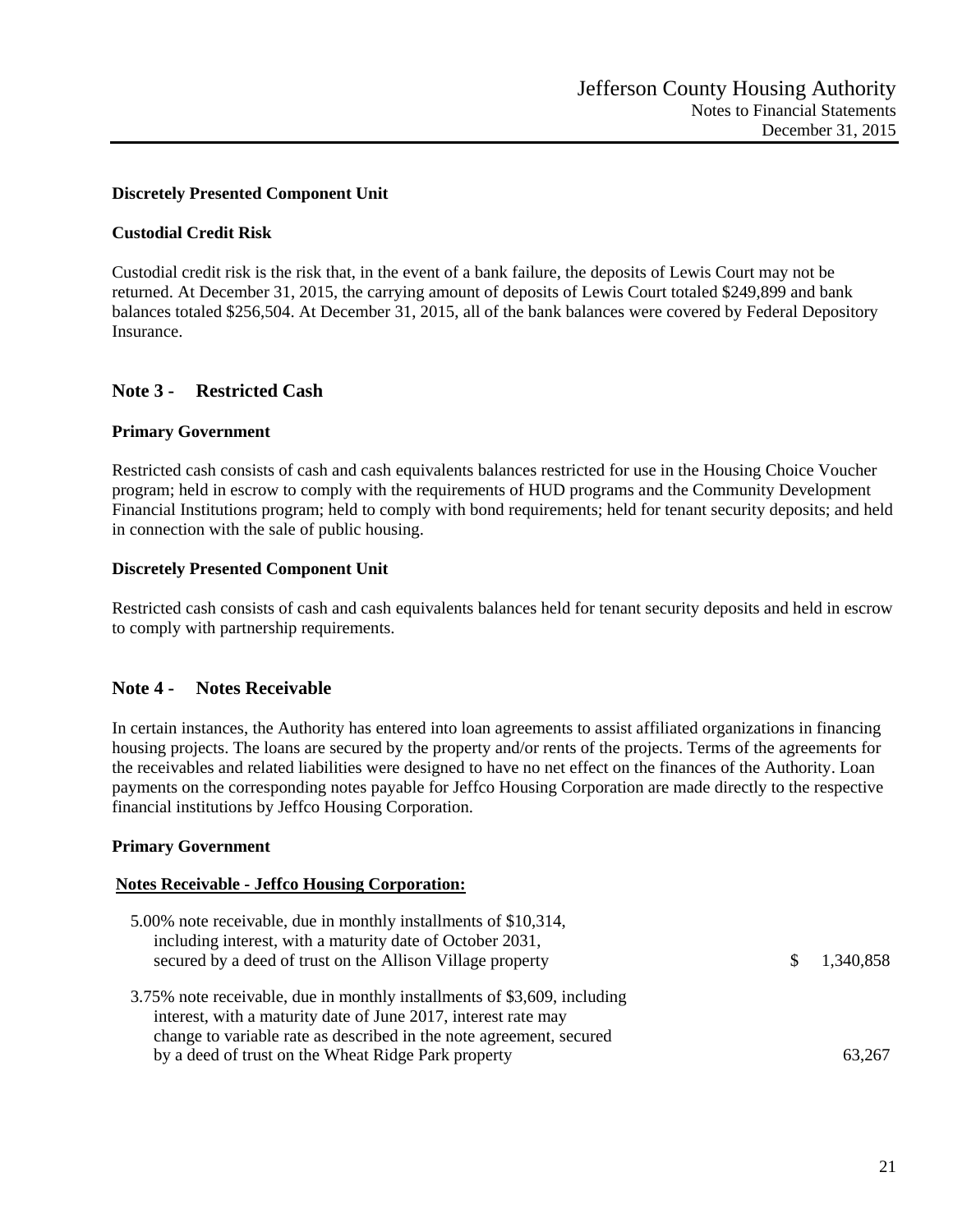|  |  |  | <b>Notes Receivable - Jeffco Housing Corporation (continued):</b> |
|--|--|--|-------------------------------------------------------------------|
|  |  |  |                                                                   |

| 5.60% note receivable, due in monthly installments of \$2,713,<br>including interest, with a maturity date of July 2021, secured<br>by a deed of trust on the West 46th property            | 152,802             |
|---------------------------------------------------------------------------------------------------------------------------------------------------------------------------------------------|---------------------|
| 5.41% note receivable, due in monthly installments of \$1,925,<br>including interest, with a maturity date of July 2018, secured<br>by a deed of trust on the West 40th property            | 56,599              |
| 5.48% note receivable, due in monthly installments of \$9,067,<br>including interest, with a maturity date of July 2018, secured<br>by a deed of trust on the Orchard Valley property       | 261,863             |
| 4.60% note receivable, due in monthly installments of \$11,873,<br>including interest, with a maturity date of November 2023,<br>secured by a deed of trust on the Arvada Cottages property | 937,419             |
| 4.80% note receivable, due in monthly installments of \$10,838,<br>including interest, with a maturity date of June 2019, secured<br>by a deed of trust on the Hilltop Apartments property  | 415,532             |
| 5.25% note receivable, due in monthly installments of \$9,766,<br>including interest, with a maturity date of August 2029,<br>secured by a deed of trust on the Parkview West property      | 1,138,120           |
| Non-interest-bearing note receivable, proceeds previously<br>used to purchase Public Housing, payments due as the<br>properties are sold, with a maturity date of October 2017              | 247,018             |
| Non-interest-bearing note receivable, no monthly payments<br>due if all loan covenants are met, loan may be forgiven by<br>the Authority at a future date, secured by a deed of trust       |                     |
| on the Orchard Valley property                                                                                                                                                              | 67,331<br>4,680,809 |
| <u> Notes Receivable - Lewis Court Apartments LLLP:</u>                                                                                                                                     |                     |
| 8.00% note receivable, due in monthly installments of \$2,201,                                                                                                                              |                     |
| including interest, with a maturity date of August 2043,<br>secured by a deed of trust on the Lewis Court property                                                                          | 212,601             |
| 4.19% note receivable, due in annual installments to the extent of<br>available cash flow, with a maturity date of December 2042,                                                           |                     |
| secured by a deed of trust on the Lewis Court property                                                                                                                                      | 1,100,000           |
|                                                                                                                                                                                             | 1,312,601           |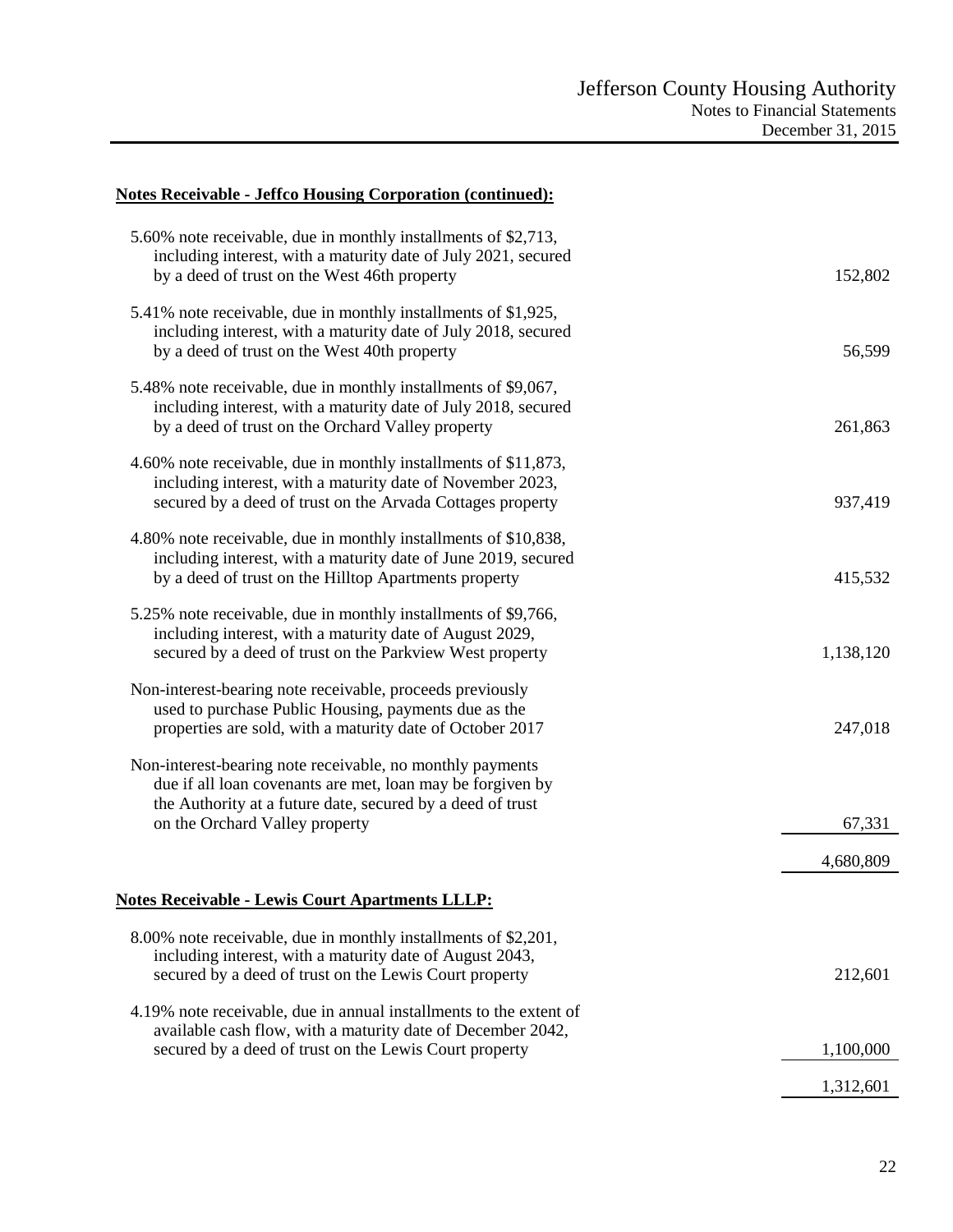#### **Notes Receivable - Other**

| Rehab Program notes receivable - see (A) and (B) below                      | 2,805,184  |
|-----------------------------------------------------------------------------|------------|
| Less allowance for uncollectible notes receivable                           | (35,617)   |
|                                                                             | 2,769,567  |
| Total Notes Receivable, net of allowance for uncollectible notes receivable | 8,762,977  |
| Less current portion of notes receivable                                    | (592, 794) |
| Total notes receivable, net of current portion                              | 8,170,183  |

- (A) The Authority has made loans with CDBG and HOME funds to homeowners through its Rehab Program. At December 31, 2015, the balance of notes receivable with deferred payments totaled \$2,490,828, and the balance of notes receivable with payments currently due bearing interest at rates ranging from 0% to 5%, totaled \$314,356. Due to the nature of the loans and because the Authority's security interest is considered low priority, management has established an allowance for doubtful accounts of \$35,617 at December 31, 2015. This allowance is re-evaluated and adjusted on an annual basis.
- (B) The Authority is required to return funds previously advanced by Jefferson County for use in the Rehab Program, therefore, a related payable in the amount of \$363,090 is included as a long term liability at December 31, 2015. This balance will be repaid as the underlying notes receivable are paid in full either through pay down of the notes by the note holders or sale of the underlying properties.

# **Note 5 - Equity in Joint Venture**

The Authority has entered into a joint venture with Metro West Housing Solutions to purchase and rehabilitate two multifamily housing projects, Cedar Gardens Apartments and Cedar Avenue Apartments. Each partner's investment share is an equal 50/50 split. Profits and losses from the projects' operations are divided equally between the partners. HOME funds received by the Authority were used for the acquisition and rehabilitation of the projects and the projects are subject to the various regulations and restrictions of the HOME program. During 2015, the Authority experienced a loss of \$26,050 from the joint venture. At December 31, 2015, the Authority's recorded equity in the joint venture totaled \$445,967 on the statement of net position.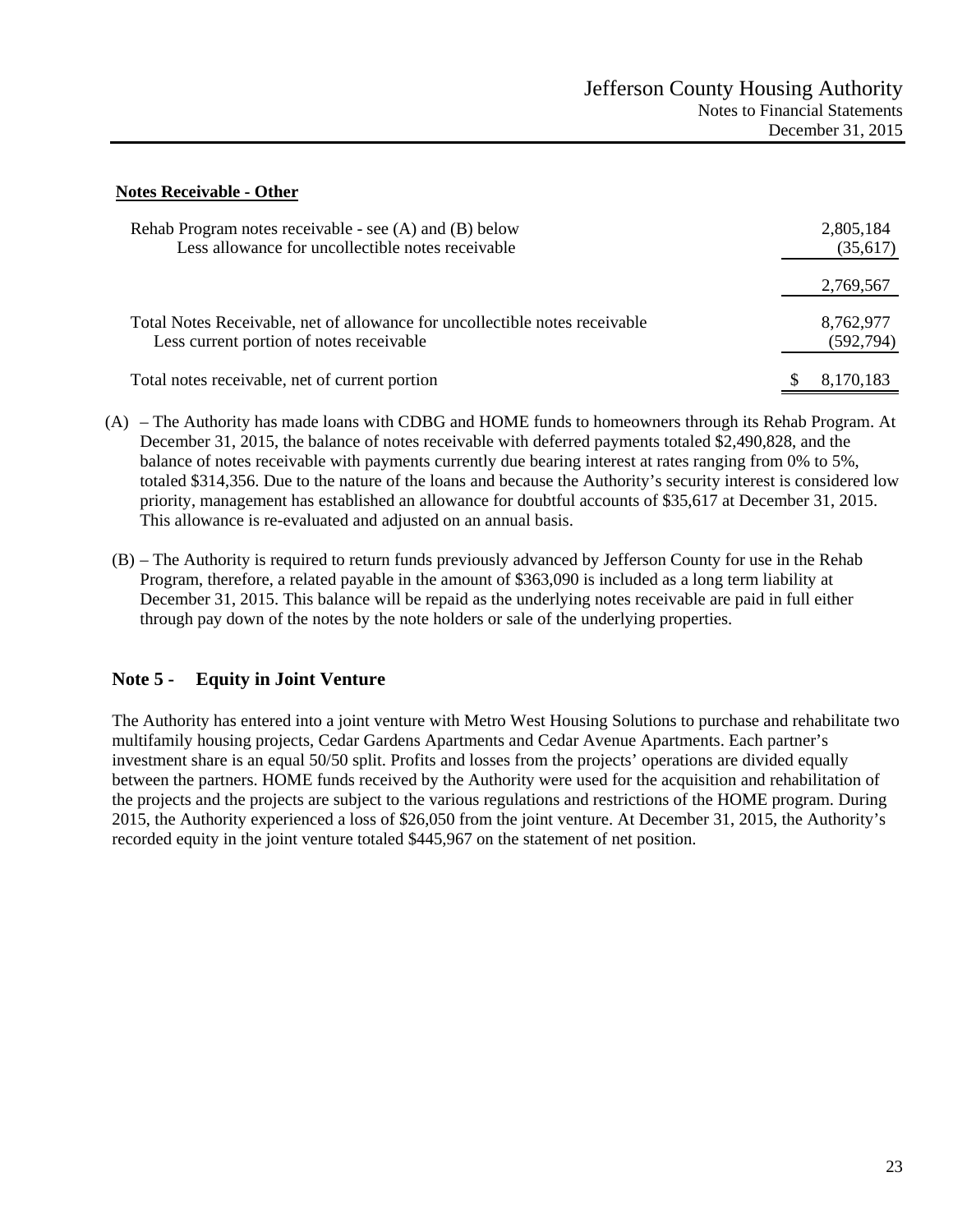# **Note 6 - Capital Assets**

The following is a summary of property, structures and equipment for the year ended December 31, 2015:

# **Primary Government**

| <b>Additions</b><br>January 1 |                | Disposals      | <b>Balance</b><br>December 31 |  |
|-------------------------------|----------------|----------------|-------------------------------|--|
|                               |                |                |                               |  |
| \$<br>5,170,945               | \$<br>118,750  | \$             | \$<br>5,289,695               |  |
| 138,369                       | 332,988        |                | 471,357                       |  |
|                               |                |                |                               |  |
| 5,309,314                     | 451,738        |                | 5,761,052                     |  |
|                               |                |                |                               |  |
| 30,219,326                    | 643,731        | (108, 113)     | 30,754,944                    |  |
| 3,606,333                     | 363,747        | (152, 126)     | 3,817,954                     |  |
|                               |                |                |                               |  |
| 33,825,659                    | 1,007,478      | (260, 239)     | 34,572,898                    |  |
| (12,660,013)                  | (1,060,437)    | 165,780        | (13,554,670)                  |  |
|                               |                |                |                               |  |
| 21,165,646                    | (52, 959)      | (94, 459)      | 21,018,228                    |  |
| 26,474,960                    | 398,779<br>\$  | (94, 459)<br>S | 26,779,280<br>S               |  |
|                               | <b>Balance</b> |                |                               |  |

# **Discretely Presented Component Unit**

|                                     | <b>Balance</b><br>January 1 | <b>Additions</b> | Disposals | Balance<br>December 31                 |  |
|-------------------------------------|-----------------------------|------------------|-----------|----------------------------------------|--|
| Nondepreciable assets<br>Land       | 1,105,405                   | \$               | \$        | $\boldsymbol{\mathsf{S}}$<br>1,105,405 |  |
| Depreciable assets                  |                             |                  |           |                                        |  |
| Buildings and improvements          | 9,978,253                   |                  |           | 9,978,253                              |  |
| Equipment                           | 226,591                     | 19,202           |           | 245,793                                |  |
| Total buildings and<br>improvements | 10,204,844                  | 19,202           |           | 10,224,046                             |  |
| Accumulated depreciation            | (702, 111)                  | (273, 443)       |           | (975, 554)                             |  |
| Total capital assets being          |                             |                  |           |                                        |  |
| depreciated                         | 9,502,733                   | (254, 241)       |           | 9,248,492                              |  |
| Total capital assets, net           | 10,608,138                  | (254, 241)<br>S  | \$        | 10,353,897<br>\$                       |  |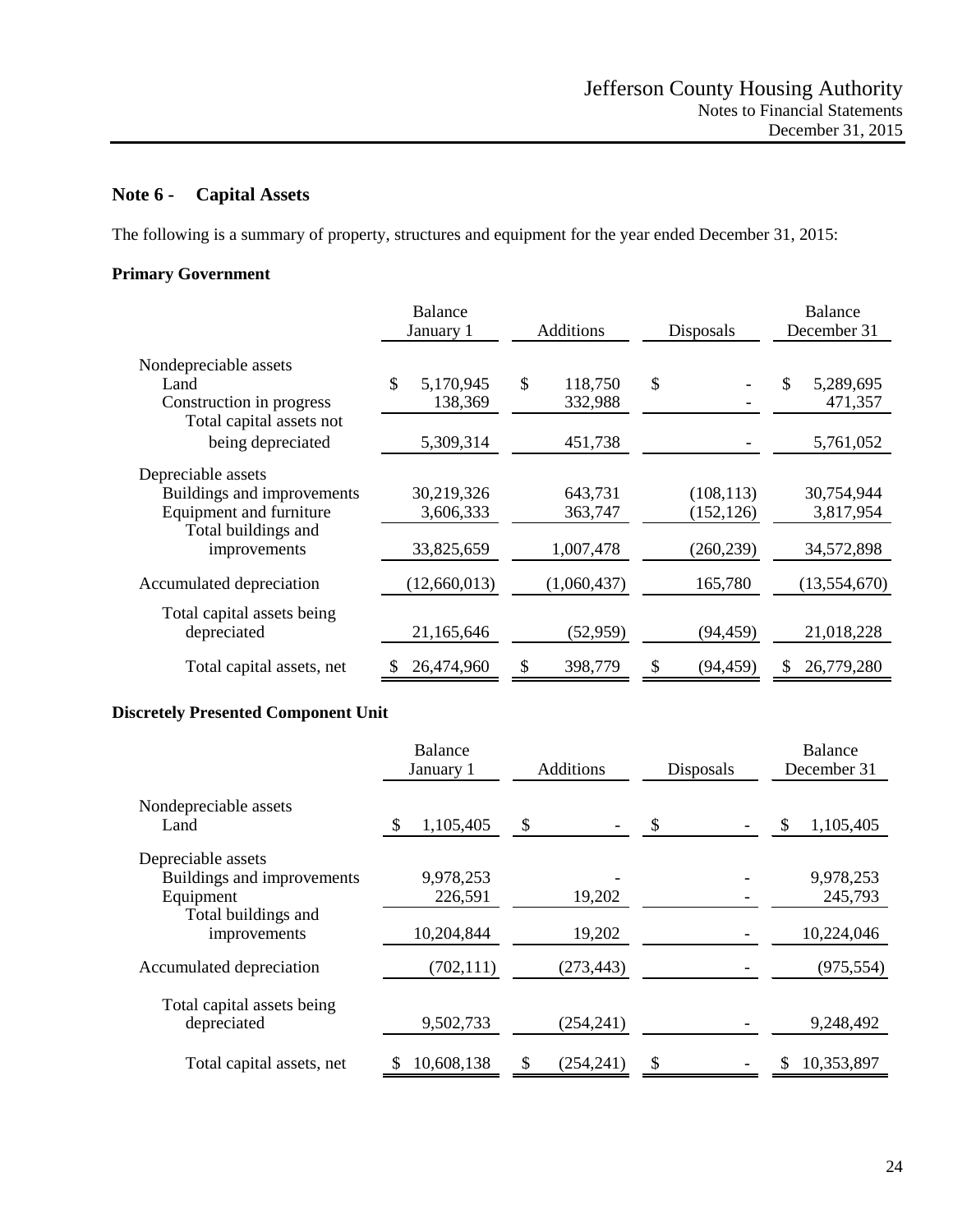# **Note 7 - Long-Term Debt**

During the year ended December 31, 2015, the following changes occurred in long-term debt:

# **Primary Government**

|                             | <b>Balance</b><br>January 1 |               | Increases | Decreases                            | Due Within<br>One Year |             |
|-----------------------------|-----------------------------|---------------|-----------|--------------------------------------|------------------------|-------------|
| Notes and Mortgages Payable | \$21,173,497                | $\mathcal{S}$ |           | 380,000 \$ (1,411,295) \$ 20,142,202 |                        | \$1,463,428 |

# **Discretely Presented Component Unit**

|               | <b>Balance</b> | Decreases |        | <b>Balance</b> |  | Due Within |                        |      |       |
|---------------|----------------|-----------|--------|----------------|--|------------|------------------------|------|-------|
|               | January 1      | Increases |        | December 31    |  | One Year   |                        |      |       |
| Notes Payable | \$2,561,613    |           | $\sim$ |                |  |            | $(9,012)$ \$ 2,552,601 | - \$ | 9,760 |

Long-term debt as of December 31, 2015, consists of the following:

# **Primary Government**

#### **Notes and Mortgages Payable**

| 5.00% note payable, due in monthly installments of \$10,314,<br>including interest, with a maturity date of October 2031, |                 |
|---------------------------------------------------------------------------------------------------------------------------|-----------------|
| secured by a deed of trust on the Allison Village property                                                                | \$<br>1,340,858 |
| 3.75% note payable, due in monthly installments of \$3,609, including                                                     |                 |
| interest, with a maturity date of June 2017, interest rate may                                                            |                 |
| change to variable rate as described in the note agreement, secured                                                       |                 |
| by a deed of trust on the Wheat Ridge Park property                                                                       | 63,267          |
| 5.60% note payable, due in monthly installments of \$2,713,                                                               |                 |
| including interest, with a maturity date of July 2021, secured                                                            |                 |
| by a deed of trust on the West 46th property                                                                              | 152,802         |
| 5.41% note payable, due in monthly installments of \$1,925,                                                               |                 |
| including interest, with a maturity date of July 2018, secured                                                            |                 |
| by a deed of trust on the West 40th property                                                                              | 56,599          |
| 5.48% note payable, due in monthly installments of \$9,067,                                                               |                 |
| including interest, with a maturity date of July 2018, secured                                                            |                 |
| by a deed of trust on the Orchard Valley property                                                                         | 261,863         |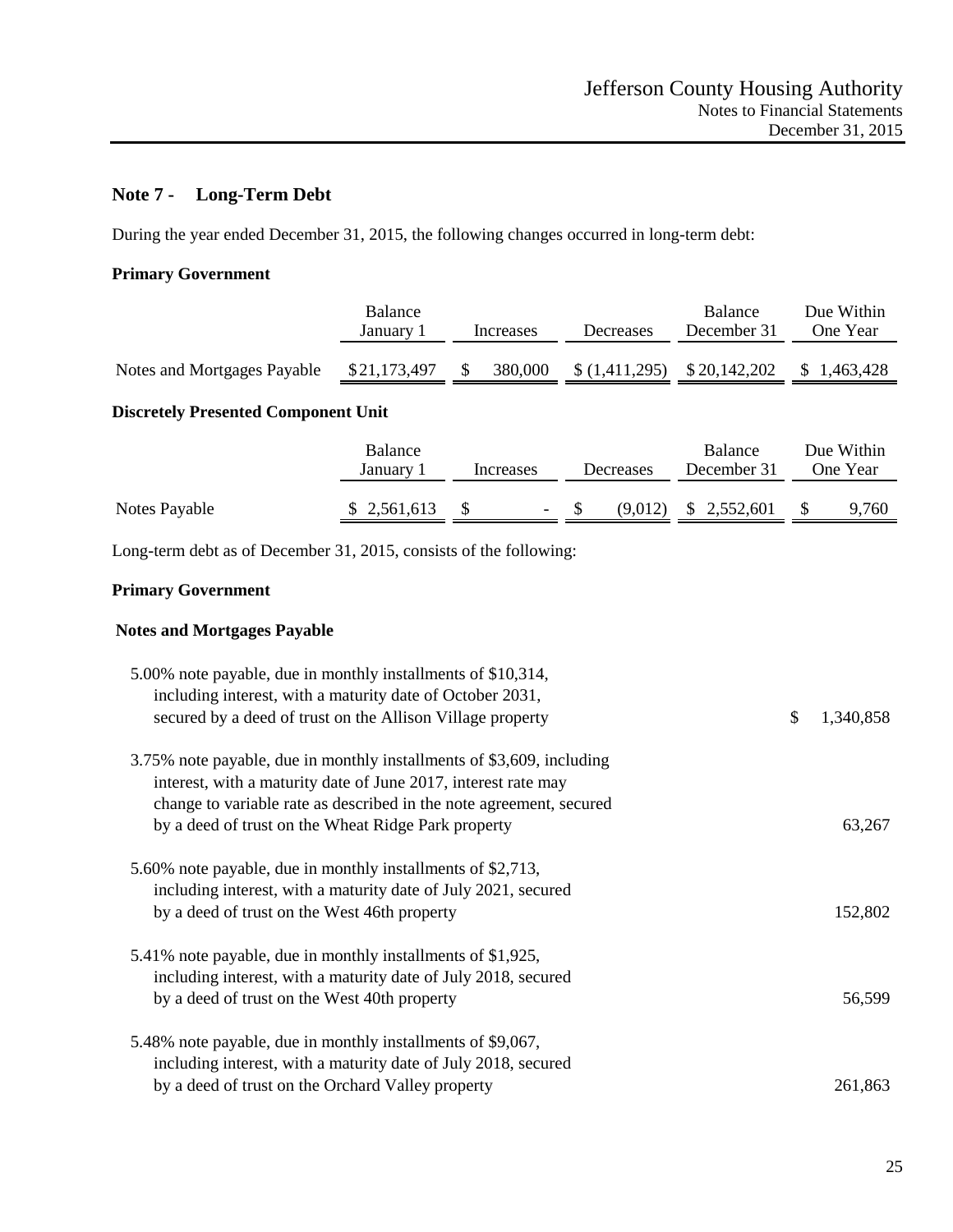| 4.60% note payable, due in monthly installments of \$11,873,<br>including interest, with a maturity date of November 2023,<br>secured by a deed of trust on the Arvada Cottages property                                                                                    | 937,419   |
|-----------------------------------------------------------------------------------------------------------------------------------------------------------------------------------------------------------------------------------------------------------------------------|-----------|
| 4.80% note payable, due in monthly installments of \$10,838,<br>including interest, with a maturity date of June 2019, secured<br>by a deed of trust on the Hilltop Apartments property                                                                                     | 415,532   |
| 5.25% note payable, due in monthly installments of \$9,766,<br>including interest, with a maturity date of August 2029,<br>secured by a deed of trust on the Parkview West property                                                                                         | 1,138,120 |
| Non interest bearing note payable, entire principal balance to<br>be forgiven October 27, 2020 if all low income requirements<br>have been met through maturity, secured by a deed of trust<br>on the Cedars property (Note 14)                                             | 280,000   |
| 5.13% note payable, due in monthly installments of \$4,820,<br>including interest, with a maturity date of December 2021,<br>secured by a deed of trust on the Mountain View property                                                                                       | 302,098   |
| 4.75% note payable, due in monthly installments of \$20,117,<br>including interest, with a maturity date of October 2027,<br>secured by a deed of trust on the Aspen Ridge property                                                                                         | 3,249,495 |
| 4.75% note payable, due in monthly installments of \$7,373,<br>including interest, with a maturity date of October 2027,<br>secured by a deed of trust on the Redwood Village property                                                                                      | 1,190,915 |
| 3.65% note payable, due in monthly interest-only installments<br>of \$8,517, with a maturity date of November 2021,<br>by a deed of trust on the Viking Square property                                                                                                     | 2,800,000 |
| 3.85% note payable, due in monthly installments of \$2,285,<br>including interest, with a maturity date of September 2035,<br>secured by a deed of trust on the Harlan Street property                                                                                      | 379,024   |
| 4.50% mortgage note payable, due in monthly installments of<br>\$20,518, including interest, with a maturity date of February 2032,<br>secured by a deed of trust on the Glendale property and a security<br>interest in all deposit accounts at the financing bank and its |           |
| subsidiaries                                                                                                                                                                                                                                                                | 2,807,017 |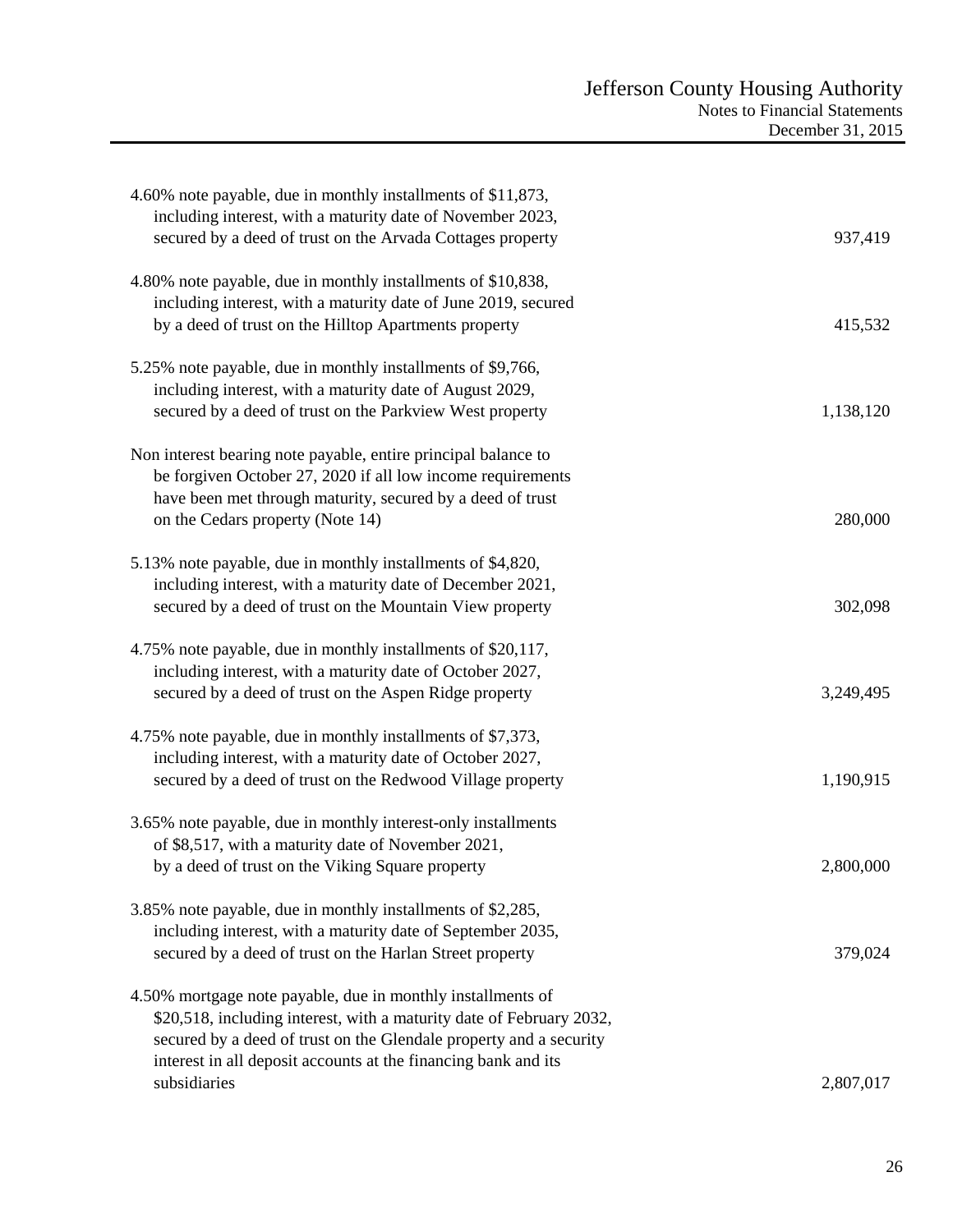| 3.75% note payable, due in monthly installments of \$21,902,<br>including interest, with a maturity date of August 2017,  |               |
|---------------------------------------------------------------------------------------------------------------------------|---------------|
| secured by a deed of trust on the Caesar's Square property                                                                | 425,017       |
| 5.25% note payable, due in monthly installments of \$20,346,                                                              |               |
| including interest, with a maturity date of October 2029,                                                                 |               |
| by a deed of trust on the Parkview Village property                                                                       | 2,389,787     |
| Non interest bearing note payable, principal due concurrently with                                                        |               |
| the primary Parkview Village note payable in October 2029,                                                                |               |
| secured by a deed of trust on the Parkview Village property                                                               | 160,617       |
| 4.89% note payable, due in monthly installments of \$14,149,                                                              |               |
| including interest, with a maturity date of August 2022,                                                                  |               |
| secured by a deed of trust on the Canyon Gate property                                                                    | 967,381       |
| 5.38% note payable, due in monthly installments of \$15,775, including                                                    |               |
| interest, with a maturity date of December 2020, secured by a                                                             |               |
| deed of trust on the Green Ridge Meadows property                                                                         |               |
|                                                                                                                           |               |
|                                                                                                                           | 824,391       |
| Total notes and mortgages payable                                                                                         | 20,142,202    |
|                                                                                                                           |               |
| <b>Discretely Presented Component Unit</b><br><b>Notes Payable</b>                                                        |               |
|                                                                                                                           |               |
| 8.00%, note payable to Jefferson County Housing Authority,<br>due in monthly installments of \$2,201, including interest, |               |
| matures August 2043, secured by a deed of trust                                                                           | \$<br>212,601 |
| 4.19%, note payable to Jefferson County Housing Authority,                                                                |               |
| due in annual installments to the extent of available cash                                                                |               |
| flow, matures December 2042, secured by a deed of trust                                                                   | 1,100,000     |
| 4.19%, note payable to Jeffco Housing Corporation, due in                                                                 |               |
| annual installments to the extent of available cash flow,                                                                 |               |
| matures December 2042, secured by a deed of trust                                                                         | 1,240,000     |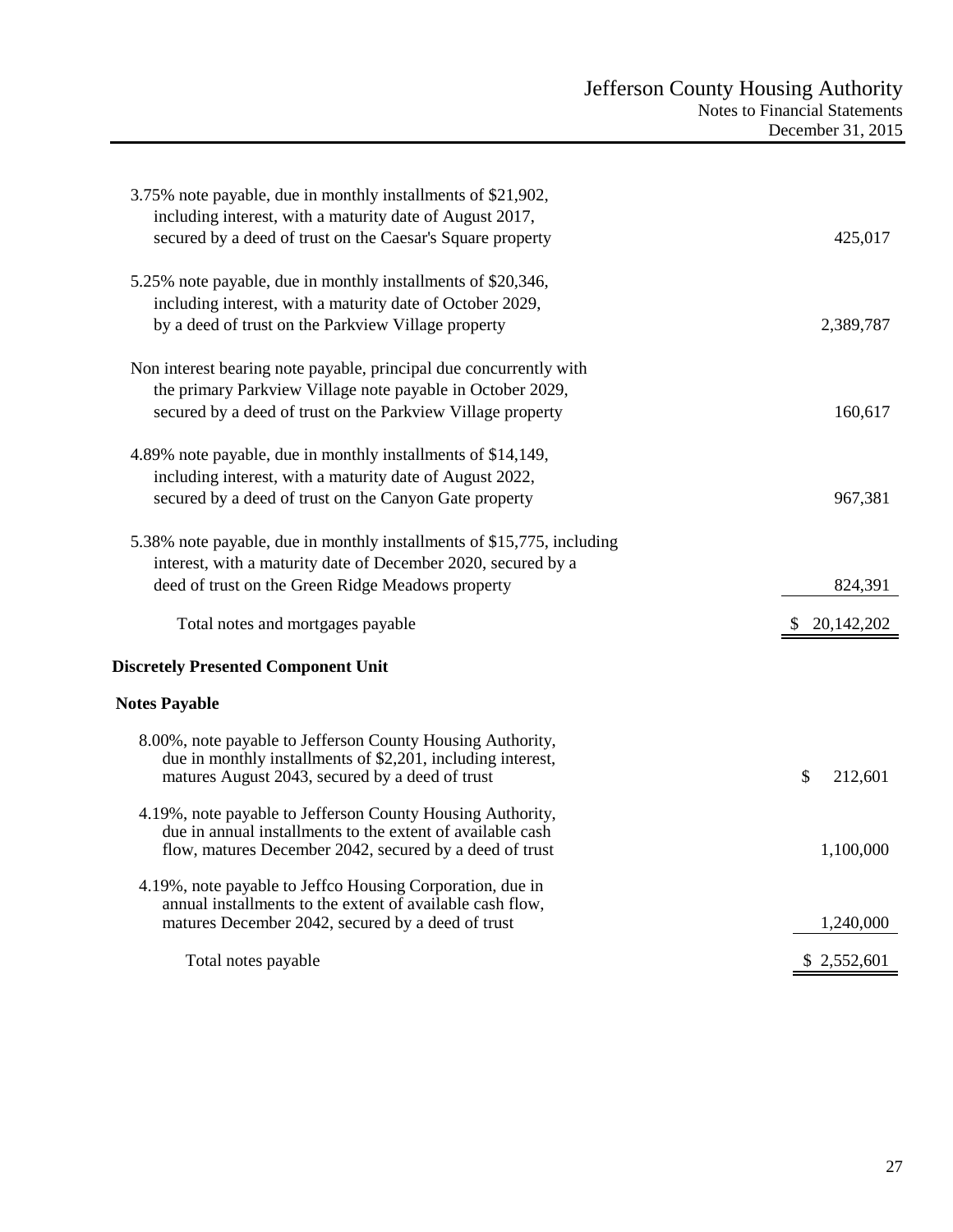The estimated debt requirements to maturity for the year ending December 31, 2015, are as follows:

#### **Primary Government**

|           | Principal        | Interest        | Total            |
|-----------|------------------|-----------------|------------------|
| 2016      | \$<br>1,463,428  | \$<br>887,433   | \$<br>2,350,861  |
| 2017      | 1,426,289        | 816,516         | 2,242,805        |
| 2018      | 1,240,307        | 750,769         | 1,991,076        |
| 2019      | 1,152,703        | 691,303         | 1,844,006        |
| 2020      | 1,418,870        | 636,866         | 2,055,736        |
| 2021-2025 | 7,027,903        | 2,389,130       | 9,417,033        |
| 2026-2030 | 5,958,584        | 616,760         | 6,575,344        |
| 2031-2035 | 454,118          | 24,094          | 478,212          |
|           |                  |                 |                  |
| Total     | \$<br>20,142,202 | \$<br>6,812,871 | \$<br>26,955,073 |

#### **Discretely Presented Component Unit**

|           | Principal       |             | Interest  |    | Total     |
|-----------|-----------------|-------------|-----------|----|-----------|
| 2016      | \$              | \$<br>9,760 | 16,656    | \$ | 26,416    |
| 2017      | 10,570          |             | 15,846    |    | 26,416    |
| 2018      | 11,448          |             | 14,968    |    | 26,416    |
| 2019      | 12,398          |             | 14,018    |    | 26,416    |
| 2020      | 13,427          |             | 12,989    |    | 26,416    |
| 2021-2025 | 85,818          |             | 46,259    |    | 132,077   |
| 2026-2030 | 69,180          |             | 8,711     |    | 77,891    |
| 2031-2035 |                 |             |           |    |           |
| 2036-2040 |                 |             |           |    |           |
| 2041-2045 | 2,340,000       |             | 3,080,256 |    | 5,420,256 |
| Total     | \$<br>2,552,601 | \$          | 3,209,703 | \$ | 5,762,304 |

# **Note 8 - Compensated Absences**

A summary of the activity in the Authority's compensated absences for the year ended December 31, 2015, is as follows:

# **Primary Government**

|                      | <b>Balance</b><br>January 1 | Increases | Decreases | <b>Balance</b><br>December 31 |         |  | Due Within<br>One Year |  |
|----------------------|-----------------------------|-----------|-----------|-------------------------------|---------|--|------------------------|--|
| Compensated absences | 314.475                     | 37,392    | (5.525)   |                               | 346.342 |  | 90,000                 |  |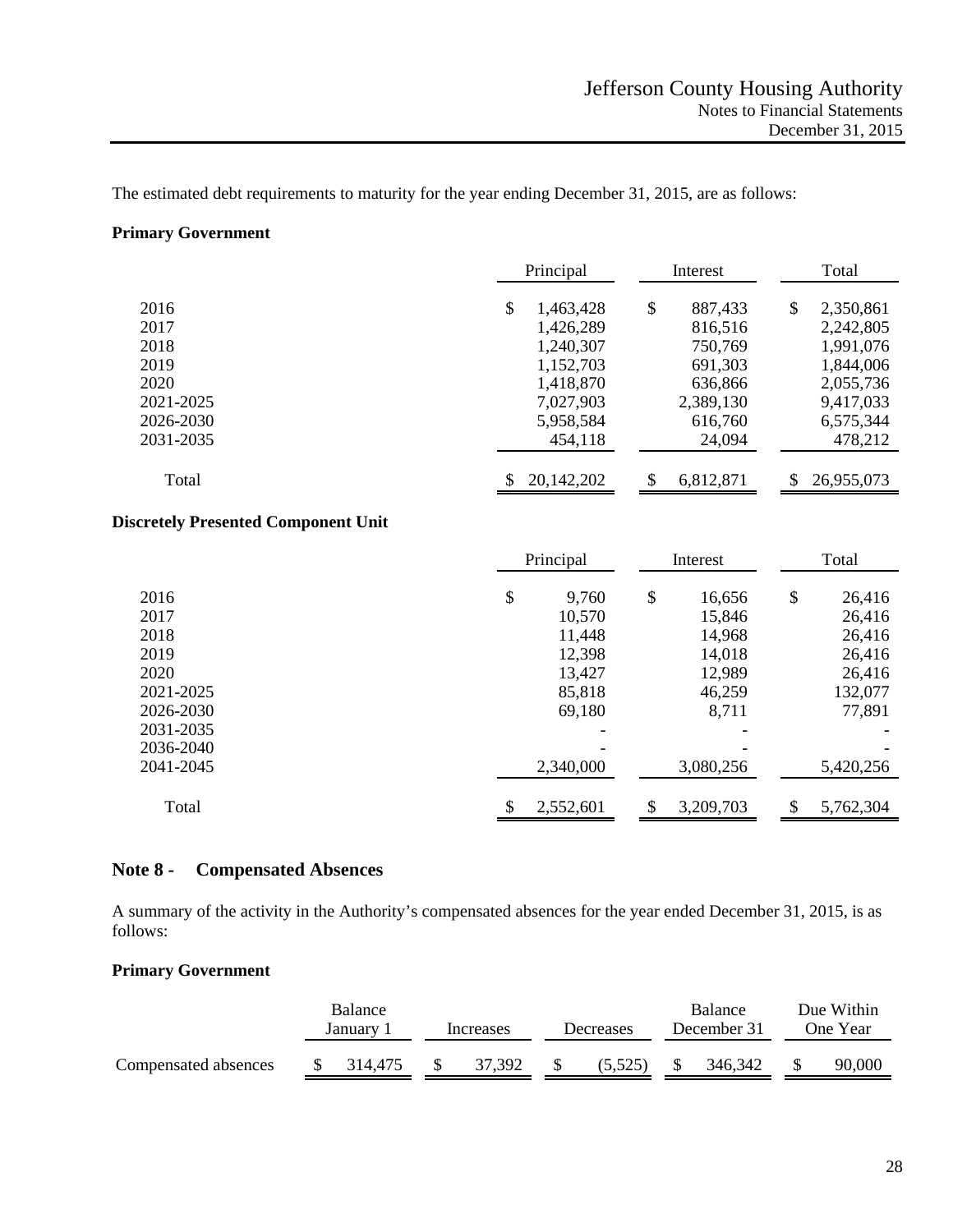## **Note 9 - Restricted Net Position**

As of December 31, 2015, restricted net position consisted of \$93,530 in housing choice vouchers received but not yet paid to eligible individuals.

## **Note 10 - Annual Contributions Contract**

The Authority has an annual contributions contract for housing choice vouchers and adjustments vary based on requirements. The maximum contract was \$9,635,000 for the year ended December 31, 2015.

## **Note 11 - Employee Retirement Plan**

The Authority provides eligible employees with a defined contribution employee retirement plan (401(a)). The plan and the contributions to it are authorized by the Authority's Board of Commissioners. This is a mandatory plan under which the employee can make a 6%, 7%, or 8% contribution. 6% is the minimum contribution required. The Authority will match up to 8% of the employees' contribution. Contributions are made to and maintained by the plan administrator, Colorado County Officials and Employees Retirement Association.

In 2015, the Authority paid \$114,007 as a matching contribution.

Employees vest in the employer's portion of the contribution at a rate of 20% each year as follows:

| Years of participation | Vested<br>Percentage |
|------------------------|----------------------|
| Less than 1 year       | $0\%$                |
| 1 year<br>2 years      | 20%<br>40%           |
| 3 years<br>4 years     | 60%<br>80%           |
| 5 years                | 100%                 |

## **Note 12 - Deferred Compensation Plan**

The Authority offers its employees a deferred compensation plan created in accordance with the Internal Revenue Code Section 457. Employee contributions are made to and maintained by the plan administrator, Colorado County Officials and Employees Retirement Association, which maintains an individual account for each participant. Pursuant to GASB Statement No. 32, *Accounting and Financial Reporting for Internal Revenue Code Section 457 Deferred Compensation Plans*, since the Authority is not the owner or trustee of these assets, the plan assets are not reported on the Authority's financial statements. The Authority will match up to 4% of the employees' contribution. The maximum amount that the Authority will match between the Employee Retirement Plan and the Deferred Compensation Plan is 10%.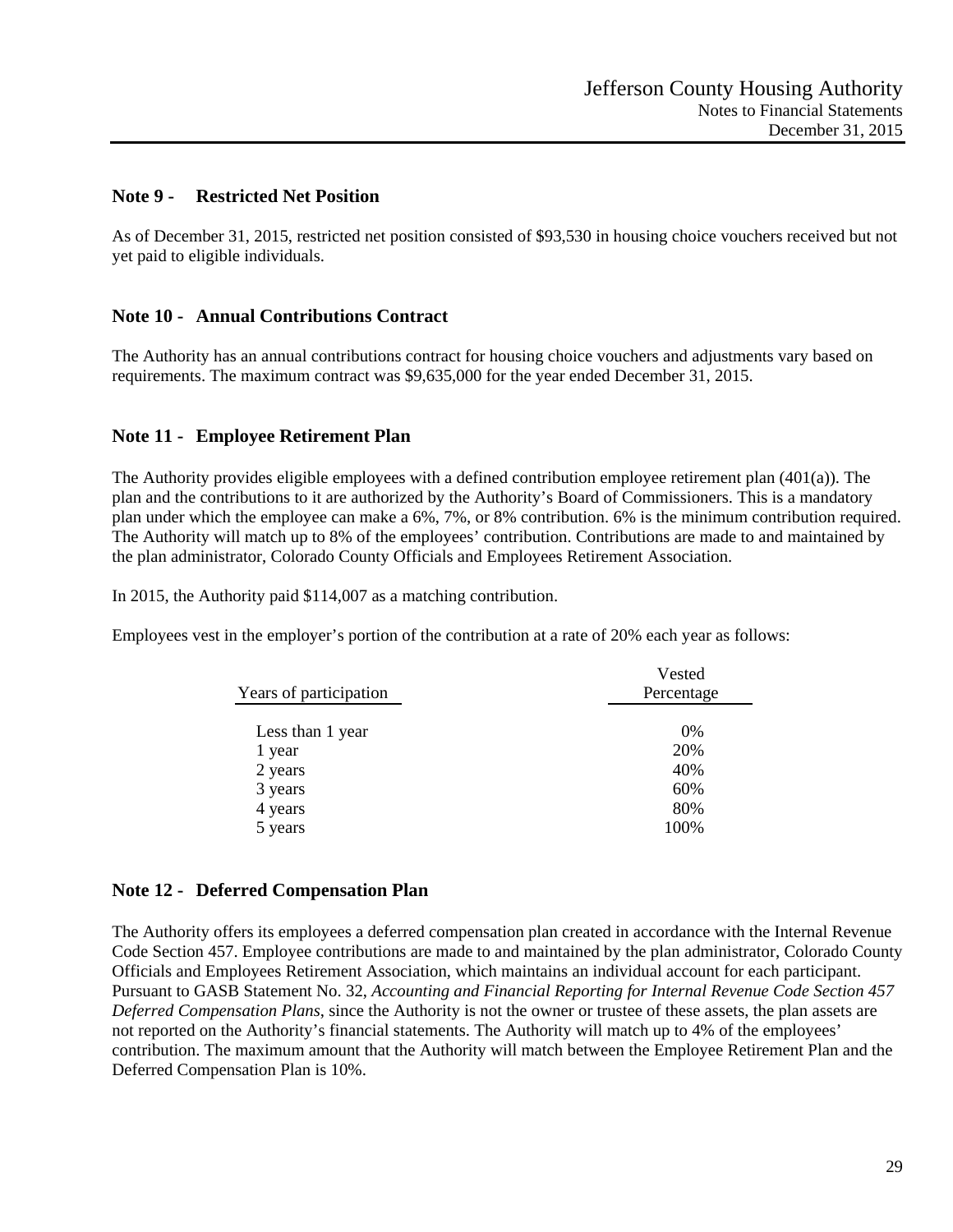# **Note 13 - Public Housing Restricted Fund**

In September 2007, the Authority sold sixty-five units of Public Housing to Jeffco Housing Corporation (Corp). A note was accepted as payment for the units. As the Corp sold each unit, net proceeds were transferred to the Authority to be placed in a restricted bank account to be used with HUD's approval. As of December 31, 2015, all units had been sold with the proceeds of the final sale being received in January 2016. The restricted bank account totaled \$5,961,788 at December 31, 2015.

The Office of the Inspector General (OIG) issued a report dated September 30, 2013, on its review of the disposition of these public housing units. The OIG contended that the units were not sold in accordance with the terms and conditions of the disposition agreement or HUD regulations. The Authority responded to this report and the matter is still pending.

# **Note 14 - Related Party Transactions**

#### **Management Fees**

The Authority has entered into a management agreement with Lewis Court to provide management services for the Lewis Court project. Under the agreement, the Authority is to be paid management fees totaling 5.75% of gross monthly collections. During 2015, Lewis Court incurred management fees of \$23,934 to the Authority. At December 31, 2015, Lewis Court owed \$1,674 to the Authority for accrued management fees.

In addition, the Authority is to receive a bookkeeping fee equal to \$4 per unit, per month. During 2015, Lewis Court incurred bookkeeping fees of \$2,400, to the Authority. At December 31, 2015, Lewis Court owed the Authority \$2,400, for these fees.

#### **Reimbursement of Expenses**

The Authority is periodically reimbursed for payroll and other related expenses of the Lewis Court project. During 2015, the Authority was reimbursed approximately \$43,900 from Lewis Court for these expenses.

#### **Notes Payable**

#### *Primary Government*

At December 31, 2015, the Authority owed \$280,000 on a non interest bearing note payable (Note 7) in connection with the Cedars joint venture (Note 5). This note is to be forgiven in 2020 if all income and compliance requirements have been met.

#### *Discretely Presented Component Unit*

Lewis Court has entered into two note agreements with the Authority (Notes 4 and 6). During 2015, Lewis Court incurred interest of \$55,438 on these notes to the Authority. At December 31, 2015, Lewis Court owed the Authority principal of \$1,312,601 and accrued interest of \$204,971 on these notes.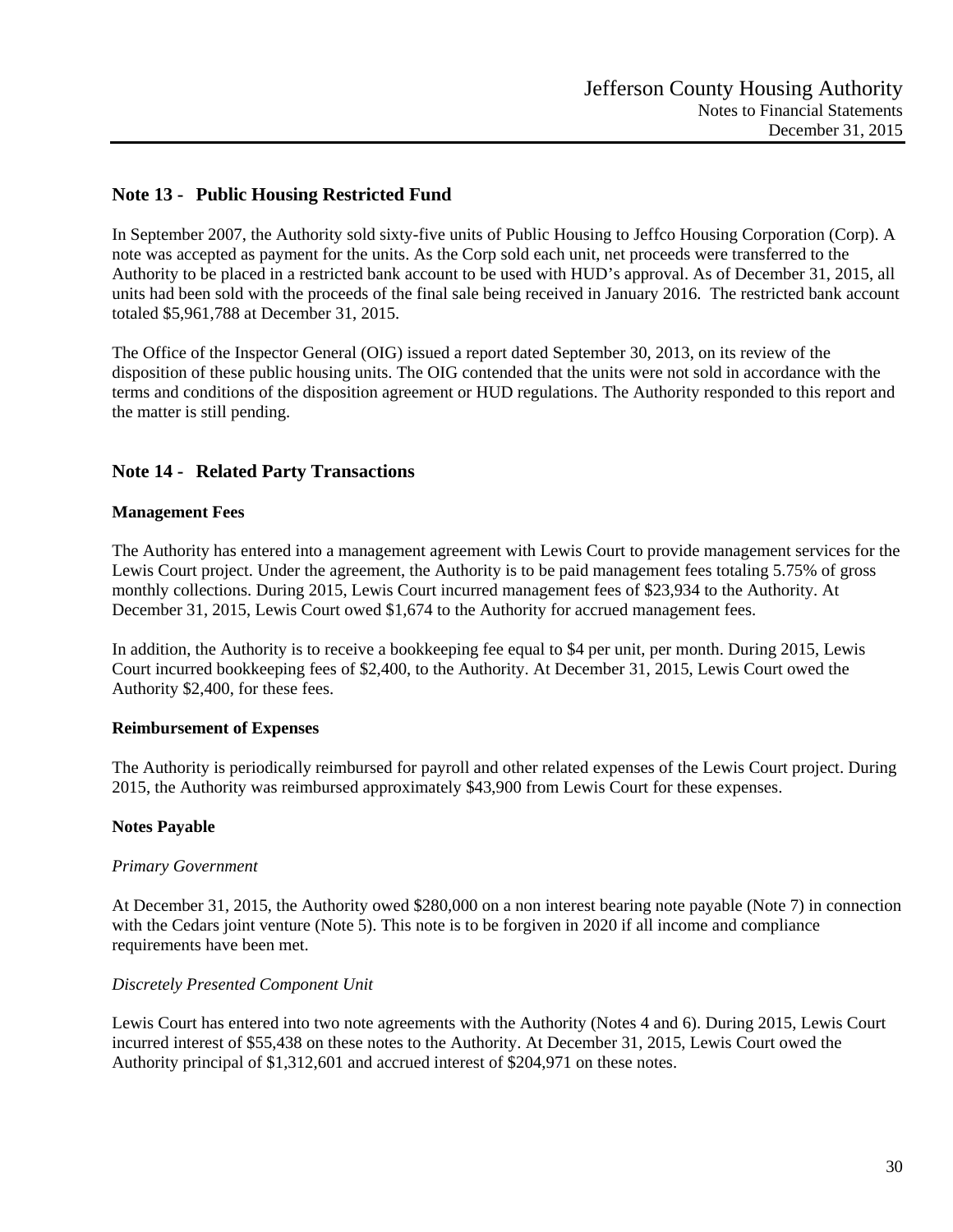Lewis Court has entered into a note agreement with Jeffco Housing Corporation (Jeffco), an affiliate of the general partner of Lewis Court Apartments LLLP (Note 7). During 2015, Lewis Court incurred interest of \$51,956 on this note to Jeffco. At December 31, 2015, Lewis Court owed Jeffco principal of \$1,240,000 and accrued interest of \$229,460 on this note.

## **Jeffco Housing Corporation**

Jeffco is a non-profit corporation created to obtain certain federal funds set aside for community housing development organizations. Jeffco has a Board of Directors that is separate from the Authority's board. Jeffco's board is responsible for the governance of Jeffco, and the Authority does not have any influence on this governance.

Jeffco does not have any employees, so the employees of the Authority handle the day-to-day operations of the Jeffco properties. The Authority has a management agreement with the Jeffco for contracted services for its operations. Under the terms of this agreement, Jeffco contracts for salaries, benefits, maintenance, supplies, etc. For the year ended December 31, 2015, the Authority allocated approximately \$176,000 in salaries to Jeffco. During 2015, Jeffco properties incurred management fees of \$82,069. As of December 31, 2015, Jeffco owed the Authority \$120,830 for incurred but unpaid management fees.

At times throughout the current and prior years, the Authority will cover costs of operations for the Jeffco properties when a particular property's cash is insufficient to make the payment. As of December 31, 2015, the Authority was owed \$1,389,898 for these costs.

As of December 31, 2015, the Authority owed Jeffco \$167,151.

The Authority borrowed money from a financial institution and in turn loaned those proceeds to Jeffco (see Notes 4 and 7 for details). As of December 31, 2015, Jeffco owes the Authority \$4,366,460 under these arrangements. Payments on the related Notes Payable are made directly by Jeffco to the financial institution.

At December 31, 2015, one of Jeffco's properties, Orchard Valley, owed the Authority \$67,331 for a non-interest bearing note. The Authority may forgive this loan at a future date.

As discussed in Note 13, Jeffco sold public housing units previously owned by the Authority and transferred net proceeds to the Authority. In 2015, 11 public housing units were sold and net proceeds of \$2,419,139 were transferred to the Authority. As of December 31, 2015, \$247,018 in net proceeds were payable to the Authority for the sale of the final public housing unit prior to December 31, 2015.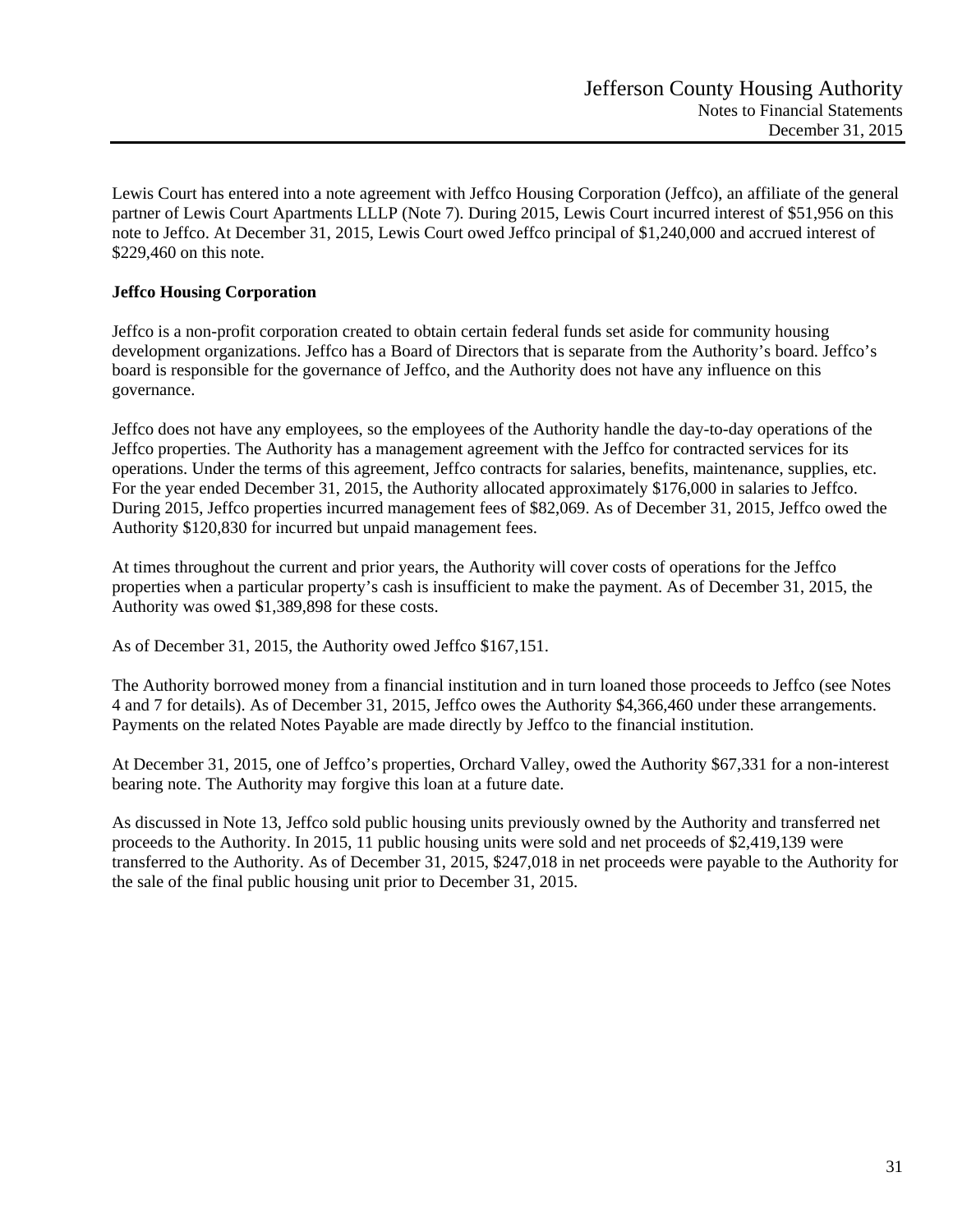Supplementary Information December 31, 2015 Jefferson County Housing Authority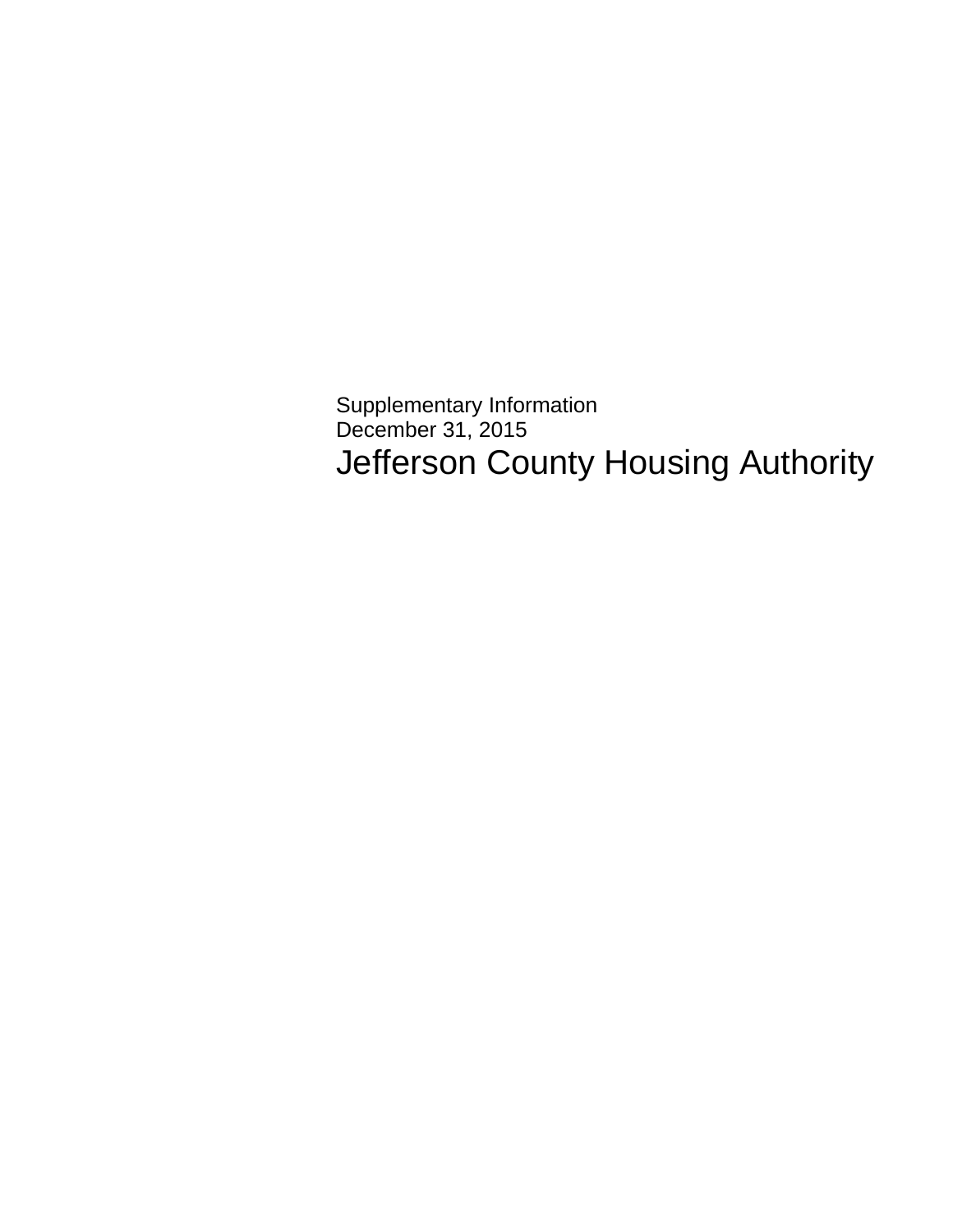| Assets                                                                           | Public and<br><b>Indian Housing</b><br>14.850 | Green Ridge<br>Meadows<br>14.182   |     | Canyon Gate<br>Apartments<br>14.182 | Community<br>Development<br><b>Block Grants</b><br>14.218 |
|----------------------------------------------------------------------------------|-----------------------------------------------|------------------------------------|-----|-------------------------------------|-----------------------------------------------------------|
|                                                                                  |                                               |                                    |     |                                     |                                                           |
| Cash and cash equivalents<br>Restricted cash and cash equivalents<br>Investments | \$<br>5,961,788                               | \$<br>72,000<br>117,363<br>118,898 | \$  | 94,494<br>322,141                   | \$                                                        |
| Accounts receivable<br>Tenants<br>Other                                          |                                               | 1,383                              |     |                                     |                                                           |
| Due from Jeffco Corporation                                                      |                                               |                                    |     |                                     |                                                           |
| Accrued interest receivable - short-term                                         |                                               |                                    |     |                                     |                                                           |
| Interprogram receivable                                                          | 3,021,915                                     | 686,080                            |     | 349,844                             |                                                           |
| Prepaid expenses                                                                 |                                               |                                    |     |                                     |                                                           |
| Notes receivable, current portion                                                |                                               |                                    |     |                                     |                                                           |
| Total current assets                                                             | 8,983,703                                     | 995,724                            |     | 766,479                             |                                                           |
| Accrued interest receivable - long-term<br>Other assets                          |                                               |                                    |     |                                     |                                                           |
| Notes receivable, net                                                            | 247,018                                       |                                    |     |                                     |                                                           |
| Equity in joint venture                                                          |                                               |                                    |     |                                     |                                                           |
| Non-depreciable capital assets                                                   |                                               | 186,047                            |     | 148,087                             |                                                           |
| Depreciable capital assets, net                                                  |                                               | 443,645                            |     | 89,550                              |                                                           |
|                                                                                  | 247,018                                       | 629,692                            |     | 237,637                             |                                                           |
|                                                                                  | \$<br>9,230,721                               | \$<br>1,625,416                    | \$  | 1,004,116                           | \$                                                        |
| Liabilities and Net Position                                                     |                                               |                                    |     |                                     |                                                           |
| Liabilities                                                                      |                                               |                                    |     |                                     |                                                           |
| Accounts payable                                                                 | \$                                            | \$<br>12,958                       | \$  | 7,014                               | \$                                                        |
| Interprogram payable                                                             |                                               | 39,776                             |     | 4,670                               |                                                           |
| Accrued liabilities                                                              |                                               |                                    |     |                                     |                                                           |
| Accrued compensated absences                                                     |                                               |                                    |     |                                     |                                                           |
| Unearned revenues<br>Tenant security deposits payable                            |                                               |                                    |     |                                     |                                                           |
| Due to Jeffco Corporation                                                        |                                               | 27,187                             |     | 15,748                              |                                                           |
| Notes, mortgages and bonds payable - current                                     |                                               | 148,900                            |     | 126,150                             |                                                           |
| Total current liabilities                                                        |                                               | 228,821                            |     | 153,582                             |                                                           |
| Noncurrent Liabilities                                                           |                                               |                                    |     |                                     |                                                           |
| Accrued compensated absences                                                     |                                               |                                    |     |                                     |                                                           |
| Rehab payable                                                                    |                                               |                                    |     |                                     |                                                           |
| Notes, mortgages and bonds payable -                                             |                                               |                                    |     |                                     |                                                           |
| net of current portion                                                           |                                               | 675,491                            |     | 841,231                             |                                                           |
| Total noncurrent liabilities                                                     |                                               | 675,491                            |     | 841,231                             |                                                           |
| <b>Total liabilities</b>                                                         |                                               | 904,312                            |     | 994,813                             |                                                           |
| Net Position                                                                     |                                               |                                    |     |                                     |                                                           |
| Net investment in capital assets                                                 |                                               | (194, 699)                         |     | (729, 744)                          |                                                           |
| Restricted                                                                       |                                               |                                    |     |                                     |                                                           |
| Unrestricted                                                                     | 9,230,721                                     | 915,803                            |     | 739,047                             |                                                           |
| Total net position                                                               | 9,230,721                                     | 721,104                            |     | 9,303                               |                                                           |
|                                                                                  | 9,230,721                                     | \$<br>1,625,416                    | \$. | 1,004,116                           | -S                                                        |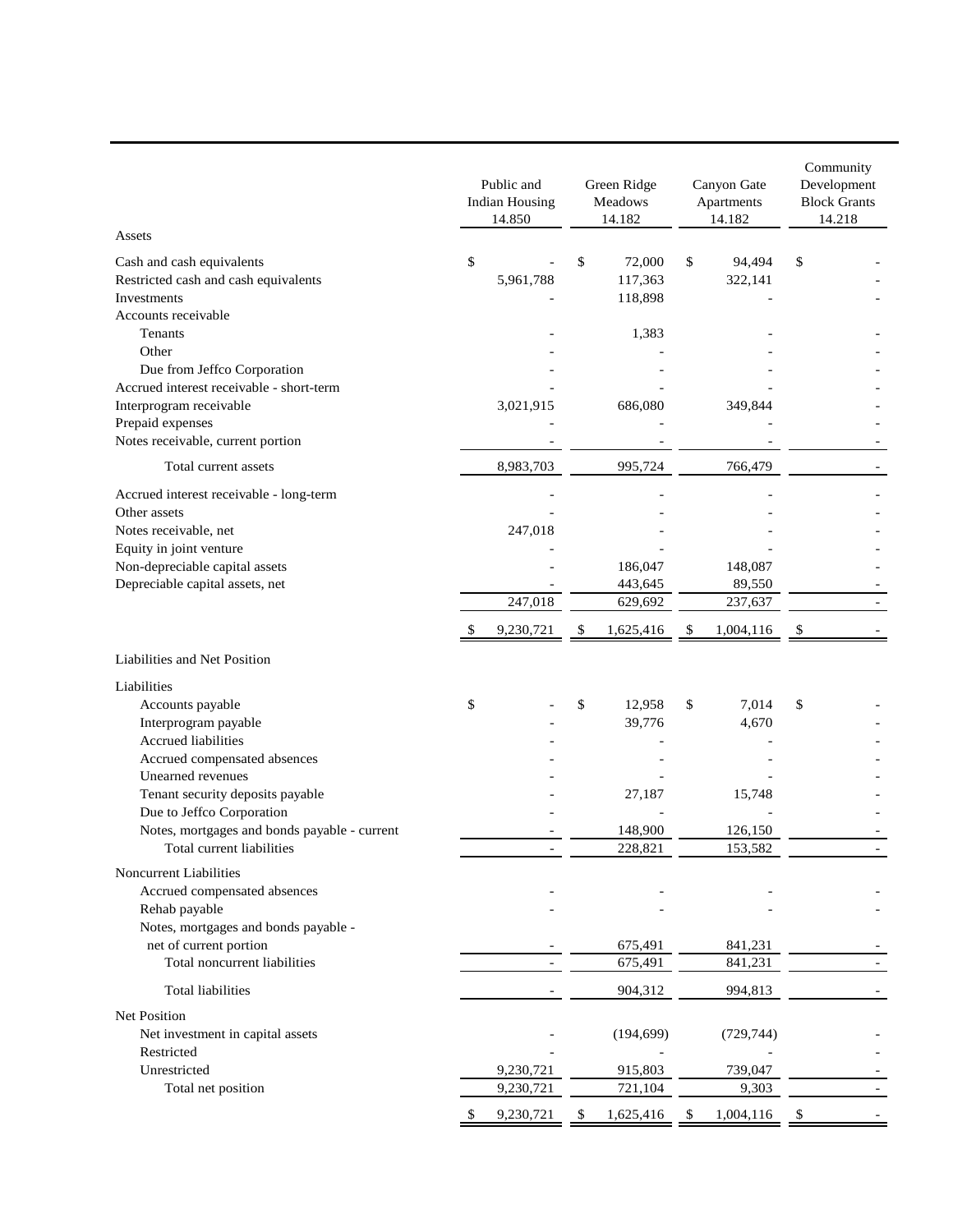# Jefferson County Housing Authority Combining Statement of Net Position December 31, 2015

| \$<br>\$<br>\$<br>\$<br>\$<br>1,903<br>1,136,868<br>\$<br>1,305,265<br>1,305,265<br>93,530<br>1,566,530<br>8,061,352<br>8,061,352<br>118,898<br>118,898<br>107,594<br>41,011<br>149,988<br>149,988<br>181,040<br>181,040<br>181,040<br>1,510,728<br>1,510,728<br>1,510,728<br>1,417<br>1,417<br>1,417<br>2,841,321<br>6,899,160<br>(6,899,160)<br>2,400<br>2,400<br>2,400<br>592,794<br>592,794<br>592,794<br>203,027<br>(6,899,160)<br>7,874,109<br>18,823,042<br>11,923,882<br>203,554<br>203,554<br>203,554<br>11,712<br>11,712<br>11,712<br>7,923,165<br>8,170,183<br>8,170,183<br>445,967<br>445,967<br>445,967<br>5,426,918<br>5,761,052<br>5,761,052<br>39,746<br>20,445,287<br>21,018,228<br>21,018,228<br>39,746<br>34,456,603<br>35,610,696<br>35,610,696<br>\$<br>(6,899,160)<br>\$<br>47,534,578<br>\$<br>242,773<br>42,330,712<br>54,433,738<br>\$<br>\$<br>\$<br>\$<br>\$<br>\$<br>380,527<br>\$<br>400,499<br>\$<br>\$<br>400,499<br>24,476<br>6,830,238<br>(6,899,160)<br>6,899,160<br>4,078<br>4,078<br>4,078<br>90,000<br>90,000<br>90,000 | Home<br>Investment<br>Partnerships<br>Program 14.239 | Housing<br>Choice<br>Vouchers<br>14.871 | <b>Business</b><br>Activities | Total | Elimination of<br>Intercompany<br>Activity | Total |
|--------------------------------------------------------------------------------------------------------------------------------------------------------------------------------------------------------------------------------------------------------------------------------------------------------------------------------------------------------------------------------------------------------------------------------------------------------------------------------------------------------------------------------------------------------------------------------------------------------------------------------------------------------------------------------------------------------------------------------------------------------------------------------------------------------------------------------------------------------------------------------------------------------------------------------------------------------------------------------------------------------------------------------------------------------------|------------------------------------------------------|-----------------------------------------|-------------------------------|-------|--------------------------------------------|-------|
|                                                                                                                                                                                                                                                                                                                                                                                                                                                                                                                                                                                                                                                                                                                                                                                                                                                                                                                                                                                                                                                              |                                                      |                                         |                               |       |                                            |       |
|                                                                                                                                                                                                                                                                                                                                                                                                                                                                                                                                                                                                                                                                                                                                                                                                                                                                                                                                                                                                                                                              |                                                      |                                         |                               |       |                                            |       |
|                                                                                                                                                                                                                                                                                                                                                                                                                                                                                                                                                                                                                                                                                                                                                                                                                                                                                                                                                                                                                                                              |                                                      |                                         |                               |       |                                            |       |
|                                                                                                                                                                                                                                                                                                                                                                                                                                                                                                                                                                                                                                                                                                                                                                                                                                                                                                                                                                                                                                                              |                                                      |                                         |                               |       |                                            |       |
|                                                                                                                                                                                                                                                                                                                                                                                                                                                                                                                                                                                                                                                                                                                                                                                                                                                                                                                                                                                                                                                              |                                                      |                                         |                               |       |                                            |       |
|                                                                                                                                                                                                                                                                                                                                                                                                                                                                                                                                                                                                                                                                                                                                                                                                                                                                                                                                                                                                                                                              |                                                      |                                         |                               |       |                                            |       |
|                                                                                                                                                                                                                                                                                                                                                                                                                                                                                                                                                                                                                                                                                                                                                                                                                                                                                                                                                                                                                                                              |                                                      |                                         |                               |       |                                            |       |
|                                                                                                                                                                                                                                                                                                                                                                                                                                                                                                                                                                                                                                                                                                                                                                                                                                                                                                                                                                                                                                                              |                                                      |                                         |                               |       |                                            |       |
| 2,522<br>2,522<br>2,522                                                                                                                                                                                                                                                                                                                                                                                                                                                                                                                                                                                                                                                                                                                                                                                                                                                                                                                                                                                                                                      |                                                      |                                         |                               |       |                                            |       |
| 183,302<br>226,237<br>226,237<br>167,151<br>167,151<br>167,151<br>1,188,378<br>1,463,428<br>1,463,428                                                                                                                                                                                                                                                                                                                                                                                                                                                                                                                                                                                                                                                                                                                                                                                                                                                                                                                                                        |                                                      |                                         |                               |       |                                            |       |
| 24,476<br>(6,899,160)<br>8,846,196<br>9,253,075<br>2,353,915                                                                                                                                                                                                                                                                                                                                                                                                                                                                                                                                                                                                                                                                                                                                                                                                                                                                                                                                                                                                 |                                                      |                                         |                               |       |                                            |       |
| 256,342<br>256,342<br>256,342<br>363,090<br>363,090<br>363,090                                                                                                                                                                                                                                                                                                                                                                                                                                                                                                                                                                                                                                                                                                                                                                                                                                                                                                                                                                                               |                                                      |                                         |                               |       |                                            |       |
| 17,162,052<br>18,678,774<br>18,678,774                                                                                                                                                                                                                                                                                                                                                                                                                                                                                                                                                                                                                                                                                                                                                                                                                                                                                                                                                                                                                       |                                                      |                                         |                               |       |                                            |       |
| 17,781,484<br>19,298,206<br>19,298,206                                                                                                                                                                                                                                                                                                                                                                                                                                                                                                                                                                                                                                                                                                                                                                                                                                                                                                                                                                                                                       |                                                      |                                         |                               |       |                                            |       |
| 24,476<br>(6,899,160)<br>26,627,680<br>28,551,281<br>21,652,121                                                                                                                                                                                                                                                                                                                                                                                                                                                                                                                                                                                                                                                                                                                                                                                                                                                                                                                                                                                              |                                                      |                                         |                               |       |                                            |       |
| 39,746<br>6,637,078<br>6,637,078<br>7,521,775<br>93,530<br>93,530<br>93,530<br>85,021<br>8, 181, 257<br>19, 151, 849<br>19, 151, 849                                                                                                                                                                                                                                                                                                                                                                                                                                                                                                                                                                                                                                                                                                                                                                                                                                                                                                                         |                                                      |                                         |                               |       |                                            |       |
| 218,297<br>15,703,032<br>25,882,457<br>25,882,457<br>242,773<br>42,330,712<br>54,433,738<br>\$<br>(6,899,160)<br>\$<br>\$<br>\$<br>\$<br>\$<br>47,534,578                                                                                                                                                                                                                                                                                                                                                                                                                                                                                                                                                                                                                                                                                                                                                                                                                                                                                                    |                                                      |                                         |                               |       |                                            |       |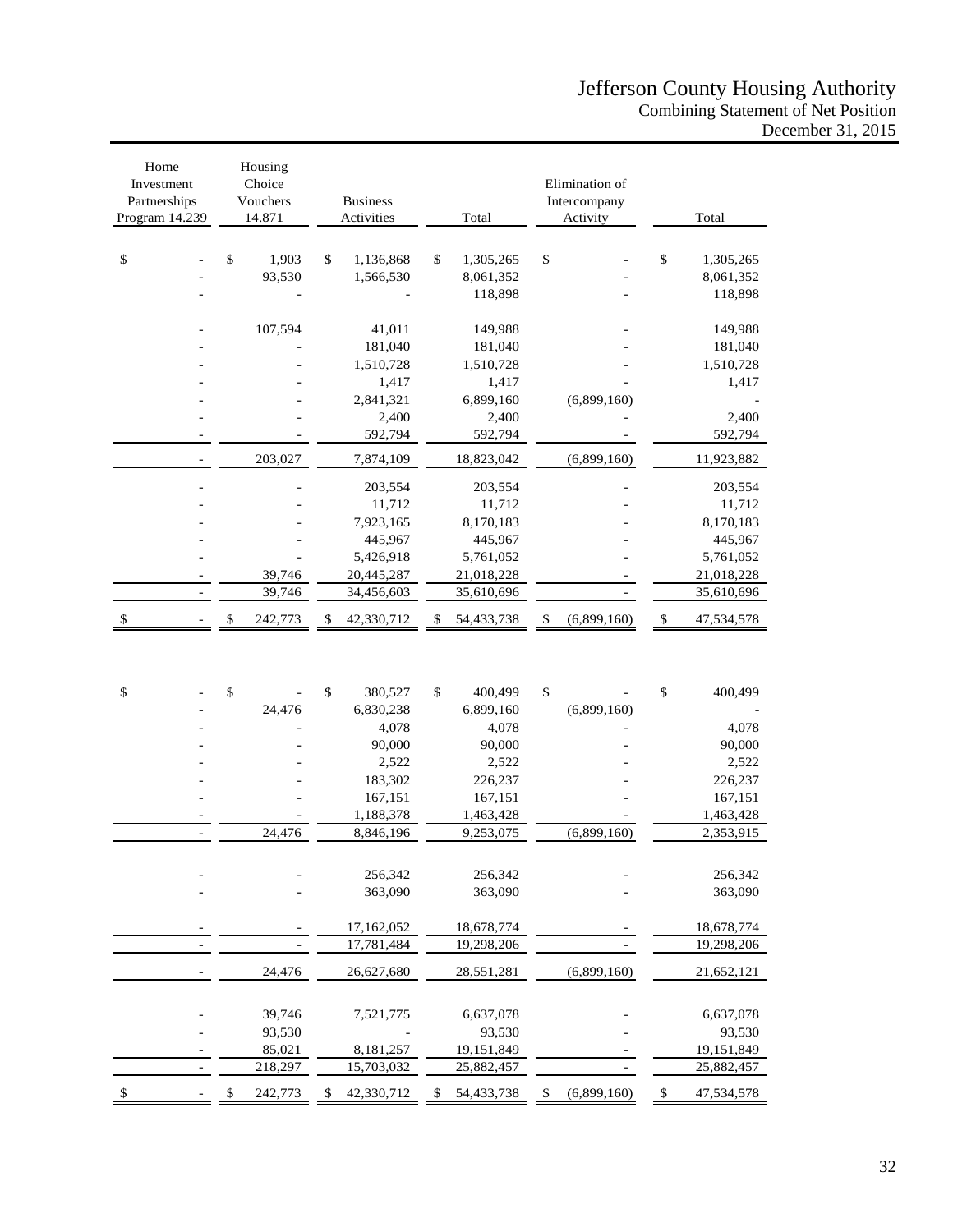|                                                | Public and Indian<br>Housing<br>14.850 |           | Green Ridge<br>Meadows 14.182 |    | Canyon Gate<br>Apartments 14.182 | Community<br>Development<br><b>Block Grants</b><br>14.218 |  |
|------------------------------------------------|----------------------------------------|-----------|-------------------------------|----|----------------------------------|-----------------------------------------------------------|--|
| <b>Operating Revenues</b>                      |                                        |           |                               |    |                                  |                                                           |  |
| HUD PHA grants                                 | \$                                     |           | \$<br>364,022                 | \$ | 369,610                          | \$                                                        |  |
| HAP income                                     |                                        |           |                               |    |                                  |                                                           |  |
| Other grants                                   |                                        |           |                               |    |                                  | 139,447                                                   |  |
| Rental income                                  |                                        |           | 313,423                       |    | 187,138                          |                                                           |  |
| Management fees                                |                                        |           |                               |    |                                  |                                                           |  |
| Other                                          |                                        |           | 12,663                        |    | 4,977                            |                                                           |  |
| <b>Total Operating Revenues</b>                |                                        |           | 690,108                       |    | 561,725                          | 139,447                                                   |  |
| <b>Operating Expenses</b>                      |                                        |           |                               |    |                                  |                                                           |  |
| Housing assistance payments                    |                                        |           |                               |    |                                  |                                                           |  |
| Administrative salaries and benefits           |                                        |           | 93,617                        |    | 85,532                           |                                                           |  |
| Maintenance salaries and benefits              |                                        |           | 28,222                        |    | 21,436                           | 66,805                                                    |  |
| Regular and extraordinary maintenance          |                                        |           | 149,028                       |    | 113,655                          | 25,533                                                    |  |
| Other administrative                           |                                        |           | 72,121                        |    | 51,864                           | 47,109                                                    |  |
| Depreciation                                   |                                        |           | 100,004                       |    | 22,147                           |                                                           |  |
| Utilities                                      |                                        |           | 71,706                        |    | 42,605                           |                                                           |  |
| Insurance                                      |                                        |           | 7,856                         |    | 9,912                            |                                                           |  |
| Other                                          |                                        |           | 2,026                         |    | 158                              |                                                           |  |
| <b>Total Operating Expenses</b>                |                                        |           | 524,580                       |    | 347,309                          | 139,447                                                   |  |
| Operating Income                               |                                        |           | 165,528                       |    | 214,416                          |                                                           |  |
| Non-Operating Revenues (Expenses)              |                                        |           |                               |    |                                  |                                                           |  |
| Interest income                                |                                        | 5,872     | 399                           |    | 479                              |                                                           |  |
| Net income (loss) from joint ventures          |                                        |           |                               |    |                                  |                                                           |  |
| Gain (loss) on sale of capital assets          |                                        | 549,156   |                               |    |                                  |                                                           |  |
| Interest expense                               |                                        |           | (46, 863)                     |    | (59, 157)                        |                                                           |  |
| <b>Total Non-Operating Revenues (Expenses)</b> |                                        | 555,028   | (46, 464)                     |    | (58, 678)                        |                                                           |  |
| Change in Net Position                         |                                        | 555,028   | 119,064                       |    | 155,738                          |                                                           |  |
| Net Position, Beginning of Year                |                                        | 8,675,693 | 602,040                       |    | (146, 435)                       |                                                           |  |
| Net Position, End of Year                      | \$                                     | 9,230,721 | \$<br>721,104                 | \$ | 9,303                            | \$                                                        |  |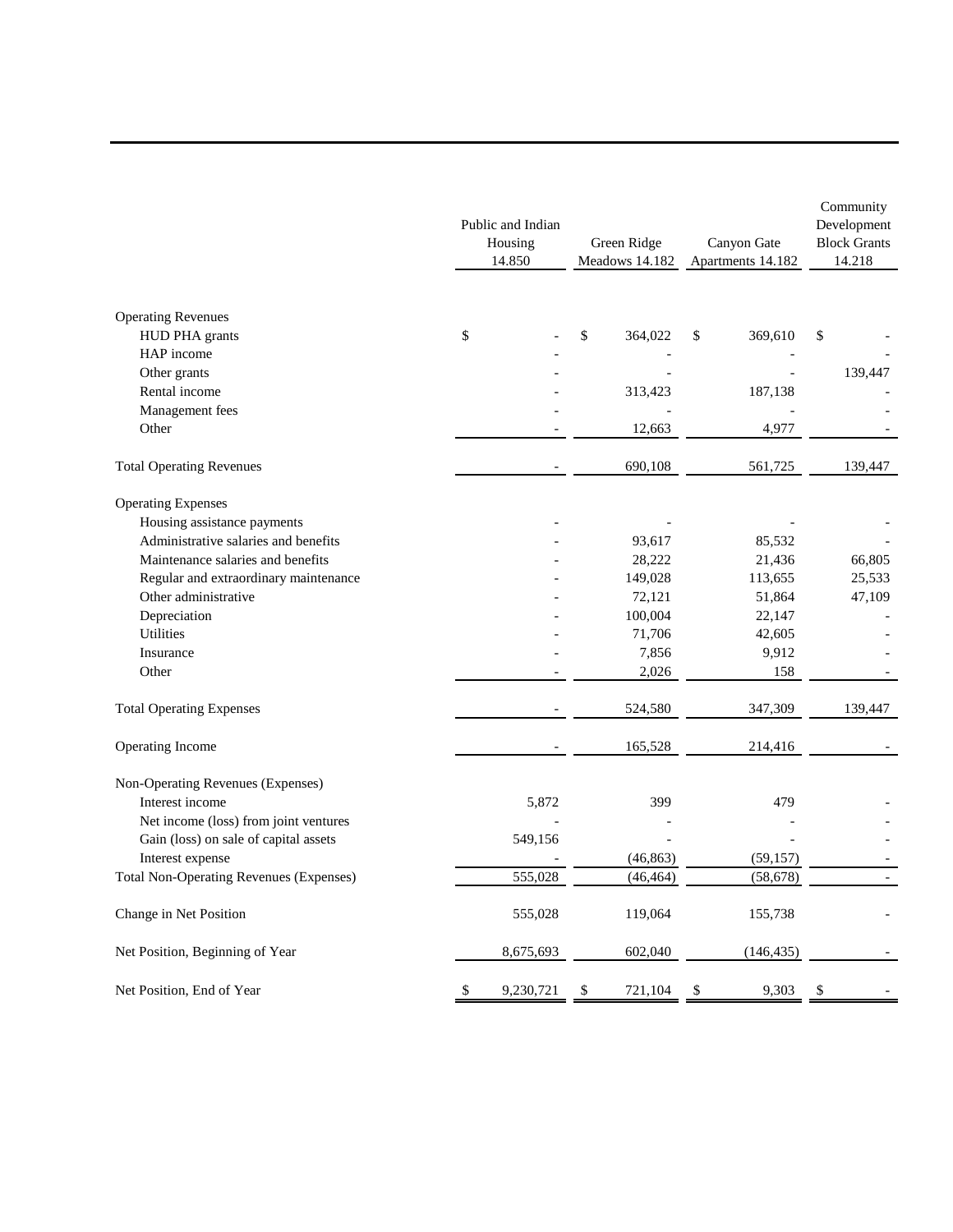# Jefferson County Housing Authority

Combining Statement of Revenues, Expenses and Changes in Net Position Year Ended December 31, 2015

| Home<br>Investment<br>Partnerships<br>Program<br>14.239 |        | Housing Choice<br>Vouchers<br>14.871 | <b>Business Activities</b> | Total            | Elimination of<br>Intercompany<br>Activity | Total            |
|---------------------------------------------------------|--------|--------------------------------------|----------------------------|------------------|--------------------------------------------|------------------|
|                                                         |        |                                      |                            |                  |                                            |                  |
|                                                         |        |                                      |                            |                  |                                            |                  |
| $\mathbb{S}$                                            |        | \$<br>984,161                        | \$                         | \$<br>1,717,793  | \$                                         | \$<br>1,717,793  |
|                                                         |        | 10,292,617                           |                            | 10,292,617       |                                            | 10,292,617       |
|                                                         | 56,290 |                                      |                            | 195,737          |                                            | 195,737          |
|                                                         |        |                                      | 5,110,600                  | 5,611,161        |                                            | 5,611,161        |
|                                                         |        |                                      | 427,785                    | 427,785          | (289, 955)                                 | 137,830          |
|                                                         |        | 10,631                               | 489,078                    | 517,349          |                                            | 517,349          |
|                                                         | 56,290 | 11,287,409                           | 6,027,463                  | 18,762,442       | (289, 955)                                 | 18,472,487       |
|                                                         |        |                                      |                            |                  |                                            |                  |
|                                                         |        | 10,379,534                           |                            | 10,379,534       |                                            | 10,379,534       |
|                                                         |        | 505,019                              | 712,501                    | 1,396,669        |                                            | 1,396,669        |
|                                                         |        | 146,571                              | 744,659                    | 1,007,693        |                                            | 1,007,693        |
|                                                         | 56,290 |                                      | 824,060                    | 1,168,566        |                                            | 1,168,566        |
|                                                         |        | 147,374                              | 784,332                    | 1,102,800        | (289, 955)                                 | 812,845          |
|                                                         |        | 6,052                                | 963,162                    | 1,091,365        |                                            | 1,091,365        |
|                                                         |        |                                      | 560,590                    | 674,901          |                                            | 674,901          |
|                                                         |        | 10,125                               | 170,930                    | 198,823          |                                            | 198,823          |
|                                                         |        | 4,885                                | 61,752                     | 68,821           |                                            | 68,821           |
|                                                         | 56,290 | 11,199,560                           | 4,821,986                  | 17,089,172       | (289, 955)                                 | 16,799,217       |
|                                                         |        | 87,849                               | 1,205,477                  | 1,673,270        |                                            | 1,673,270        |
|                                                         |        |                                      |                            |                  |                                            |                  |
|                                                         |        | 250                                  | 66,617                     | 73,617           |                                            | 73,617           |
|                                                         |        |                                      | (26,050)                   | (26,050)         |                                            | (26,050)         |
|                                                         |        |                                      | (22, 666)                  | 526,490          |                                            | 526,490          |
|                                                         |        |                                      | (614, 514)                 | (720, 534)       |                                            | (720, 534)       |
|                                                         |        | 250                                  | (596, 613)                 | (146, 477)       |                                            | (146, 477)       |
|                                                         |        | 88,099                               | 608,864                    | 1,526,793        |                                            | 1,526,793        |
|                                                         |        | 130,198                              | 15,094,168                 | 24,355,664       |                                            | 24,355,664       |
| \$                                                      |        | \$<br>218,297                        | \$<br>15,703,032           | \$<br>25,882,457 | \$                                         | \$<br>25,882,457 |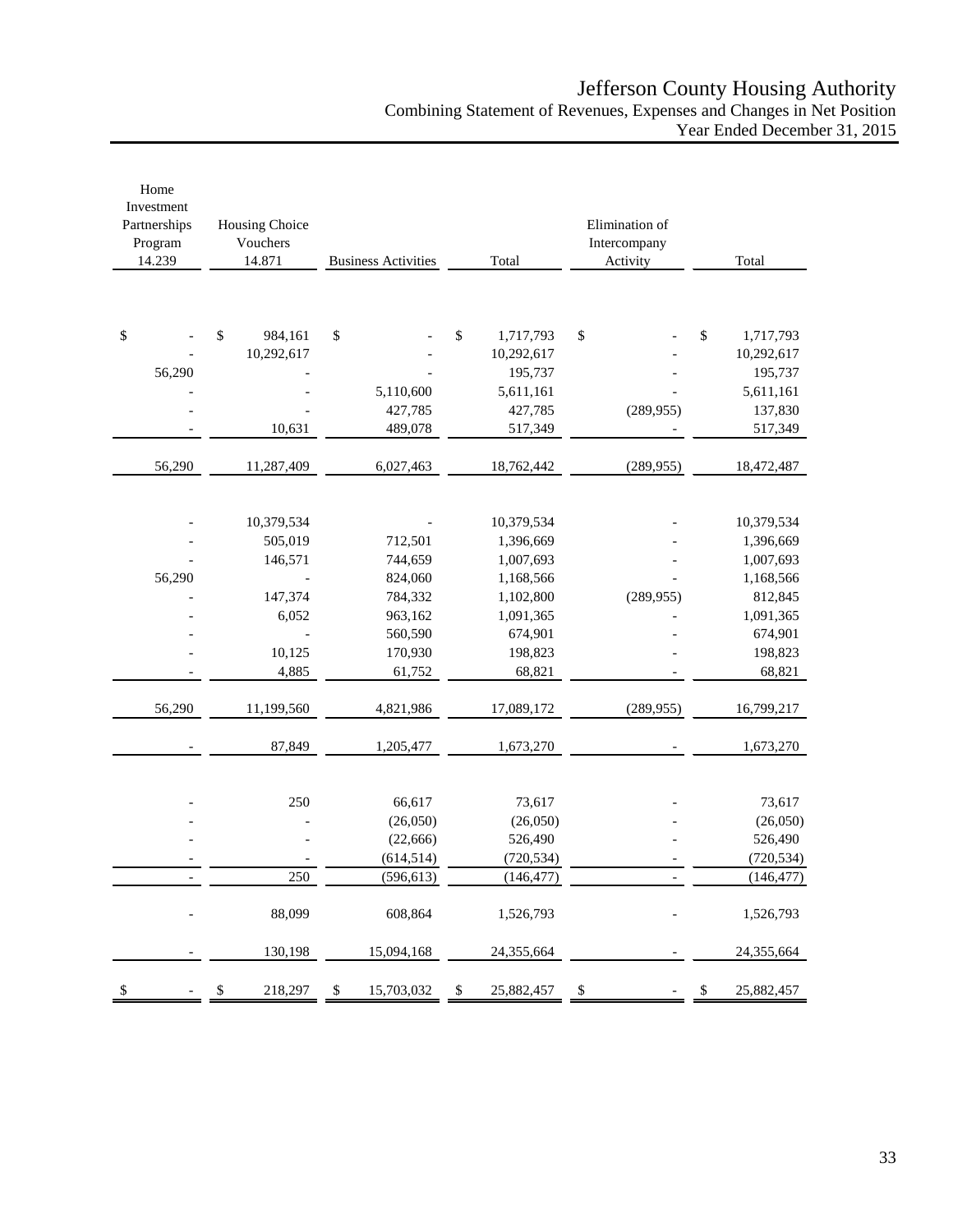|                                                             | General Fund         |     | Mountain View | Aspen Ridge           |    | Redwood<br>Village | Viking Square<br>Apartments |
|-------------------------------------------------------------|----------------------|-----|---------------|-----------------------|----|--------------------|-----------------------------|
| Assets                                                      |                      |     |               |                       |    |                    |                             |
| Cash and cash equivalents                                   | \$<br>544,140        | \$  | 81,667        | 106,937<br>\$         | \$ | 38,026             | \$<br>39,975                |
| Restricted cash and cash equivalents<br>Accounts receivable |                      |     | 39,820        | 188,630               |    | 101,780            | 83,079                      |
| Tenants                                                     |                      |     | 912           | 10,267                |    | 6,190              |                             |
| Other                                                       | 172,128              |     |               |                       |    |                    |                             |
| Due from Jeffco Corporation                                 | 1,306,354            |     |               |                       |    |                    |                             |
| Accrued interest receivable - short-term                    | 1,417                |     |               |                       |    |                    |                             |
| Interprogram receivable                                     | 2,752,833            |     |               | 67,998                |    |                    |                             |
| Prepaid expenses<br>Notes receivable, current portion       | 592,794              |     |               |                       |    |                    |                             |
|                                                             |                      |     |               |                       |    |                    |                             |
|                                                             | 5,369,666            |     | 122,399       | 373,832               |    | 145,996            | 123,054                     |
| Accrued interest receivable - long-term                     | 203,554              |     |               |                       |    |                    |                             |
| Other assets                                                |                      |     |               |                       |    |                    |                             |
| Notes receivable, net                                       | 5,153,598            |     |               |                       |    |                    |                             |
| Equity in joint venture<br>Non-depreciable capital assets   | 445,967<br>1,014,340 |     | 110,500       | 955,000               |    | 331,463            |                             |
| Depreciable capital assets, net                             | 1,094,239            |     | 590,902       | 3,519,805             |    | 1,331,467          | 620,000<br>2,428,125        |
|                                                             | 7,911,698            |     | 701,402       | 4,474,805             |    | 1,662,930          | 3,048,125                   |
|                                                             | \$<br>13,281,364     | \$  | 823,801       | \$<br>4,848,637       | S  | 1,808,926          | \$<br>3,171,179             |
| Liabilities and Net Position                                |                      |     |               |                       |    |                    |                             |
| Liabilities                                                 |                      |     |               |                       |    |                    |                             |
| Accounts payable                                            | \$<br>281,641        | -S  |               | $\mathbb{S}$<br>9,449 | -S | 6,486              | \$<br>1,660                 |
| Interprogram payable                                        | 4,146,328            |     | 342,793       | 9,127                 |    | 75,301             | 11,929                      |
| Accrued liabilities<br>Accrued compensated absences-current | 4,078<br>90,000      |     |               |                       |    |                    |                             |
| Unearned revenues                                           |                      |     |               |                       |    |                    |                             |
| Tenant security deposits payable                            |                      |     | 2,622         | 29,404                |    | 15,794             | 15,200                      |
| Due to Jeffco Corporation                                   | 167,151              |     |               |                       |    |                    |                             |
| Notes, mortgages and bonds payable - current                | 515,703              |     | 43,276        | 89,704                |    | 32,876             |                             |
| Total current liabilities                                   | 5,204,901            |     | 388,691       | 137,684               |    | 130,457            | 28,789                      |
| Noncurrent Liabilities                                      |                      |     |               |                       |    |                    |                             |
| Accrued compensated absences                                | 254,845              |     |               |                       |    |                    |                             |
| Rehab payable<br>Notes, mortgages and bonds payable -       |                      |     |               |                       |    |                    |                             |
| net of current portion                                      | 4,130,757            |     | 258,822       | 3,159,791             |    | 1,158,039          | 2,800,000                   |
| Total noncurrent liabilities                                | 4,385,602            |     | 258,822       | 3,159,791             |    | 1,158,039          | 2,800,000                   |
|                                                             |                      |     |               |                       |    |                    |                             |
| Total liabilities                                           | 9,590,503            |     | 647,513       | 3,297,475             |    | 1,288,496          | 2,828,789                   |
| <b>Net Position</b>                                         |                      |     |               |                       |    |                    |                             |
| Net investment in capital assets                            | (2,537,881)          |     | 399,304       | 1,225,310             |    | 472,015            | 248,125                     |
| Unrestricted                                                | 6,228,742            |     | (223, 016)    | 325,852               |    | 48,415             | 94,265                      |
| Total net position                                          | 3,690,861            |     | 176,288       | 1,551,162             |    | 520,430            | 342,390                     |
|                                                             | \$<br>13,281,364     | -\$ | 823,801       | \$<br>4,848,637       | \$ | 1,808,926 \$       | 3,171,179                   |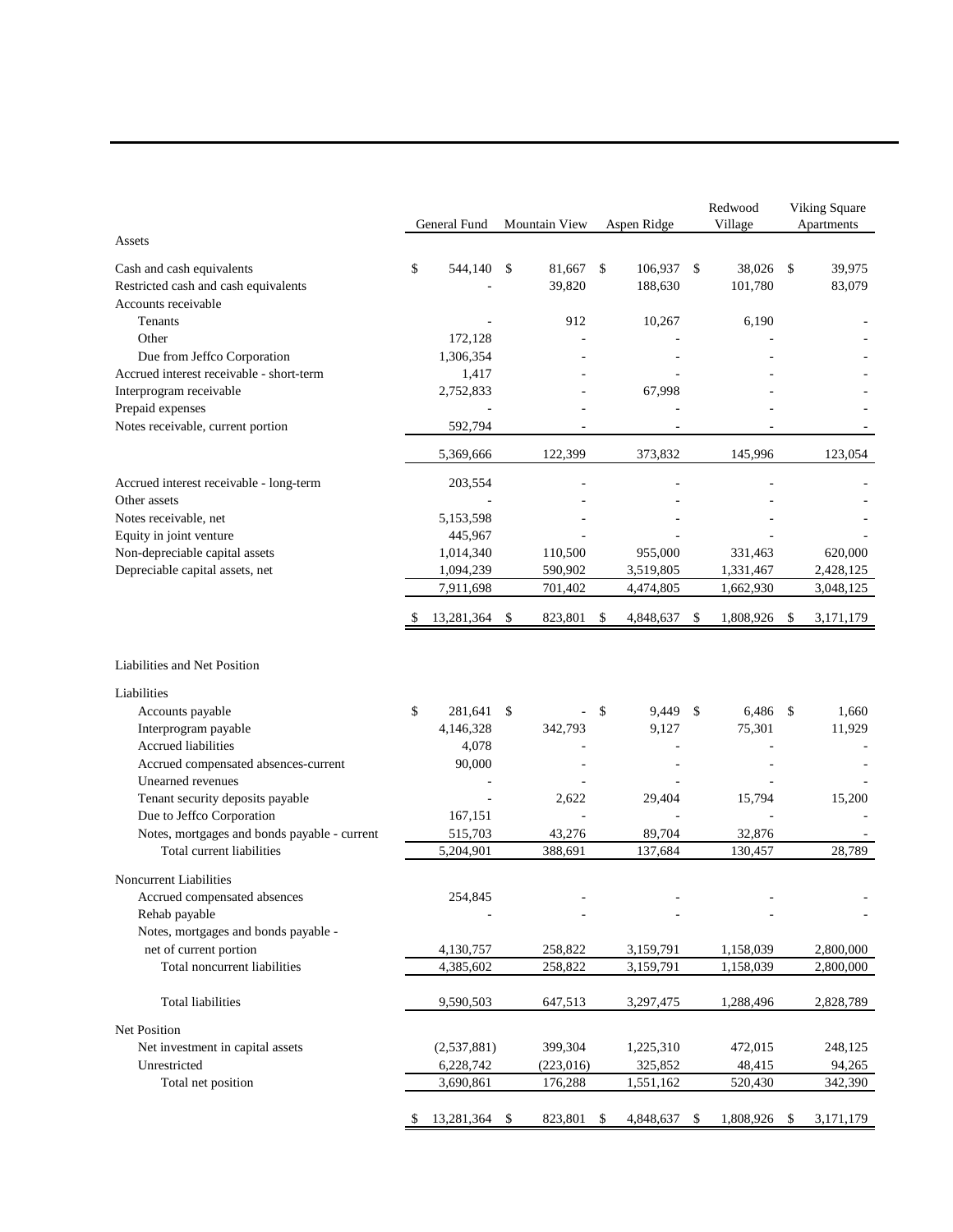# Jefferson County Housing Authority Combining Statement of Net Position – Business Activities December 31, 2015

| Harlan Street<br>Apartments |              | Kendall<br>Apartments | Rehab           | Glendale        |               | Caesar's Square | Parkview        | <b>Total Business</b><br>Activities |
|-----------------------------|--------------|-----------------------|-----------------|-----------------|---------------|-----------------|-----------------|-------------------------------------|
|                             |              |                       |                 |                 |               |                 |                 |                                     |
| \$<br>18,698                | $\mathbb{S}$ | 101,775               | \$              | \$<br>48,305    | $\mathbb{S}$  | 56,567          | \$<br>100,778   | \$<br>1,136,868                     |
| 2,000                       |              | 38,820                | 483,297         | 258,059         |               | 199,292         | 171,753         | 1,566,530                           |
|                             |              | 832                   |                 | 16,057          |               | 4,911           | 1,842           | 41,011                              |
|                             |              |                       |                 |                 |               | 6,514           | 2,398           | 181,040                             |
|                             |              |                       |                 |                 |               |                 | 204,374         | 1,510,728                           |
|                             |              |                       |                 |                 |               |                 |                 | 1,417                               |
|                             |              |                       |                 |                 |               |                 | 20,490          | 2,841,321                           |
|                             |              |                       |                 |                 |               |                 | 2,400           | 2,400                               |
|                             |              |                       |                 |                 |               |                 |                 | 592,794                             |
| 20,698                      |              | 141,427               | 483,297         | 322,421         |               | 267,284         | 504,035         | 7,874,109                           |
|                             |              |                       |                 |                 |               |                 |                 | 203,554                             |
|                             |              |                       |                 | 11,712          |               |                 |                 | 11,712                              |
|                             |              |                       | 2,769,567       |                 |               |                 |                 | 7,923,165                           |
|                             |              |                       |                 |                 |               |                 |                 | 445,967                             |
| 118,750                     |              | 268,368               |                 | 1,200,000       |               | 344,596         | 463,901         | 5,426,918                           |
| 359,338                     |              | 818,750               | 974             | 5,204,260       |               | 2,177,235       | 2,920,192       | 20,445,287                          |
| 478,088                     |              | 1,087,118             | 2,770,541       | 6,415,972       |               | 2,521,831       | 3,384,093       | 34,456,603                          |
| \$<br>498,786               | \$           | 1,228,545             | \$<br>3,253,838 | \$<br>6,738,393 | $\mathcal{S}$ | 2,789,115       | \$<br>3,888,128 | \$<br>42,330,712                    |
|                             |              |                       |                 |                 |               |                 |                 |                                     |
| \$<br>÷                     | \$           |                       | \$<br>8,426     | \$<br>36,776    | \$            | 8,902           | \$<br>27,187    | \$<br>380,527                       |
| 133,051                     |              | 17,572                | 533,358         | 353,433         |               | 729,361         | 477,985         | 6,830,238                           |
|                             |              |                       |                 |                 |               |                 |                 | 4,078                               |
|                             |              |                       |                 |                 |               |                 |                 | 90,000                              |
|                             |              |                       |                 |                 |               |                 | 2,522           | 2,522                               |
| 325                         |              | 4,950                 |                 | 28,693          |               | 61,598          | 24,716          | 183,302                             |
| 12,892                      |              |                       |                 | 120,094         |               | 251,209         | ä,<br>122,624   | 167,151                             |
| 146,268                     |              | 22,522                | 541,784         | 538,996         |               | 1,051,070       | 655,034         | 1,188,378<br>8,846,196              |
|                             |              |                       |                 |                 |               |                 |                 |                                     |
|                             |              |                       |                 |                 |               |                 |                 |                                     |
|                             |              |                       |                 |                 |               |                 | 1,497           | 256,342                             |
|                             |              |                       | 363,090         |                 |               |                 |                 | 363,090                             |
| 366,132                     |              |                       |                 | 2,686,923       |               | 173,808         | 2,427,780       | 17,162,052                          |
| 366,132                     |              |                       | 363,090         | 2,686,923       |               | 173,808         | 2,429,277       | 17,781,484                          |
|                             |              |                       |                 |                 |               |                 |                 |                                     |
| 512,400                     |              | 22,522                | 904,874         | 3,225,919       |               | 1,224,878       | 3,084,311       | 26,627,680                          |
| 99,064                      |              | 1,087,118             | 974             | 3,597,243       |               | 2,096,814       | 833,689         | 7,521,775                           |
| (112, 678)                  |              | 118,905               | 2,347,990       | (84, 769)       |               | (532, 577)      | (29, 872)       | 8,181,257                           |
| (13,614)                    |              | 1,206,023             | 2,348,964       | 3,512,474       |               | 1,564,237       | 803,817         | 15,703,032                          |
|                             |              |                       |                 |                 |               |                 |                 |                                     |
| \$<br>498,786               | \$           | 1,228,545             | \$<br>3,253,838 | \$<br>6,738,393 | -S            | 2,789,115       | \$<br>3,888,128 | \$<br>42,330,712                    |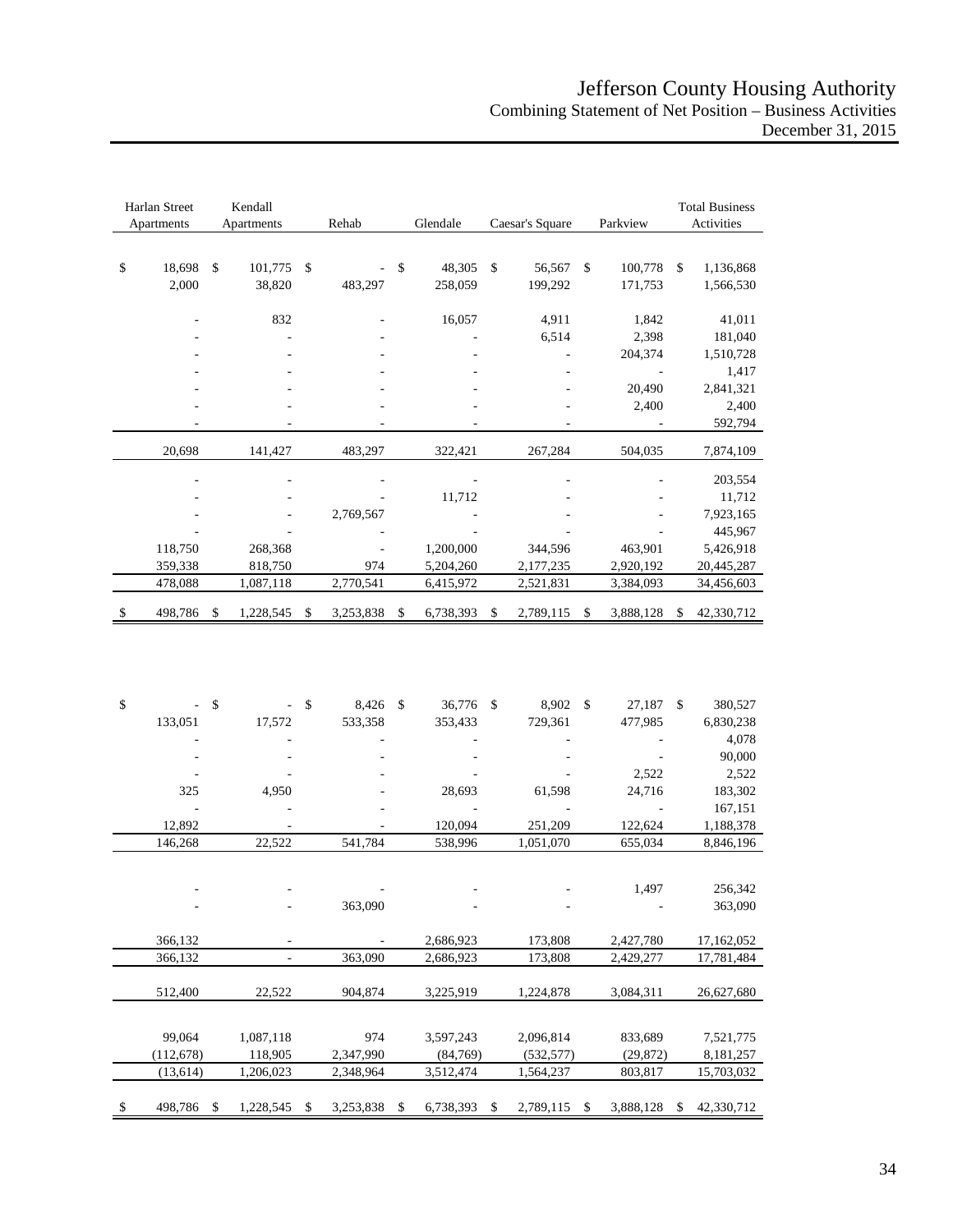|                                       | General Fund    | Mountain View  |                  | Aspen Ridge Redwood Village | Viking Square<br>Apartments |
|---------------------------------------|-----------------|----------------|------------------|-----------------------------|-----------------------------|
|                                       |                 |                |                  |                             |                             |
| <b>Operating Revenues</b>             |                 |                |                  |                             |                             |
| Rental income                         | \$              | \$<br>99,386   | 1,038,866<br>\$. | 404,529<br><sup>\$</sup>    | <sup>\$</sup><br>504,413    |
| Management fees                       | 427,785         |                |                  |                             |                             |
| Other                                 | 48,465          | 3,490          | 21,115           | 16,854                      | 16,405                      |
| Total operating revenues              | 476,250         | 102,876        | 1,059,981        | 421,383                     | 520,818                     |
| <b>Operating Expenses</b>             |                 |                |                  |                             |                             |
| Administrative salaries and benefits  | 265,636         | 15             | 92,390           | 45,319                      | 6,446                       |
| Maintenance salaries and benefits     | 76,852          | 3,328          | 106,238          | 71,765                      | 48,128                      |
| Regular and extraordinary maintenance | 59,629          | 15,727         | 136,209          | 40,737                      | 54,999                      |
| Other administrative                  | 279,065         | 7,496          | 87,991           | 35,168                      | 36,432                      |
| Depreciation                          | 45,838          | 27,667         | 144,258          | 58,853                      | 86,924                      |
| Utilities                             | 9,646           | 5,620          | 91,789           | 34,282                      | 35,659                      |
| Insurance                             | 17,110          | 13,698         | 29,722           | 14,224                      | 11,925                      |
| Other                                 |                 |                | 20,203           | 4,397                       | 13,262                      |
| Total operating expenses              | 753,776         | 73,551         | 708,800          | 304,745                     | 293,775                     |
| Operating Income (Loss)               | (277, 526)      | 29,325         | 351,181          | 116,638                     | 227,043                     |
| Non-Operating Revenues (Expenses)     |                 |                |                  |                             |                             |
| Interest income                       | 55,488          | 9              | 169              | 57                          | 28                          |
| Net income (loss) from joint ventures | (26,050)        | $\overline{a}$ | $\overline{a}$   |                             |                             |
| Gain (loss) on sale of capital assets |                 | (21)           | (4, 145)         | (9, 849)                    | (1, 861)                    |
| Interest expense                      |                 | (16,056)       | (155, 337)       | (56,930)                    | (102, 388)                  |
| <b>Total Non-Operating</b>            |                 |                |                  |                             |                             |
| Revenues (expenses)                   | 29,438          | (16,068)       | (159, 313)       | (66, 722)                   | (104, 221)                  |
| Change in Net Position                | (248, 088)      | 13,257         | 191,868          | 49,916                      | 122,822                     |
| Net Position, Beginning of Year       | 3,938,949       | 163,031        | 1,359,294        | 470,514                     | 219,568                     |
| Net Position, End of Year             | \$<br>3,690,861 | \$<br>176,288  | 1,551,162<br>\$  | 520,430<br>\$               | \$<br>342,390               |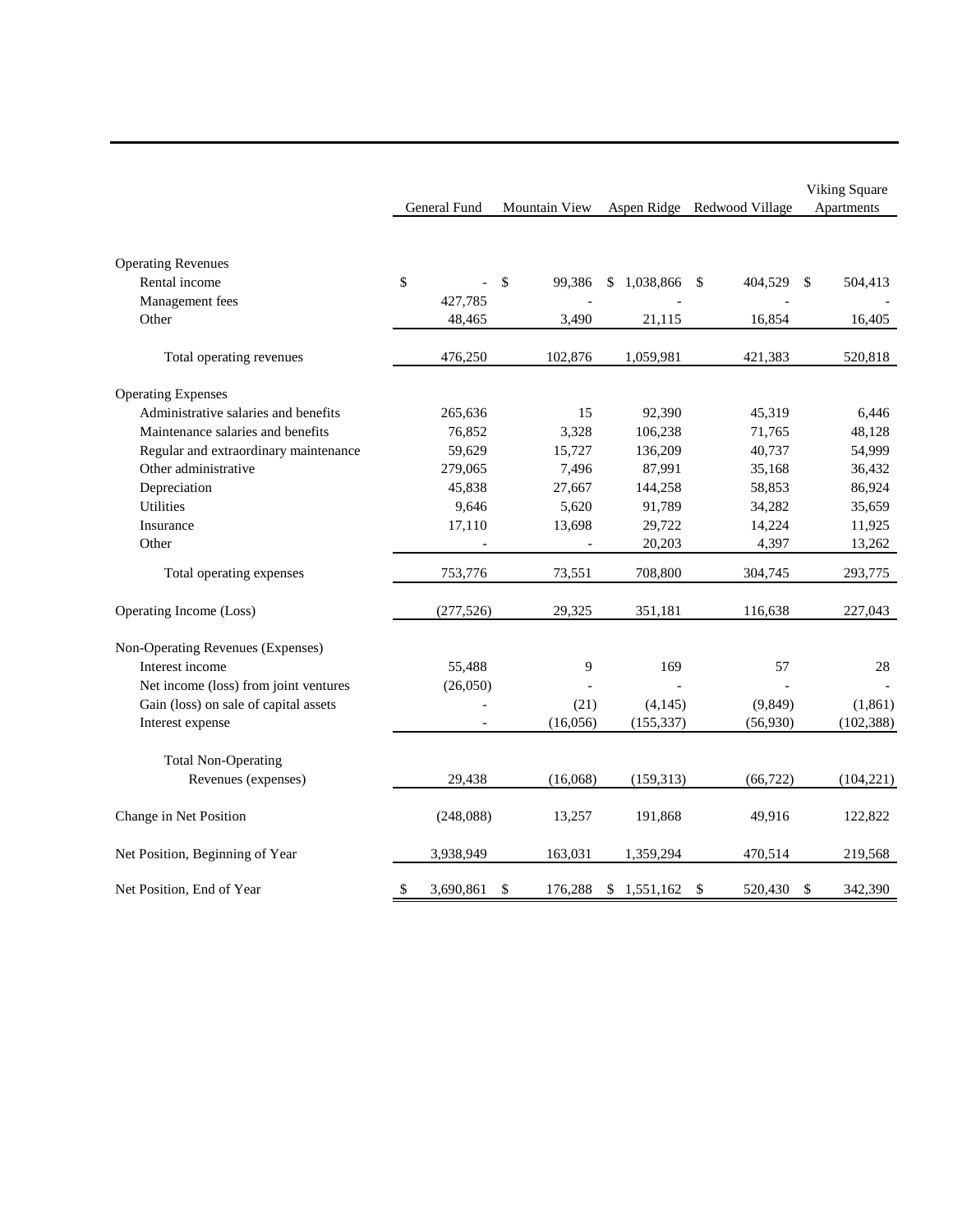# Jefferson County Housing Authority

Combining Statement of Revenues, Expenses and Changes in Net Position – Business Activities

Year Ended December 31, 2015

|                           | Harlan Street<br>Apartments | Kendall<br>Apartments |                | Rehab                    | Glendale   | Caesar's Square          |                          | Parkview   |              | <b>Total Business</b><br>Activities |
|---------------------------|-----------------------------|-----------------------|----------------|--------------------------|------------|--------------------------|--------------------------|------------|--------------|-------------------------------------|
|                           |                             |                       |                |                          |            |                          |                          |            |              |                                     |
|                           |                             |                       |                |                          |            |                          |                          |            |              |                                     |
|                           | $16,416$ \$                 | 147,690               | $\mathcal{S}$  | \$                       | 1,094,880  | $\mathsf{\$}$<br>927,225 | $\sqrt{3}$               | 877,195    | $\mathbb{S}$ | 5,110,600                           |
| $\mathbb{S}$              |                             |                       |                |                          |            |                          |                          |            |              | 427,785                             |
|                           |                             | 5,175                 |                | 230,791                  | 51,348     | 42,189                   |                          | 53,246     |              | 489,078                             |
|                           |                             |                       |                |                          |            |                          |                          |            |              |                                     |
|                           | 16,416                      | 152,865               |                | 230,791                  | 1,146,228  | 969,414                  |                          | 930,441    |              | 6,027,463                           |
|                           |                             |                       |                |                          |            |                          |                          |            |              |                                     |
|                           |                             | 4,972                 |                | 109,916                  | 77,607     | 59,913                   |                          | 50,287     |              | 712,501                             |
|                           |                             | 7,673                 |                | 111,475                  | 122,559    | 94,231                   |                          | 102,410    |              | 744,659                             |
|                           | 8,586                       | 26,351                |                | $\blacksquare$           | 196,751    | 134,895                  |                          | 150,176    |              | 824,060                             |
|                           | 14,320                      | 9,599                 |                | 29,212                   | 90,554     | 71,342                   |                          | 123,153    |              | 784,332                             |
|                           | 3,162                       | 47,026                |                | 557                      | 253,112    | 132,717                  |                          | 163,048    |              | 963,162                             |
|                           | 709                         | 9,499                 |                | $\overline{\phantom{a}}$ | 221,250    | 82,426                   |                          | 69,710     |              | 560,590                             |
|                           | 614                         | 3,201                 |                | 2,170                    | 35,071     | 19,680                   |                          | 23,515     |              | 170,930                             |
|                           | $\overline{\phantom{a}}$    |                       | $\blacksquare$ | $\overline{\phantom{a}}$ | 10,720     | 5,534                    |                          | 7,636      |              | 61,752                              |
|                           | 27,391                      | 108,321               |                | 253,330                  | 1,007,624  | 600,738                  |                          | 689,935    |              | 4,821,986                           |
|                           | (10, 975)                   | 44,544                |                | (22, 539)                | 138,604    | 368,676                  |                          | 240,506    |              | 1,205,477                           |
|                           |                             |                       |                |                          |            |                          |                          |            |              |                                     |
|                           |                             |                       | 22             | 10,284                   | 239        | 182                      |                          | 139        |              | 66,617                              |
|                           |                             |                       | $\overline{a}$ |                          |            |                          | $\overline{\phantom{a}}$ |            |              | (26,050)                            |
|                           |                             | (268)                 |                |                          | (744)      | (5,778)                  |                          |            |              | (22, 666)                           |
|                           | (2,639)                     |                       |                |                          | (130, 221) | (20, 843)                |                          | (130, 100) |              | (614, 514)                          |
|                           |                             |                       |                |                          |            |                          |                          |            |              |                                     |
|                           | (2,639)                     | (246)                 |                | 10,284                   | (130, 726) | (26, 439)                |                          | (129, 961) |              | (596, 613)                          |
|                           |                             |                       |                |                          |            |                          |                          |            |              |                                     |
|                           | (13,614)                    | 44,298                |                | (12,255)                 | 7,878      | 342,237                  |                          | 110,545    |              | 608,864                             |
|                           |                             | 1,161,725             |                | 2,361,219                | 3,504,596  | 1,222,000                |                          | 693,272    |              | 15,094,168                          |
|                           |                             |                       |                |                          |            |                          |                          |            |              |                                     |
| $\boldsymbol{\mathsf{S}}$ | $(13,614)$ \$               | 1,206,023             | \$             | 2,348,964<br>$\$\,$      | 3,512,474  | \$<br>1,564,237          | \$                       | 803,817    | \$           | 15,703,032                          |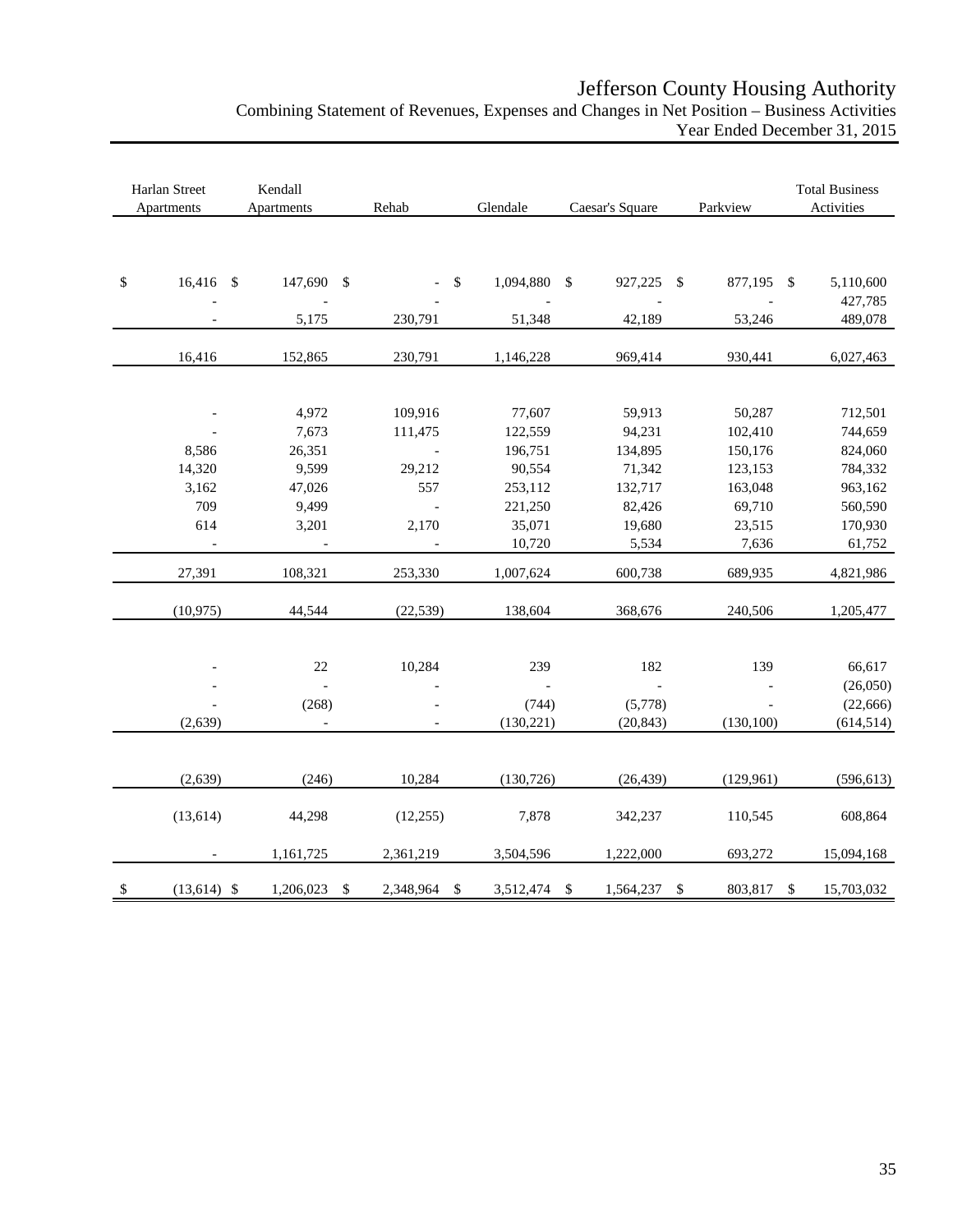# Jefferson County Housing Authority Schedule of Expenditures of Federal Awards December 31, 2015

| Federal Agency/Pass-Through<br><b>Grantor Program Title</b>                  | Federal<br><b>CFDA</b><br>Number | Pass-through<br>Entity<br>Identifying<br>Number | Federal<br>Expenditures |
|------------------------------------------------------------------------------|----------------------------------|-------------------------------------------------|-------------------------|
| U.S. Department of Housing and Urban Development<br><b>Direct Programs</b>   |                                  |                                                 |                         |
| Section 8 Housing Choice Vouchers                                            | 14.871                           |                                                 | \$11,199,560            |
| Section 8 New Construction and<br>Substantial Rehabilitation - CO99H001072   | 14.182                           |                                                 | 364,022                 |
| Section 8 New Construction and<br>Substantial Rehabilitation - CO99H001101   | 14.182                           |                                                 | 369,610                 |
| <b>Total 14.182</b>                                                          |                                  |                                                 | 733,632                 |
| <b>Total Direct Programs</b>                                                 |                                  |                                                 | 11,933,192              |
| Passed Through City of Lakewood<br><b>Community Development Block Grants</b> | 14.218                           |                                                 | 101,365                 |
| Passed Through Jefferson County<br><b>Community Development Block Grants</b> | 14.218                           |                                                 | 38,082                  |
| <b>Total 14.218</b>                                                          |                                  |                                                 | 139,447                 |
| Passed Through Jefferson County<br>Home Investment Partnerships Program      | 14.239                           |                                                 | 56,290                  |
| Total U.S. Department of Housing and Urban Development                       |                                  |                                                 | 12,128,929              |
| <b>Total Federal Expenditures</b>                                            |                                  |                                                 | \$12,128,929            |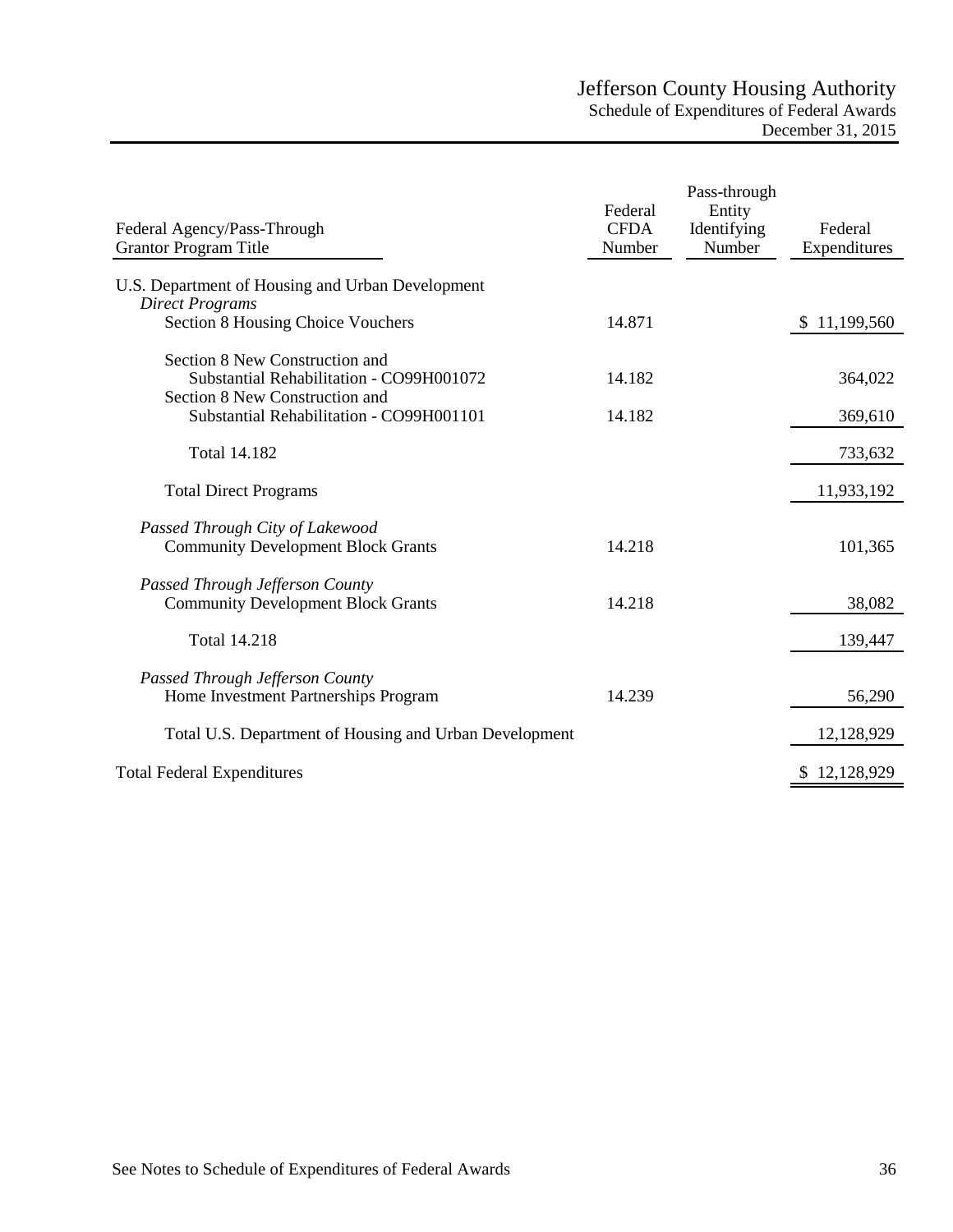## **Note 1 - Basis of Presentation**

The accompanying schedule of expenditures of federal awards (the Schedule) includes the federal grant activity of the Jefferson County Housing Authority, and is presented on the accrual basis of accounting. The information in this schedule is presented in accordance with the Uniform Guidance*.* Jefferson County Housing Authority received federal awards both directly from federal agencies and indirectly through pass-through entities. Federal financial assistance provided to a subrecipient is treated as an expenditure when it is paid to the subrecipient.

# **Note 2 - Significant Accounting Policies**

Expenditures reported on the Schedule are reported on the accrual basis of accounting. Such expenditures are recognized following the cost principles contained in Subpart E – Cost Principles of the Uniform Guidance, wherein certain types of expenditures are not allowable or are limited as to reimbursement. Jefferson County Housing Authority's summary of significant accounting policies is presented in Note 1 in Jefferson County Housing Authority's basic financial statements.

The Authority has not elected to use the 10% de minimis cost rate.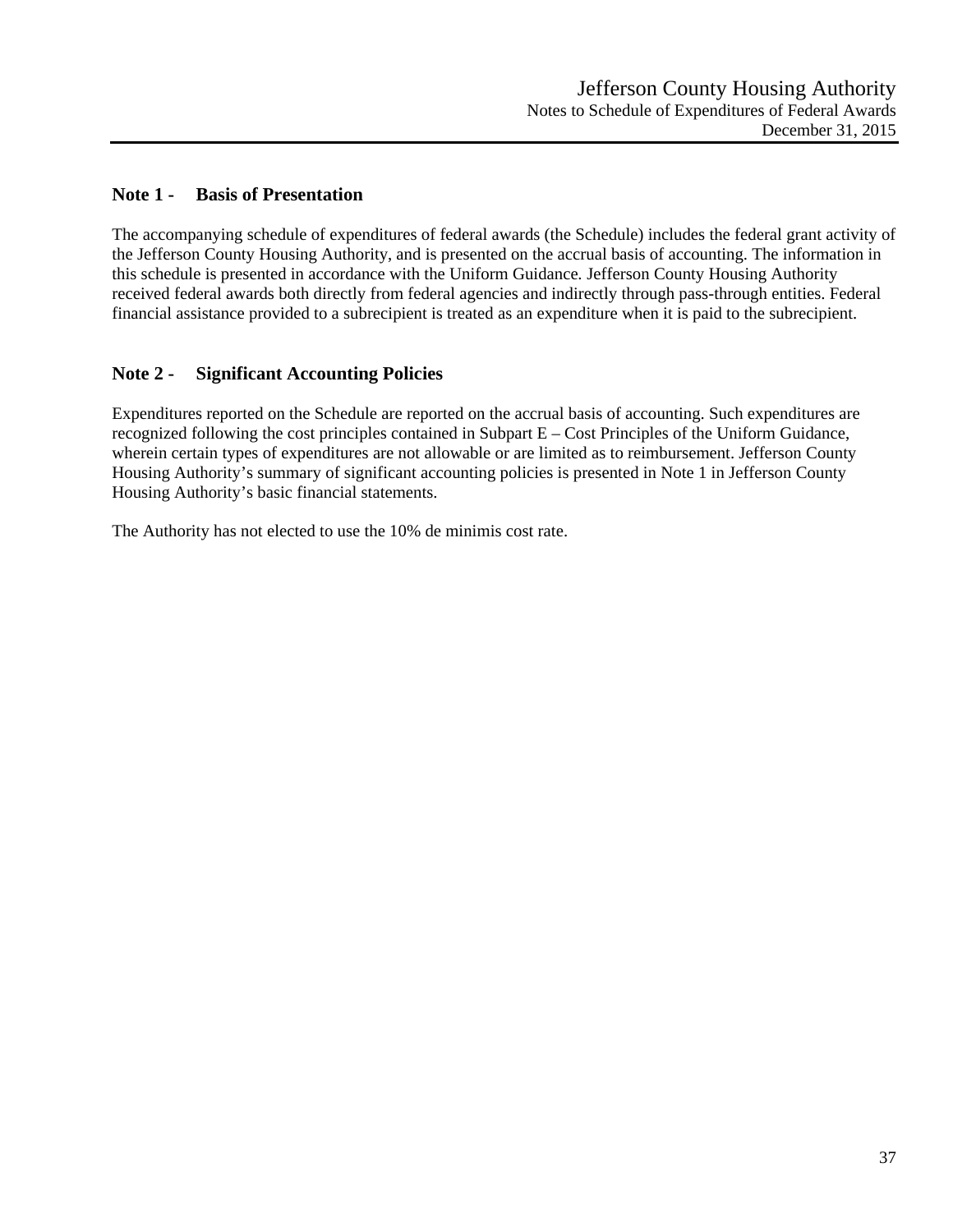

## **Independent Auditor's Report on Internal Control over Financial Reporting and on Compliance and Other Matters Based on an Audit of Financial Statements Performed in Accordance with**  *Government Auditing Standards*

The Board of Commissioners Jefferson County Housing Authority Wheat Ridge, Colorado

We have audited, in accordance with auditing standards generally accepted in the United States of America and the standards applicable to financial audits contained in *Government Auditing Standards*, issued by the Comptroller General of the United States, the financial statements of the business-type activities and the discretely presented component unit of Jefferson County Housing Authority (Authority) as of and for the year ended December 31, 2015, and the related notes to the financial statements, which collectively comprise the Authority's basic financial statements, and have issued our report thereon dated May 8, 2016.

# **Internal Control over Financial Reporting**

In planning and performing our audit of the financial statements, we considered the Authority's internal control over financial reporting (internal control) to determine the audit procedures that are appropriate in the circumstances for the purpose of expressing our opinions on the financial statements, but not for the purpose of expressing an opinion on the effectiveness of the Authority's internal control. Accordingly, we do not express an opinion on the effectiveness of the Authority's internal control.

A *deficiency in internal control* exists when the design or operation of a control does not allow management or employees, in the normal course of performing their assigned functions, to prevent, or detect and correct, misstatements on a timely basis. A *material weakness* is a deficiency, or a combination of deficiencies, in internal control, such that there is a reasonable possibility that a material misstatement of the entity's financial statements will not be prevented, or detected and corrected on a timely basis. A *significant deficiency* is a deficiency, or a combination of deficiencies, in internal control that is less severe than a material weakness, yet important enough to merit attention by those charged with governance.

Our consideration of internal control over financial reporting was for the limited purpose described in the first paragraph of this section and was not designed to identify all deficiencies in internal control over financial reporting that might be material weaknesses or significant deficiencies. Given these limitations, during our audit we did not identify any deficiencies in internal control that we consider to be material weaknesses. However, material weaknesses may exist that have not yet been identified.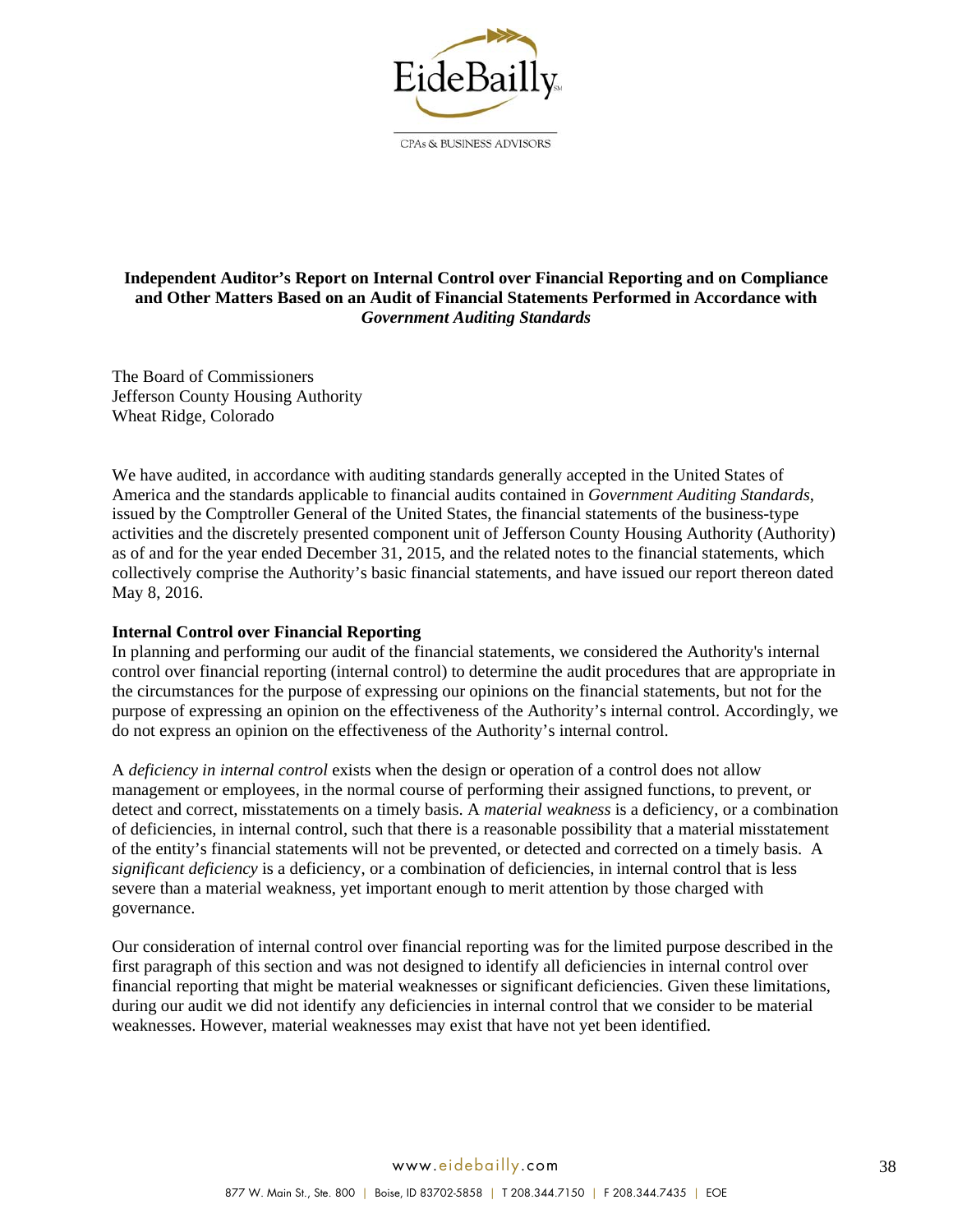#### **Compliance and Other Matters**

As part of obtaining reasonable assurance about whether the Authority's financial statements are free from material misstatement, we performed tests of its compliance with certain provisions of laws, regulations, contracts, and grant agreements, noncompliance with which could have a direct and material effect on the determination of financial statement amounts. However, providing an opinion on compliance with those provisions was not an objective of our audit, and accordingly, we do not express such an opinion. The results of our tests disclosed no instances of noncompliance or other matters that are required to be reported under *Government Auditing Standards*.

#### **Purpose of this Report**

The purpose of this report is solely to describe the scope of our testing of internal control and compliance and the results of that testing, and not to provide an opinion on the effectiveness of the entity's internal control or on compliance. This report is an integral part of an audit performed in accordance with *Government Auditing Standards* in considering the entity's internal control and compliance. Accordingly, this communication is not suitable for any other purpose.

Gade Sailly LLP

May 24, 2016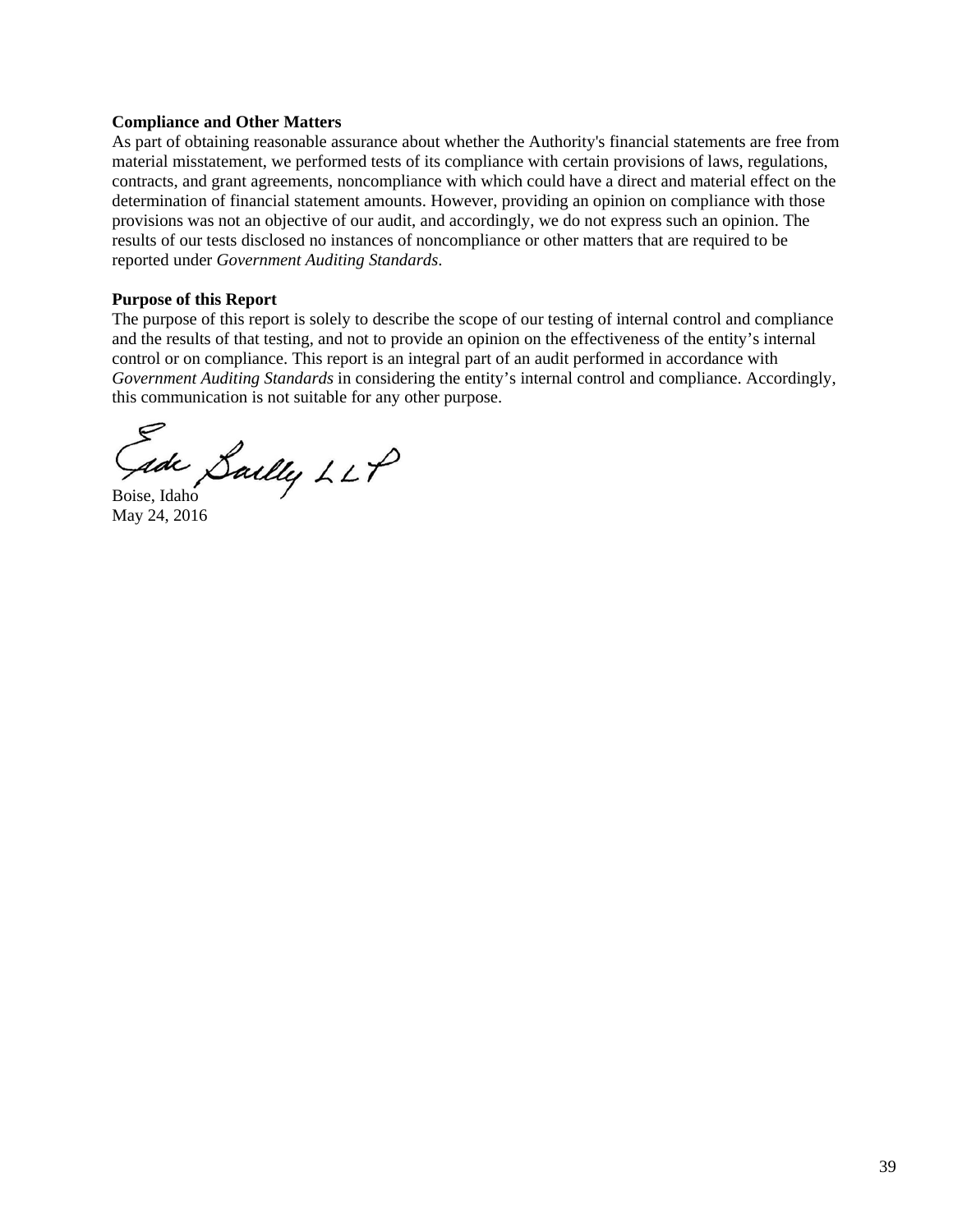

# **Independent Auditor's Report on Compliance for Each Major Federal Program and on Internal Control Over Compliance Required by the Uniform Guidance**

The Board of Commissioners Jefferson County Housing Authority Wheat Ridge, Colorado

#### **Report on Compliance for Each Major Federal Program**

We have audited Jefferson County Housing Authority's (the Authority) compliance with the types of compliance requirements described in the *OMB Compliance Supplement* that could have a direct and material effect on the Authority's major federal program for the year ended December 31, 2015. The Authority's major federal program is identified in the summary of auditor's results section of the accompanying schedule of findings and questioned costs.

#### **Management's Responsibility**

Management is responsible for compliance with the requirements of laws, regulations, contracts and grants applicable to its federal programs.

#### **Auditor's Responsibility**

Our responsibility is to express an opinion on the compliance for the Authority's major federal program based on our audit of the types of compliance requirements referred to above. We conducted our audit of compliance in accordance with auditing standards generally accepted in the United States of America; the standards applicable to financial audits contained in *Government Auditing Standards*, issued by the Comptroller General of the United States; and the audit requirements of Title 2 U.S. *Code of Federal Regulations* Part 200, *Uniform Administrative Requirements, Cost Principles, and Audit Requirements for Federal Awards* (Uniform Guidance). Those standards and the Uniform Guidance require that we plan and perform the audit to obtain reasonable assurance about whether noncompliance with the compliance requirements referred to above that could have a direct and material effect on a major federal program occurred. An audit includes examining, on a test basis, evidence about the Authority's compliance with those requirements and performing such other procedures as we considered necessary in the circumstances.

We believe that our audit provides a reasonable basis for our opinion on compliance for the major federal program. However, our audit does not provide a legal determination of the Authority's compliance.

#### **Opinion on Each Major Federal Program**

In our opinion, the Authority complied, in all material respects, with the types of compliance requirements referred to above that could have a direct and material effect on each of its major Federal programs for the year ended December 31, 2015.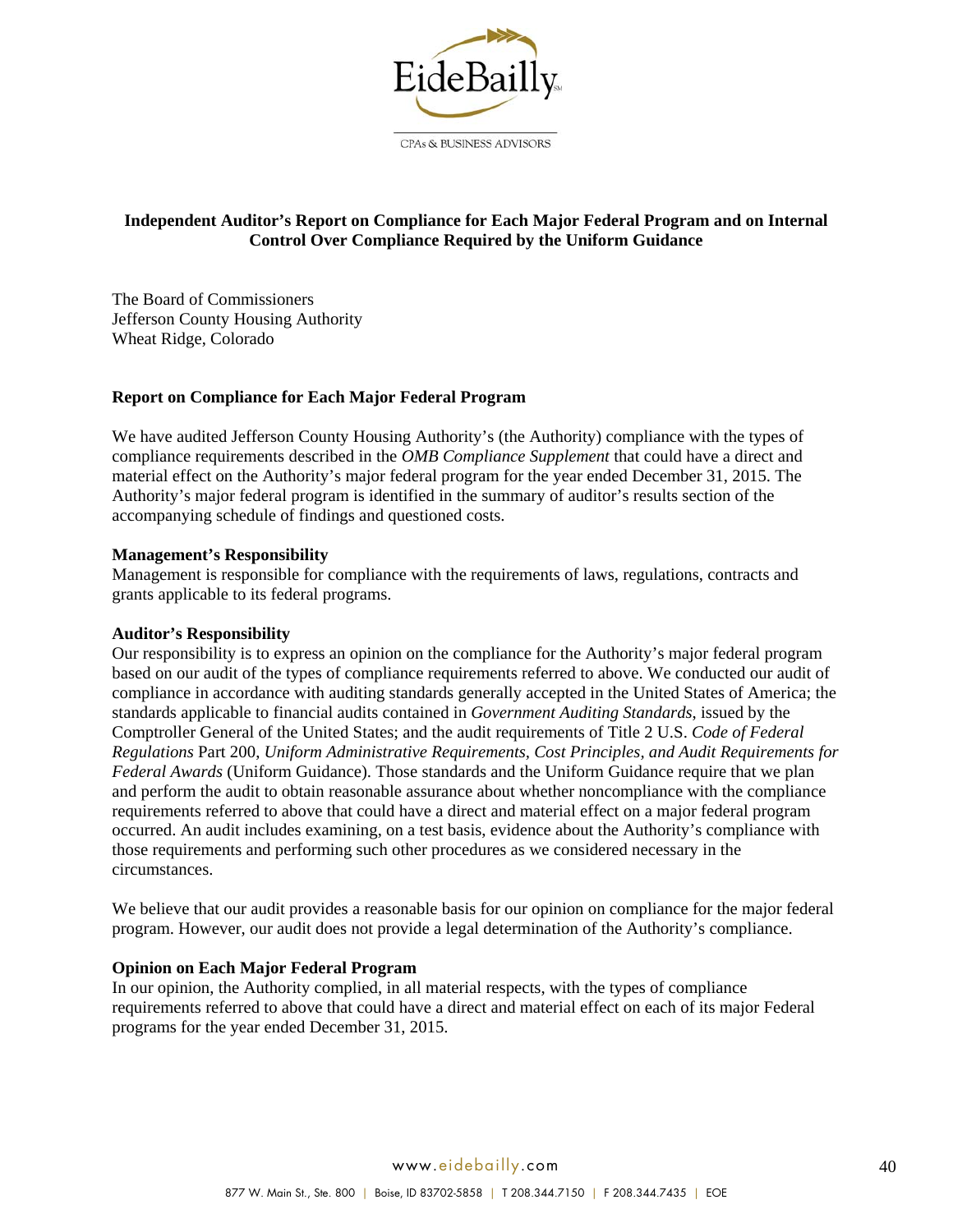#### **Report on Internal Control over Compliance**

Management of Jefferson County Housing Authority is responsible for establishing and maintaining effective internal control over compliance with the compliance requirements referred to above. In planning and performing our audit of compliance, we considered the Authority's internal control over compliance with the types of requirements that could have a direct and material effect on its major federal program to determine the auditing procedures that are appropriate in the circumstances for the purpose of expressing an opinion on compliance for its major federal program and to test and report on internal control over compliance in accordance with the Uniform Guidance, but not for the purpose of expressing an opinion on the effectiveness of internal control over compliance. Accordingly, we do not express an opinion on the effectiveness of the Authority's internal control over compliance.

*A deficiency in internal control over compliance* exists when the design or operation of a control over compliance does not allow management or employees, in the normal course of performing their assigned functions, to prevent, or detect and correct, noncompliance with a type of compliance requirement of a federal program on a timely basis. *A material weakness in internal control over compliance* is a deficiency, or combination of deficiencies, in internal control over compliance, such that there is a reasonable possibility that material noncompliance with a compliance requirement will not be prevented, or detected and corrected, on a timely basis. *A significant deficiency in internal control over compliance* is a deficiency, or a combination of deficiencies, in internal control over compliance with a type of compliance requirement of a federal program that is less severe than a material weakness in internal control over compliance, yet important enough to merit attention by those charged with governance.

Our consideration of internal control over compliance was for the limited purpose described in the first paragraph of this section and was not designed to identify all deficiencies in internal control over compliance that might be material weaknesses or significant deficiencies. We did not identify any deficiencies in internal control over compliance that we consider to be material weaknesses. However, material weaknesses may exist that have not been identified.

The purpose of this report on internal control over compliance is solely to describe the scope of our testing of internal control over compliance and the results of that testing based on the requirements of the Uniform Guidance. Accordingly, this report is not suitable for any other purpose.

Gade Saelly LLP

May 24, 2016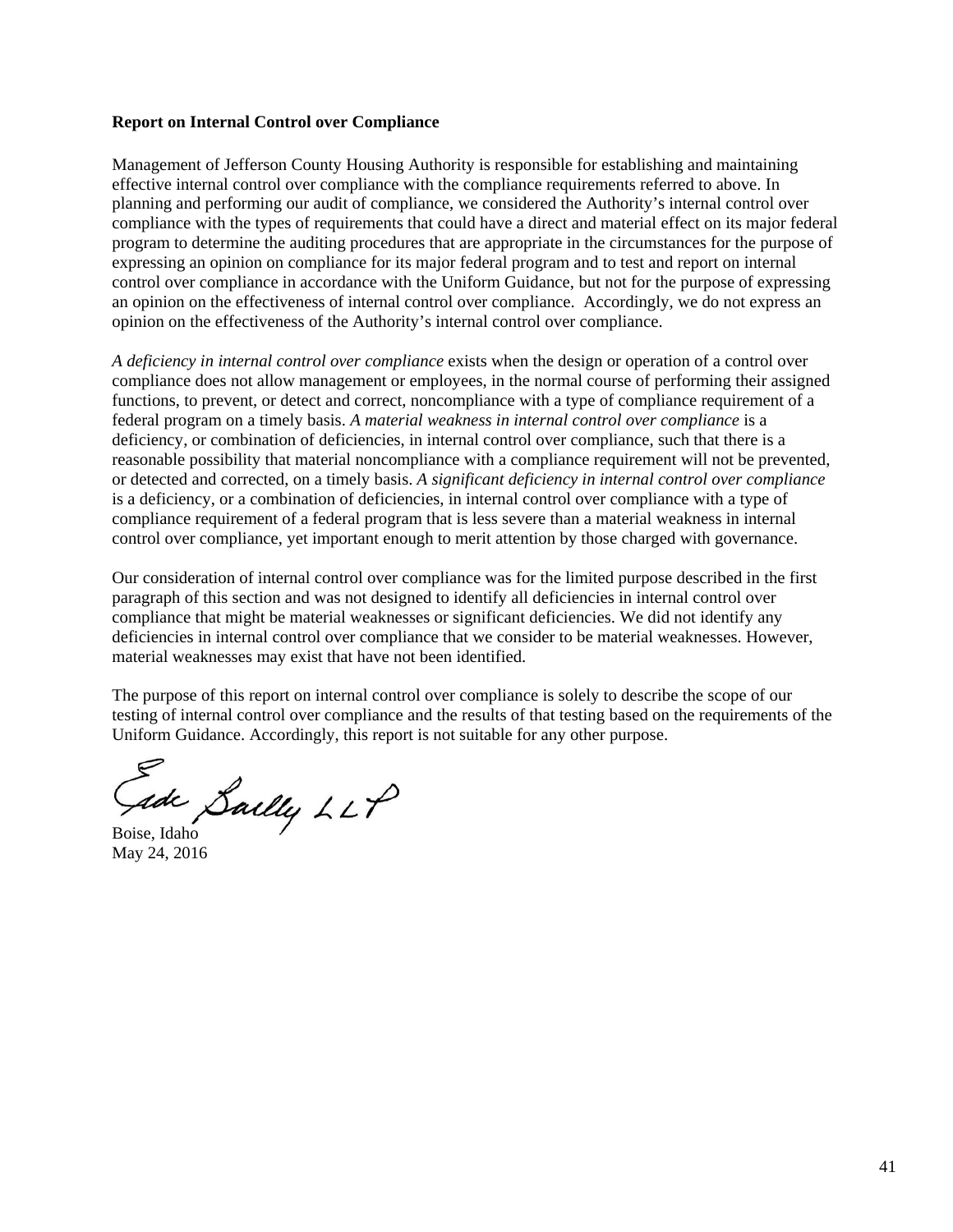# **Section I – Summary of Auditor's Results**

# **FINANCIAL STATEMENTS**

| Type of auditor's report issued                                                                                                                                 | Unmodified                      |
|-----------------------------------------------------------------------------------------------------------------------------------------------------------------|---------------------------------|
| Internal control over financial reporting:<br>Material weaknesses identified<br>Significant deficiencies identified not considered<br>to be material weaknesses | N <sub>o</sub><br>None reported |
| Noncompliance material to financial statements noted?                                                                                                           | N <sub>o</sub>                  |
| <b>FEDERAL AWARDS</b>                                                                                                                                           |                                 |
| Internal control over major program:<br>Material weaknesses identified<br>Significant deficiencies identified not considered<br>to be material weaknesses       | N <sub>o</sub><br>None reported |
| Type of auditor's report issued on compliance for major programs:                                                                                               | Unmodified                      |
| Any audit findings disclosed that are required to be reported<br>in accordance with Uniform Guidance 2 CFR 200.516:                                             | N <sub>o</sub>                  |
| <b>Identification of major programs:</b>                                                                                                                        |                                 |
| <b>Name of Federal Program</b>                                                                                                                                  | CFDA Number                     |
| Section 8 Housing Choice Vouchers                                                                                                                               | 14.871                          |
| Dollar threshold used to distinguish between type A<br>and type B programs:                                                                                     | \$<br>750,000                   |
| Auditee qualified as low-risk auditee?                                                                                                                          | Yes                             |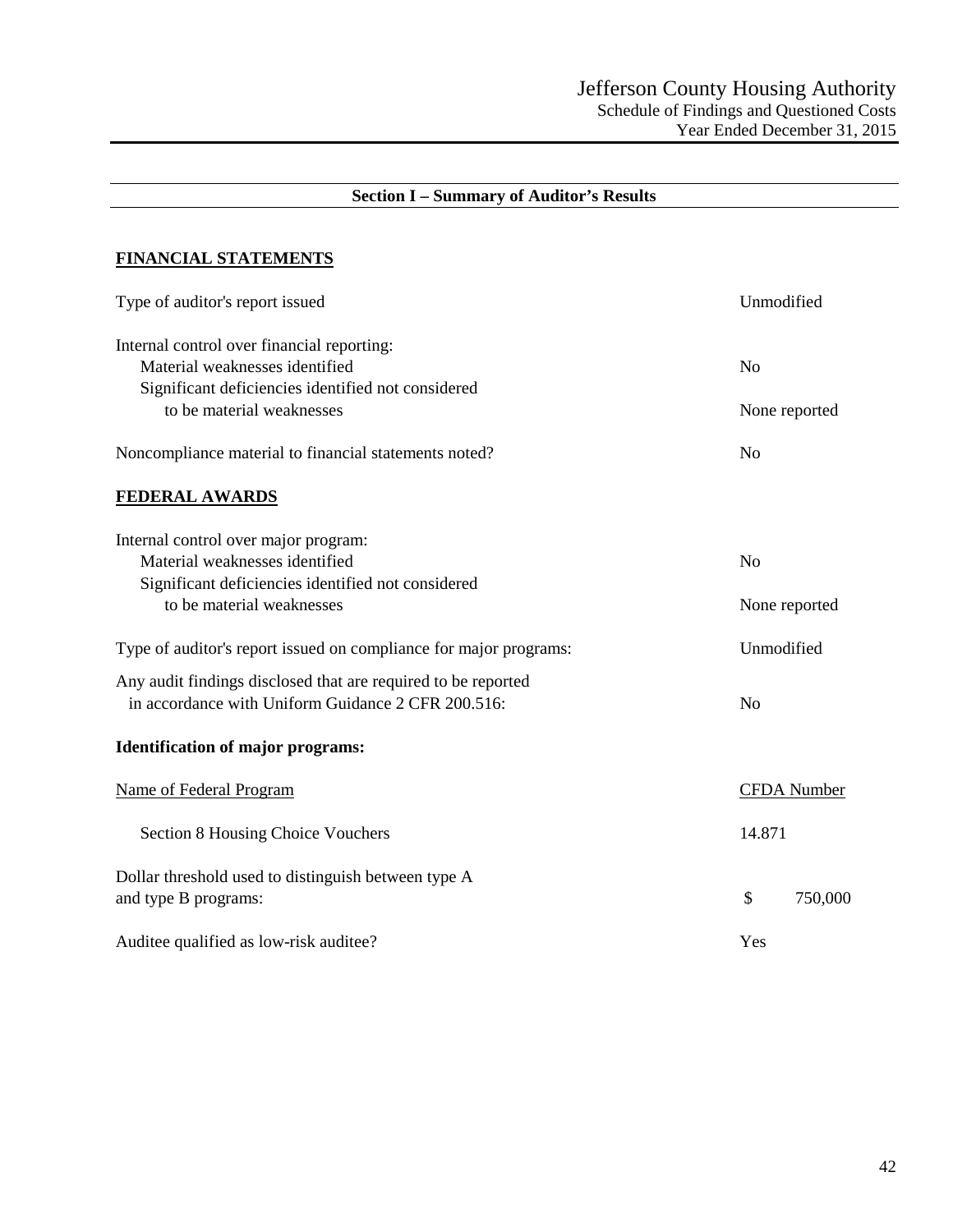**Section II – Financial Statement Findings** 

None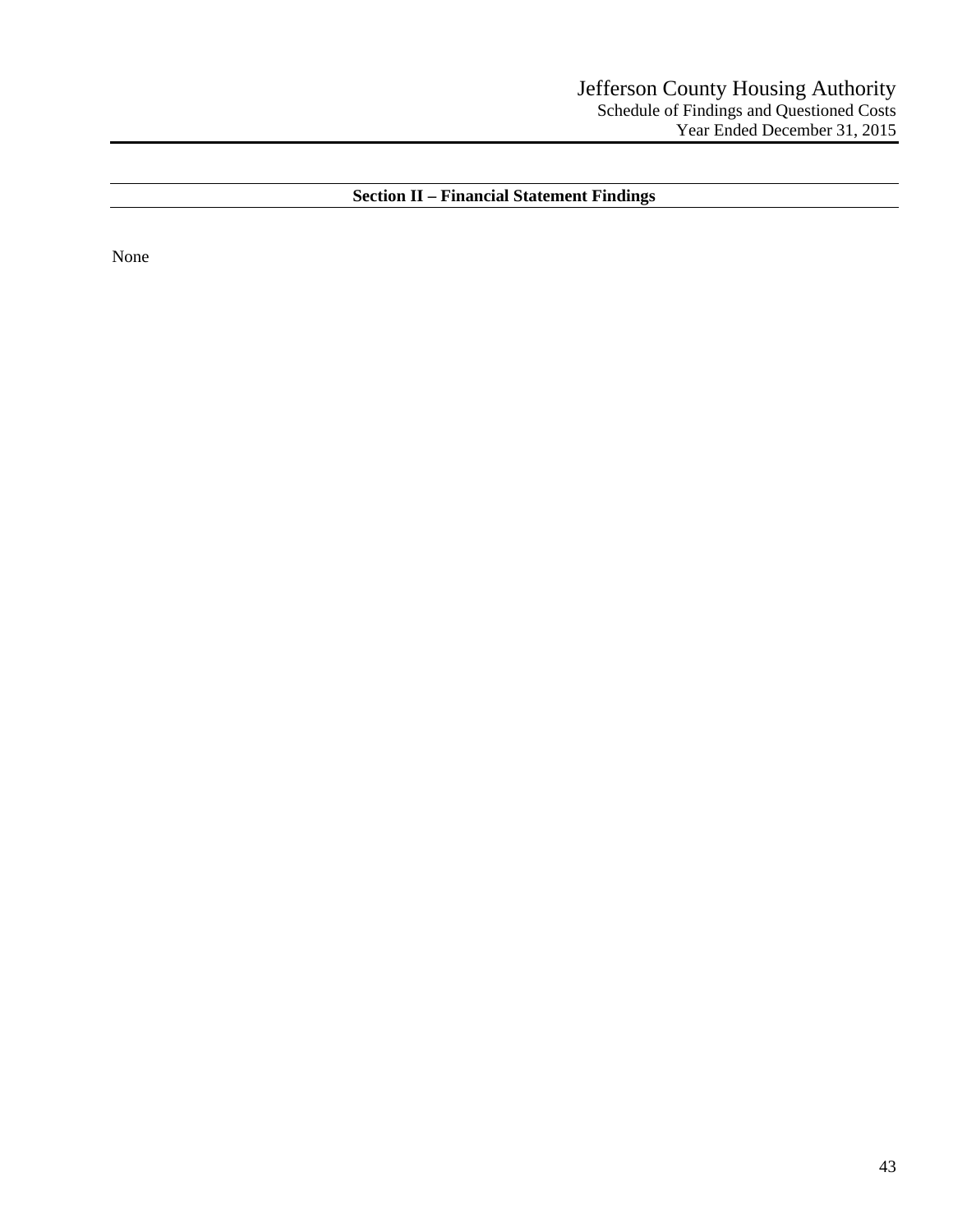**Section III – Federal Award Findings and Questioned Costs** 

None